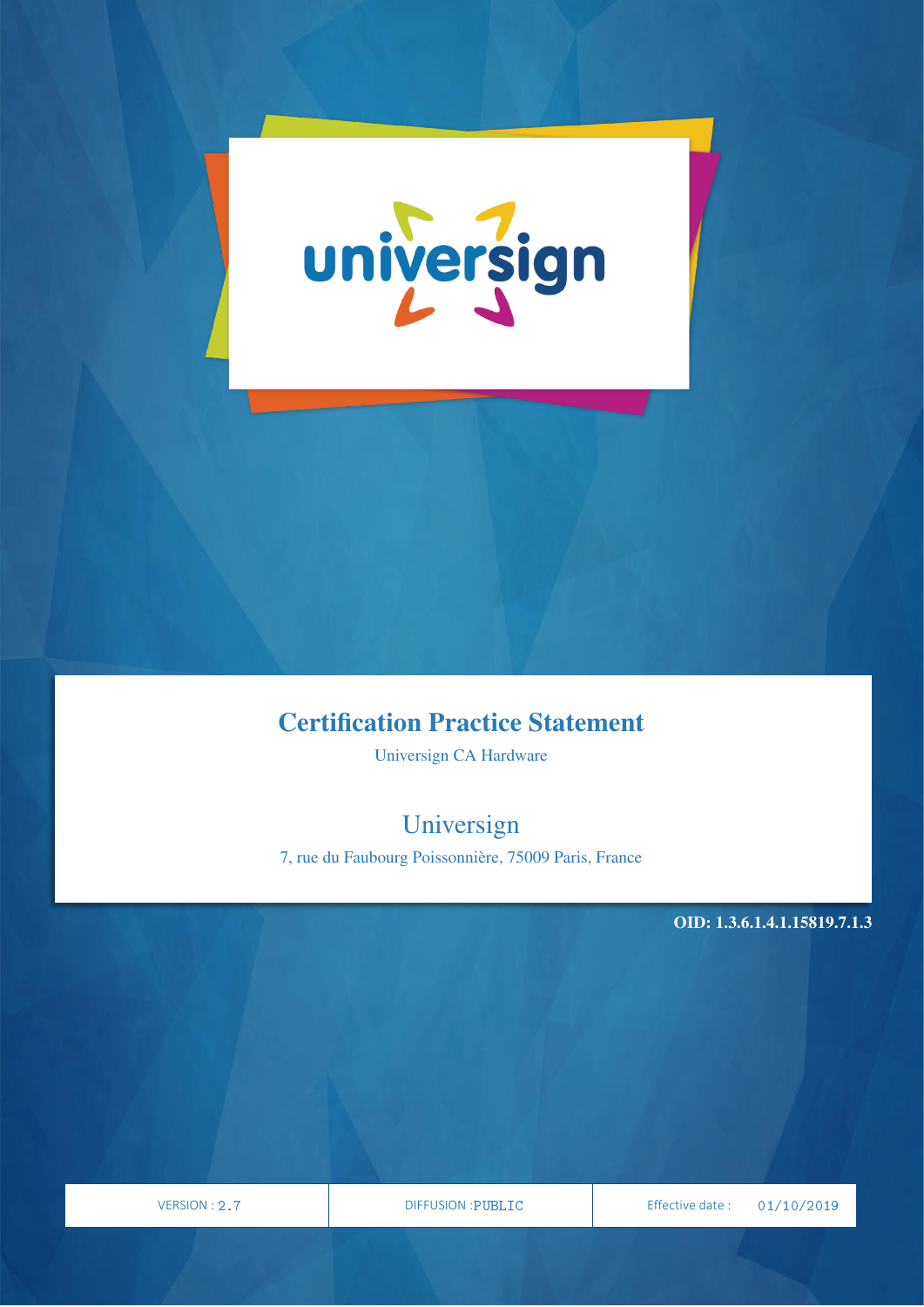# **Contents**

| 1                       |            | <b>Introduction</b>                                          | $\boldsymbol{9}$ |
|-------------------------|------------|--------------------------------------------------------------|------------------|
|                         | 1.1        | Overview                                                     | 9                |
|                         |            | Presentation of the Universign Trust Network<br>1.1.1        | 9                |
|                         |            | Organisation of the Universign Trust Network<br>1.1.2        | 9                |
|                         | 1.2        |                                                              | 11               |
|                         | 1.3        |                                                              | 11               |
|                         |            | 1.3.1                                                        | 11               |
|                         |            | 1.3.2                                                        | 12               |
|                         |            | 1.3.3                                                        | 12               |
|                         |            | 1.3.4<br>Timestamping Authorities                            | 12               |
|                         |            | 1.3.5                                                        | 12               |
|                         |            | 1.3.6                                                        | 13               |
|                         | 1.4        | Certificate usage                                            | 13               |
|                         |            | 1.4.1<br>Appropriate Certificate uses                        | 13               |
|                         |            | Prohibited Certificate uses<br>1.4.2                         | 14               |
|                         | 1.5        |                                                              | 14               |
|                         |            | Organization administering the document<br>1.5.1             | 14               |
|                         |            | 1.5.2                                                        | 14               |
|                         |            | Person determining CP suitability for the policy<br>1.5.3    | 14               |
|                         |            | 1.5.4                                                        | 14               |
|                         | 1.6        |                                                              | 15               |
| $\overline{2}$          |            | <b>Publication and repository responsibilities</b>           | 16               |
|                         | 2.1        |                                                              | 16               |
|                         | $2.2\,$    |                                                              | 16               |
|                         | 2.3        | Time and frequency of publication                            | 17               |
|                         | 2.4        |                                                              | 17               |
| $\overline{\mathbf{3}}$ |            | <b>Identification and Authentication</b>                     | 17               |
|                         | <b>3.1</b> |                                                              | 17               |
|                         |            |                                                              | 17               |
|                         |            | 3.1.2 Need for names to be meaningful                        | 19               |
|                         |            | Anonymity or pseudonymity of Subscribers<br>3.1.3            | 19               |
|                         |            | 3.1.4<br>Rules for interpreting various name forms           | 19               |
|                         |            | 3.1.5                                                        | 19               |
|                         |            | Recognition, authentication, and role of trademarks<br>3.1.6 | 20               |
|                         | 3.2        |                                                              | 20               |
|                         |            | Method to prove possession of private key<br>3.2.1           | 20               |
|                         |            | Authentication of organization identity<br>3.2.2             | 20               |
|                         |            |                                                              |                  |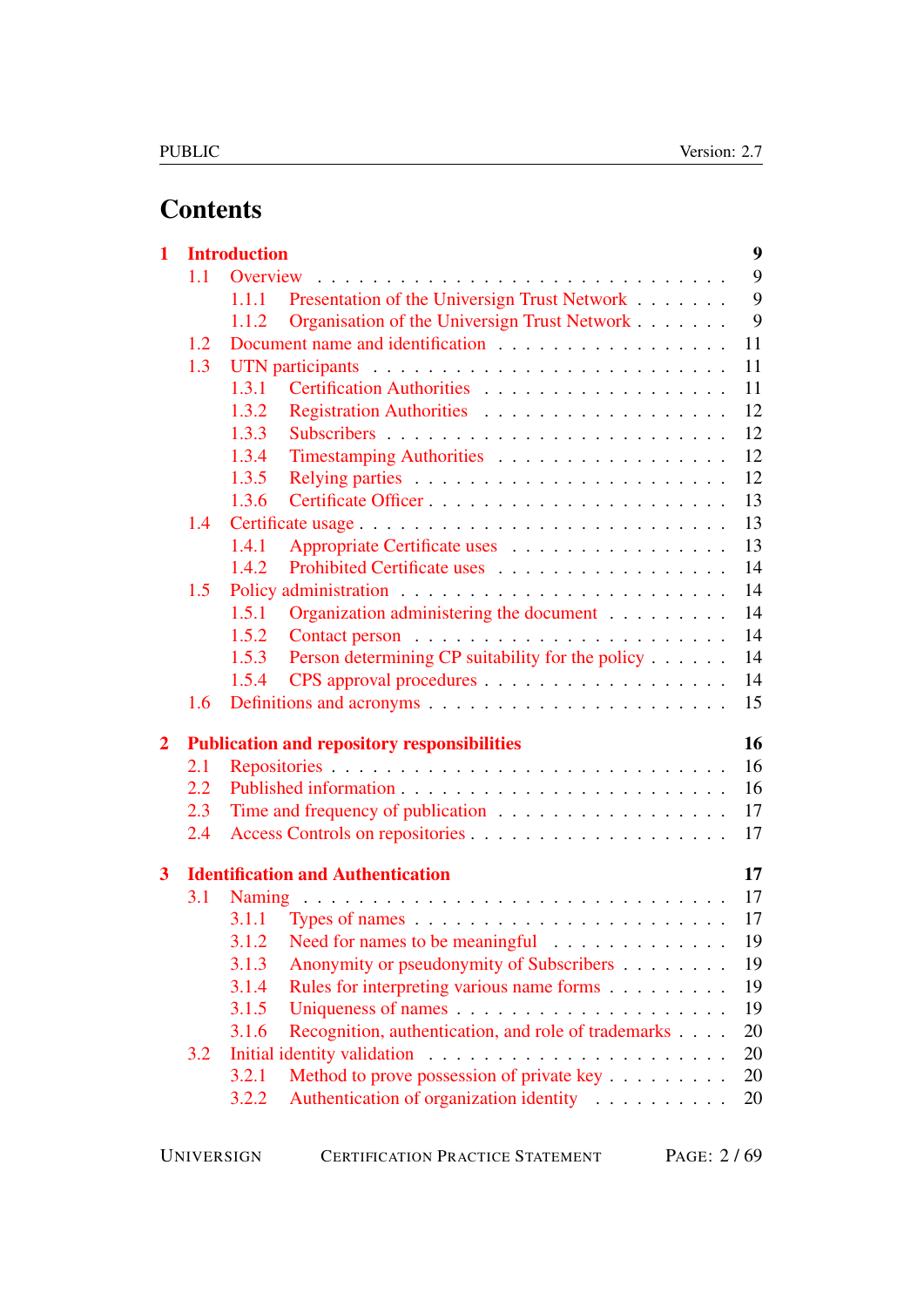|                  |     | 3.2.3<br>Authentication of individual identity                                                                       | 21       |
|------------------|-----|----------------------------------------------------------------------------------------------------------------------|----------|
|                  |     | Non-verified Subscriber information<br>3.2.4                                                                         | 21       |
|                  |     | 3.2.5                                                                                                                | 21       |
|                  |     | 3.2.6                                                                                                                | 22       |
|                  | 3.3 | Identification and authentication for re-key requests                                                                | 22       |
|                  |     | Identification and authentication for routine re-key<br>3.3.1                                                        | 22       |
|                  |     | Identification and authentication for re-key after revocation<br>3.3.2                                               | 22       |
|                  | 3.4 | Identification and authentication for revocation request                                                             | 22       |
| $\blacktriangle$ |     | <b>Certificate Life-Cycle Operational Requirements</b>                                                               | 23       |
|                  | 4.1 |                                                                                                                      | 23       |
|                  |     | Who can submit a Certificate application<br>4.1.1                                                                    | 23       |
|                  |     | Enrolment process and responsibilities<br>4.1.2                                                                      | 23       |
|                  | 4.2 |                                                                                                                      | 24       |
|                  |     | Performing identification and authentication functions<br>4.2.1                                                      | 24       |
|                  |     | 4.2.2<br>Approval or rejection of Certificate applications                                                           | 24       |
|                  |     | 4.2.3<br>Time to process Certificate applications                                                                    | 24       |
|                  | 4.3 |                                                                                                                      | 24       |
|                  |     | CA actions during Certificate issuance<br>4.3.1                                                                      | 24       |
|                  |     | Notification to Subscriber by the CA of issuance of Cer-<br>4.3.2                                                    |          |
|                  |     |                                                                                                                      | 24       |
|                  | 4.4 |                                                                                                                      | 25       |
|                  |     | Conduct constituting Certificate acceptance<br>4.4.1                                                                 | 25       |
|                  |     | Publication of the Certificate<br>4.4.2                                                                              | 25       |
|                  |     | Notification of Certificate issuance by the CA to other en-<br>4.4.3                                                 |          |
|                  |     |                                                                                                                      | 25       |
|                  | 4.5 |                                                                                                                      | 25       |
|                  | 4.6 |                                                                                                                      | 26       |
|                  |     | Circumstance for certificate renewal<br>4.6.1                                                                        | 26       |
|                  |     | Who may request renewal<br>4.6.2                                                                                     | 26       |
|                  |     | Processing certificate renewal requests<br>4.6.3<br>Notification of new certificate issuance to Subscriber           | 26<br>26 |
|                  |     | 4.6.4<br>4.6.5                                                                                                       |          |
|                  |     | Conduct constituting acceptance of a renewal certificate.<br>4.6.6                                                   | 26<br>26 |
|                  |     | Publication of the renewal certificate by the CA<br>4.6.7<br>Notification of certificate issuance by the CA to other |          |
|                  |     |                                                                                                                      | 26       |
|                  | 4.7 |                                                                                                                      | 27       |
|                  |     | Circumstance for certificate re-key<br>4.7.1                                                                         | 27       |
|                  |     | Who may request certification of a new public key $\dots$ .<br>4.7.2                                                 | 27       |
|                  |     | 4.7.3<br>Processing certificate re-keying requests                                                                   | 27       |
|                  |     | Notification of new certificate issuance to subscriber<br>4.7.4                                                      | 27       |
|                  |     |                                                                                                                      |          |
|                  |     |                                                                                                                      |          |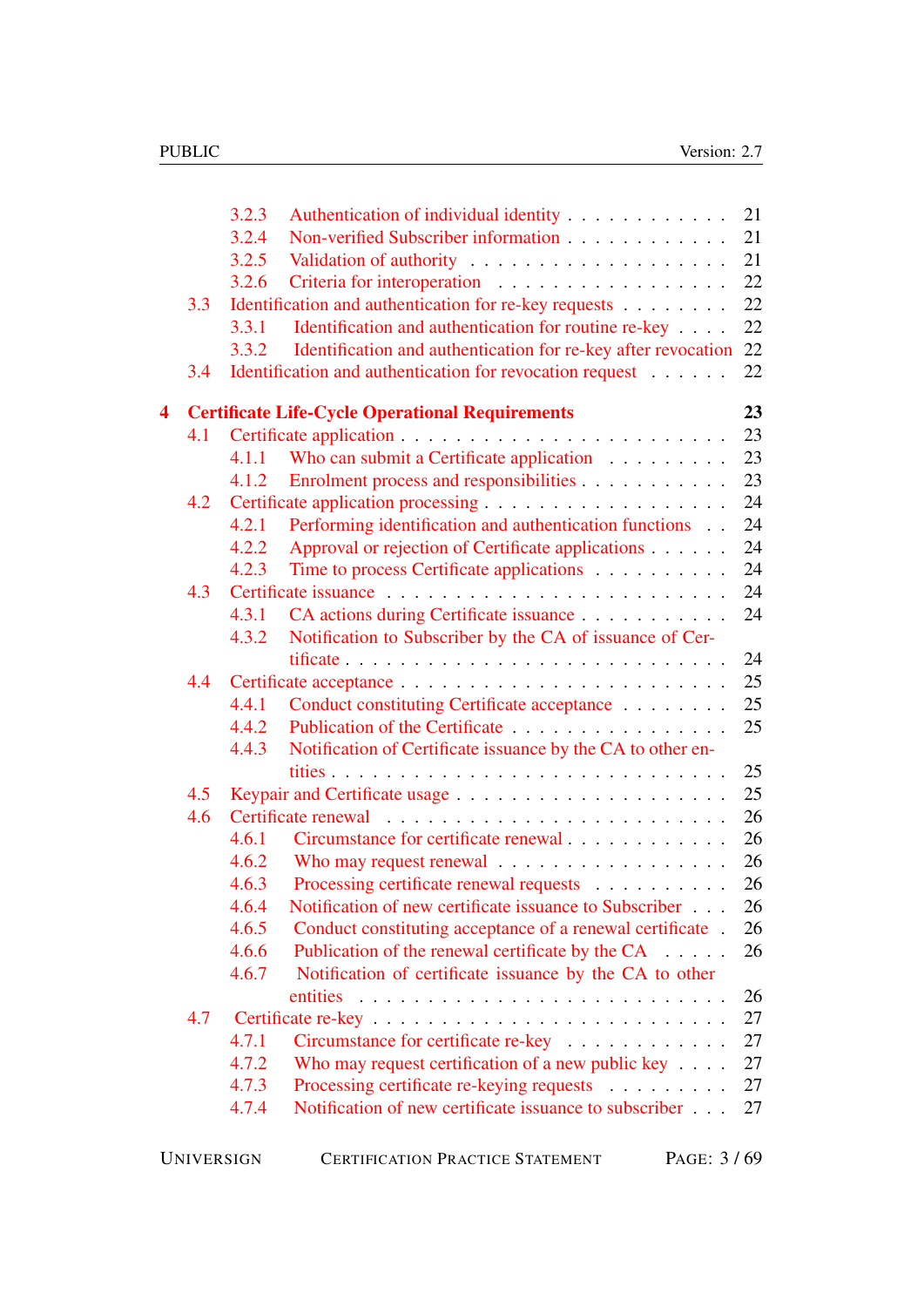|     | 4.7.5  | Conduct constituting acceptance of a re-keyed certificate.      | 27 |
|-----|--------|-----------------------------------------------------------------|----|
|     | 4.7.6  | Publication of the re-keyed certificate by the CA               | 27 |
|     | 4.7.7  | Notification of certificate issuance by the CA to other         |    |
|     |        | entities                                                        | 27 |
| 4.8 |        |                                                                 | 27 |
|     | 4.8.1  | Circumstance for certificate modification                       | 27 |
|     | 4.8.2  | Who may request certificate modification                        | 28 |
|     | 4.8.3  | Processing certificate modification requests                    | 28 |
|     | 4.8.4  | Notification of new certificate issuance to Subscriber          | 28 |
|     | 4.8.5  | Conduct constituting acceptance of modified certificate.        | 28 |
|     | 4.8.6  | Publication of the modified certificate by the CA               | 28 |
|     | 4.8.7  | Notification of certificate issuance by the CA to other         |    |
|     |        | entities                                                        | 28 |
| 4.9 |        | Certificate revocation and suspension                           | 28 |
|     | 4.9.1  | Circumstances for revocation                                    | 28 |
|     | 4.9.2  | Who can request revocation $\ldots \ldots \ldots \ldots \ldots$ | 29 |
|     | 4.9.3  | Procedure for revocation request                                | 29 |
|     | 4.9.4  | Revocation request grace period                                 | 30 |
|     | 4.9.5  | Time within which CA must process the revocation request        | 30 |
|     | 4.9.6  | Revocation checking requirements for Relying Parties            | 30 |
|     | 4.9.7  |                                                                 | 31 |
|     | 4.9.8  | Maximum latency for CRLs                                        | 31 |
|     | 4.9.9  | On-line revocation/status checking availability                 | 31 |
|     | 4.9.10 | On-line revocation checking requirements                        | 31 |
|     | 4.9.11 | Other forms of revocation advertisements available              | 31 |
|     | 4.9.12 | Special requirements regarding key compromise                   | 31 |
|     | 4.9.13 | Circumstances for suspension                                    | 31 |
|     | 4.9.14 |                                                                 | 31 |
|     | 4.9.15 | Procedure for suspension request                                | 32 |
|     | 4.9.16 | Limits on suspension period                                     | 32 |
|     |        |                                                                 | 32 |
|     | 4.10.1 |                                                                 | 32 |
|     | 4.10.2 |                                                                 | 32 |
|     |        |                                                                 | 32 |
|     |        |                                                                 | 33 |
|     |        | 4.12 Key escrow and recovery                                    | 33 |
|     | 4.12.1 | Key escrow and recovery policy and practices $\dots \dots$      | 33 |
|     |        |                                                                 |    |
|     | 4.12.2 | Session key encapsulation and recovery policy and practices 33  |    |

UNIVERSIGN CERTIFICATION PRACTICE STATEMENT PAGE: 4 / 69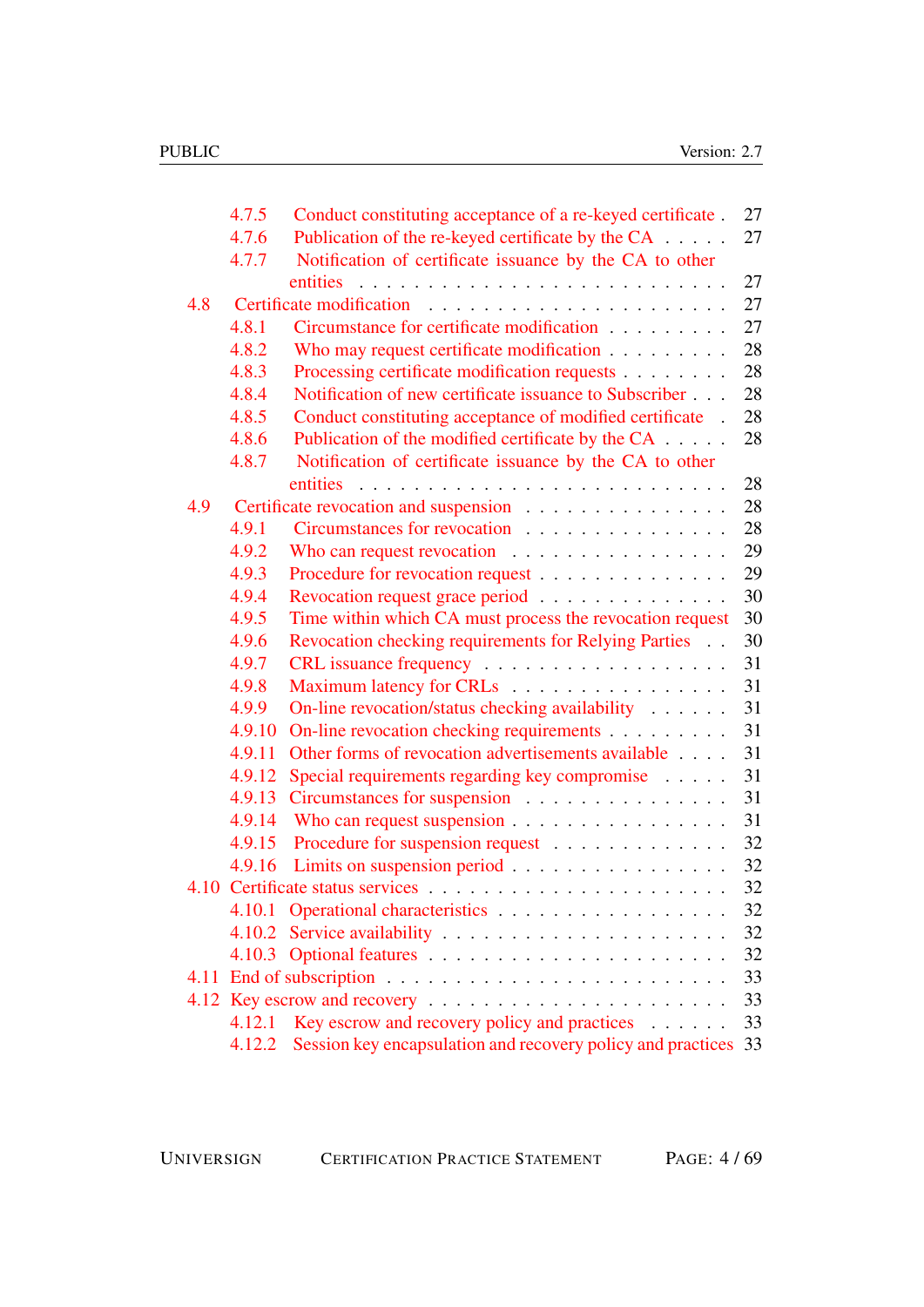| 5 |     |                   | <b>Facility, management, and operational controls</b>  |  |  | 33         |
|---|-----|-------------------|--------------------------------------------------------|--|--|------------|
|   | 5.1 |                   |                                                        |  |  | 33         |
|   |     | 5.1.1             | Site location and construction                         |  |  | 33         |
|   |     | 5.1.2             |                                                        |  |  | 34         |
|   |     | 5.1.3             | Power and air conditioning                             |  |  | 34         |
|   |     | 5.1.4             |                                                        |  |  | 35         |
|   |     | 5.1.5             | Fire prevention and protection                         |  |  | 35         |
|   |     | 5.1.6             |                                                        |  |  | 35         |
|   |     | 5.1.7             |                                                        |  |  | 35         |
|   |     | 5.1.8             |                                                        |  |  | 36         |
|   | 5.2 |                   |                                                        |  |  | 36         |
|   |     | 5.2.1             |                                                        |  |  | 36         |
|   |     | 5.2.2             | Number of persons required per task                    |  |  | 37         |
|   |     | 5.2.3             | Identification and authentication for each role        |  |  | 37         |
|   |     | 5.2.4             | Roles requiring separation of duties                   |  |  | 37         |
|   |     | 5.2.5             |                                                        |  |  | 37         |
|   | 5.3 |                   |                                                        |  |  | 38         |
|   |     | 5.3.1             | Qualifications, experience, and clearance requirements |  |  | 38         |
|   |     | 5.3.2             | Background check procedures                            |  |  | 38         |
|   |     | 5.3.3             |                                                        |  |  | 38         |
|   |     | 5.3.4             | Retraining frequency and requirements                  |  |  | 38         |
|   |     | 5.3.5             | Job rotation frequency and sequence                    |  |  | 38         |
|   |     | 5.3.6             | Sanctions for unauthorized actions                     |  |  | 39         |
|   |     | 5.3.7             | Independent contractor requirements                    |  |  | 39         |
|   |     | 5.3.8             | Documentation supplied to personnel                    |  |  | 39         |
|   | 5.4 |                   |                                                        |  |  | 39         |
|   |     | 5.4.1             |                                                        |  |  | 39         |
|   |     | 5.4.2             | Frequency of processing log                            |  |  | 40         |
|   |     | 5.4.3             | Retention period for audit log                         |  |  | 40         |
|   |     | 5.4.4             |                                                        |  |  | 40         |
|   |     | 5.4.5             | Audit log backup procedures                            |  |  | 40         |
|   |     | 5.4.6             |                                                        |  |  | 40         |
|   |     | 5.4.7             | Notification to event-causing subject                  |  |  | 41         |
|   |     | 5.4.8             | Vulnerability assessments                              |  |  | 41         |
|   | 5.5 |                   | Records archival                                       |  |  | 41         |
|   |     | 5.5.1             | Types of records archived $\ldots$ ,                   |  |  | 41         |
|   |     | 5.5.2             | Retention period for archive                           |  |  | 42         |
|   |     | 5.5.3             |                                                        |  |  | 42         |
|   |     | 5.5.4             | Archive backup procedures                              |  |  | 42         |
|   |     | 5.5.5             | Requirements for time-stamping of records              |  |  | 42         |
|   |     | 5.5.6             | Archive collection system                              |  |  | 43         |
|   |     | <b>UNIVERSIGN</b> | <b>CERTIFICATION PRACTICE STATEMENT</b>                |  |  | PAGE: 5/69 |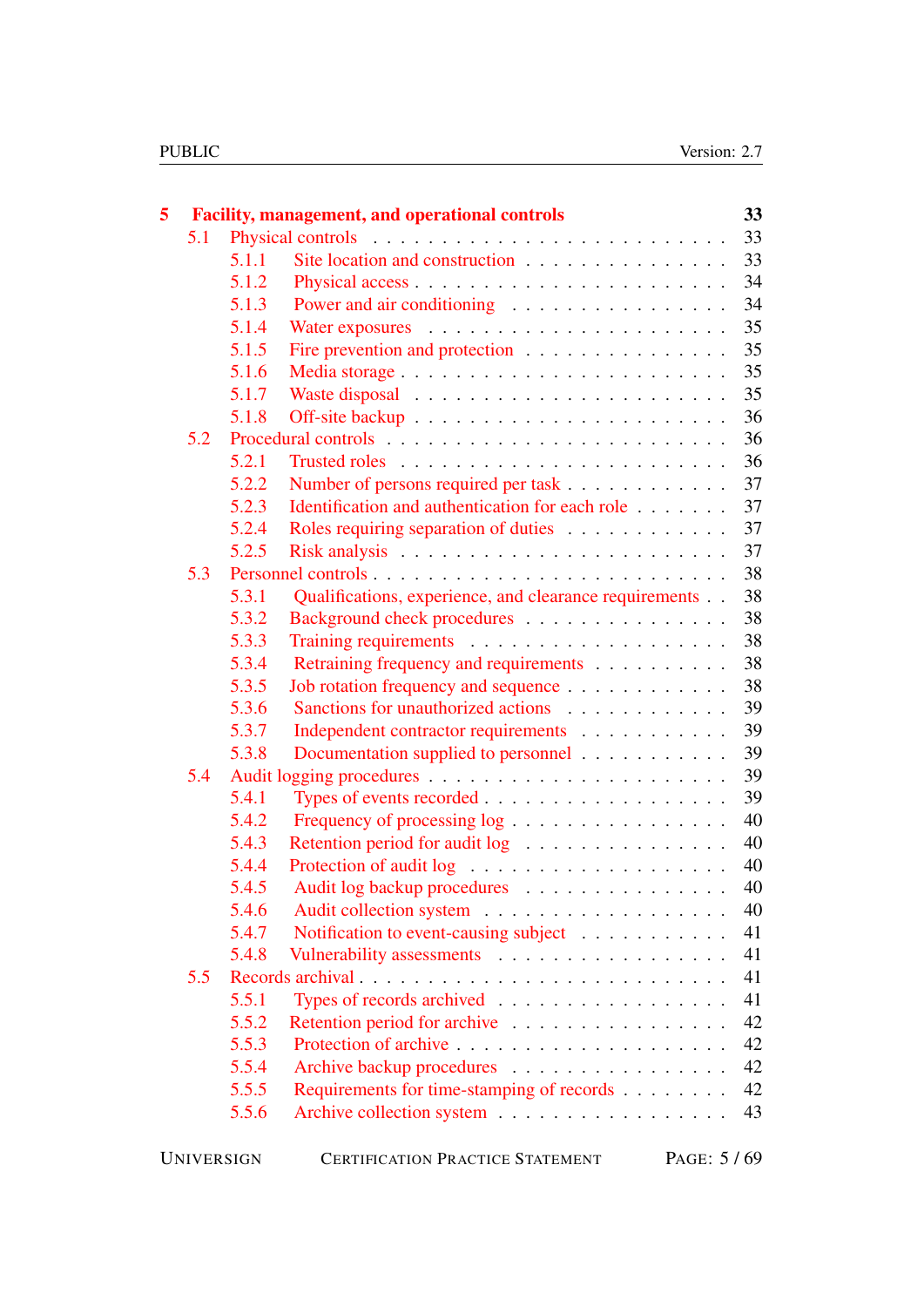| 5.6<br>5.7<br>Incident and compromise handling procedures<br>5.7.1<br>Computing resources, software, and/or data are corrupted.<br>5.7.2<br>Entity private key compromise procedures<br>5.7.3<br>Business continuity capabilities after a disaster<br>5.7.4<br>5.8<br><b>Technical security controls</b><br>6<br>6.1<br>6.1.1<br>Private key delivery to Subscriber<br>6.1.2<br>6.1.3<br>Public key delivery to CA<br>6.1.4<br>CA public key delivery to Relying Parties<br>6.1.5<br>Public key parameters generation and quality checking<br>6.1.6<br>6.1.7<br>6.2<br>Private key protection and cryptographic module engineering con-<br>trols.<br>6.2.1<br>Cryptographic module standards and controls<br>Private key (n out of m) multi-person control $\dots \dots$<br>6.2.2<br>6.2.3<br>6.2.4<br>6.2.5<br>Private key transfer into or from a cryptographic module.<br>6.2.6<br>6.2.7<br>Private key storage on cryptographic module<br>6.2.8<br>Method to activate the private key<br>6.2.9<br>Method to deactivate the private key<br>Method to destroy the private key<br>6.2.10<br>Cryptographic Module Rating<br>6.2.11<br>6.3<br>Other aspects of key pair management<br>6.3.1<br>Certificate operational periods and key pair usage periods.<br>6.3.2<br>6.4<br>Activation data generation and installation<br>6.4.1<br>6.4.2<br>Activation data protection<br>6.4.3<br>Other aspects of activation data<br>6.5<br>Specific computer security technical requirements<br>6.5.1<br>6.5.2 |  | 5.5.7 | Procedures to obtain and verify archive information | 43 |
|-----------------------------------------------------------------------------------------------------------------------------------------------------------------------------------------------------------------------------------------------------------------------------------------------------------------------------------------------------------------------------------------------------------------------------------------------------------------------------------------------------------------------------------------------------------------------------------------------------------------------------------------------------------------------------------------------------------------------------------------------------------------------------------------------------------------------------------------------------------------------------------------------------------------------------------------------------------------------------------------------------------------------------------------------------------------------------------------------------------------------------------------------------------------------------------------------------------------------------------------------------------------------------------------------------------------------------------------------------------------------------------------------------------------------------------------------------------------------------------------------------|--|-------|-----------------------------------------------------|----|
|                                                                                                                                                                                                                                                                                                                                                                                                                                                                                                                                                                                                                                                                                                                                                                                                                                                                                                                                                                                                                                                                                                                                                                                                                                                                                                                                                                                                                                                                                                     |  |       |                                                     | 43 |
|                                                                                                                                                                                                                                                                                                                                                                                                                                                                                                                                                                                                                                                                                                                                                                                                                                                                                                                                                                                                                                                                                                                                                                                                                                                                                                                                                                                                                                                                                                     |  |       |                                                     | 43 |
|                                                                                                                                                                                                                                                                                                                                                                                                                                                                                                                                                                                                                                                                                                                                                                                                                                                                                                                                                                                                                                                                                                                                                                                                                                                                                                                                                                                                                                                                                                     |  |       |                                                     | 43 |
|                                                                                                                                                                                                                                                                                                                                                                                                                                                                                                                                                                                                                                                                                                                                                                                                                                                                                                                                                                                                                                                                                                                                                                                                                                                                                                                                                                                                                                                                                                     |  |       |                                                     | 43 |
|                                                                                                                                                                                                                                                                                                                                                                                                                                                                                                                                                                                                                                                                                                                                                                                                                                                                                                                                                                                                                                                                                                                                                                                                                                                                                                                                                                                                                                                                                                     |  |       |                                                     | 43 |
|                                                                                                                                                                                                                                                                                                                                                                                                                                                                                                                                                                                                                                                                                                                                                                                                                                                                                                                                                                                                                                                                                                                                                                                                                                                                                                                                                                                                                                                                                                     |  |       |                                                     | 44 |
|                                                                                                                                                                                                                                                                                                                                                                                                                                                                                                                                                                                                                                                                                                                                                                                                                                                                                                                                                                                                                                                                                                                                                                                                                                                                                                                                                                                                                                                                                                     |  |       |                                                     | 44 |
|                                                                                                                                                                                                                                                                                                                                                                                                                                                                                                                                                                                                                                                                                                                                                                                                                                                                                                                                                                                                                                                                                                                                                                                                                                                                                                                                                                                                                                                                                                     |  |       |                                                     | 45 |
|                                                                                                                                                                                                                                                                                                                                                                                                                                                                                                                                                                                                                                                                                                                                                                                                                                                                                                                                                                                                                                                                                                                                                                                                                                                                                                                                                                                                                                                                                                     |  |       |                                                     | 45 |
|                                                                                                                                                                                                                                                                                                                                                                                                                                                                                                                                                                                                                                                                                                                                                                                                                                                                                                                                                                                                                                                                                                                                                                                                                                                                                                                                                                                                                                                                                                     |  |       |                                                     | 45 |
|                                                                                                                                                                                                                                                                                                                                                                                                                                                                                                                                                                                                                                                                                                                                                                                                                                                                                                                                                                                                                                                                                                                                                                                                                                                                                                                                                                                                                                                                                                     |  |       |                                                     | 45 |
|                                                                                                                                                                                                                                                                                                                                                                                                                                                                                                                                                                                                                                                                                                                                                                                                                                                                                                                                                                                                                                                                                                                                                                                                                                                                                                                                                                                                                                                                                                     |  |       |                                                     | 45 |
|                                                                                                                                                                                                                                                                                                                                                                                                                                                                                                                                                                                                                                                                                                                                                                                                                                                                                                                                                                                                                                                                                                                                                                                                                                                                                                                                                                                                                                                                                                     |  |       |                                                     | 45 |
|                                                                                                                                                                                                                                                                                                                                                                                                                                                                                                                                                                                                                                                                                                                                                                                                                                                                                                                                                                                                                                                                                                                                                                                                                                                                                                                                                                                                                                                                                                     |  |       |                                                     | 45 |
|                                                                                                                                                                                                                                                                                                                                                                                                                                                                                                                                                                                                                                                                                                                                                                                                                                                                                                                                                                                                                                                                                                                                                                                                                                                                                                                                                                                                                                                                                                     |  |       |                                                     | 46 |
|                                                                                                                                                                                                                                                                                                                                                                                                                                                                                                                                                                                                                                                                                                                                                                                                                                                                                                                                                                                                                                                                                                                                                                                                                                                                                                                                                                                                                                                                                                     |  |       |                                                     | 46 |
|                                                                                                                                                                                                                                                                                                                                                                                                                                                                                                                                                                                                                                                                                                                                                                                                                                                                                                                                                                                                                                                                                                                                                                                                                                                                                                                                                                                                                                                                                                     |  |       |                                                     |    |
|                                                                                                                                                                                                                                                                                                                                                                                                                                                                                                                                                                                                                                                                                                                                                                                                                                                                                                                                                                                                                                                                                                                                                                                                                                                                                                                                                                                                                                                                                                     |  |       |                                                     | 46 |
|                                                                                                                                                                                                                                                                                                                                                                                                                                                                                                                                                                                                                                                                                                                                                                                                                                                                                                                                                                                                                                                                                                                                                                                                                                                                                                                                                                                                                                                                                                     |  |       |                                                     | 46 |
|                                                                                                                                                                                                                                                                                                                                                                                                                                                                                                                                                                                                                                                                                                                                                                                                                                                                                                                                                                                                                                                                                                                                                                                                                                                                                                                                                                                                                                                                                                     |  |       |                                                     | 47 |
|                                                                                                                                                                                                                                                                                                                                                                                                                                                                                                                                                                                                                                                                                                                                                                                                                                                                                                                                                                                                                                                                                                                                                                                                                                                                                                                                                                                                                                                                                                     |  |       |                                                     | 47 |
|                                                                                                                                                                                                                                                                                                                                                                                                                                                                                                                                                                                                                                                                                                                                                                                                                                                                                                                                                                                                                                                                                                                                                                                                                                                                                                                                                                                                                                                                                                     |  |       |                                                     | 47 |
|                                                                                                                                                                                                                                                                                                                                                                                                                                                                                                                                                                                                                                                                                                                                                                                                                                                                                                                                                                                                                                                                                                                                                                                                                                                                                                                                                                                                                                                                                                     |  |       |                                                     | 47 |
|                                                                                                                                                                                                                                                                                                                                                                                                                                                                                                                                                                                                                                                                                                                                                                                                                                                                                                                                                                                                                                                                                                                                                                                                                                                                                                                                                                                                                                                                                                     |  |       |                                                     | 47 |
|                                                                                                                                                                                                                                                                                                                                                                                                                                                                                                                                                                                                                                                                                                                                                                                                                                                                                                                                                                                                                                                                                                                                                                                                                                                                                                                                                                                                                                                                                                     |  |       |                                                     | 48 |
|                                                                                                                                                                                                                                                                                                                                                                                                                                                                                                                                                                                                                                                                                                                                                                                                                                                                                                                                                                                                                                                                                                                                                                                                                                                                                                                                                                                                                                                                                                     |  |       |                                                     | 48 |
|                                                                                                                                                                                                                                                                                                                                                                                                                                                                                                                                                                                                                                                                                                                                                                                                                                                                                                                                                                                                                                                                                                                                                                                                                                                                                                                                                                                                                                                                                                     |  |       |                                                     | 48 |
|                                                                                                                                                                                                                                                                                                                                                                                                                                                                                                                                                                                                                                                                                                                                                                                                                                                                                                                                                                                                                                                                                                                                                                                                                                                                                                                                                                                                                                                                                                     |  |       |                                                     | 48 |
|                                                                                                                                                                                                                                                                                                                                                                                                                                                                                                                                                                                                                                                                                                                                                                                                                                                                                                                                                                                                                                                                                                                                                                                                                                                                                                                                                                                                                                                                                                     |  |       |                                                     | 48 |
|                                                                                                                                                                                                                                                                                                                                                                                                                                                                                                                                                                                                                                                                                                                                                                                                                                                                                                                                                                                                                                                                                                                                                                                                                                                                                                                                                                                                                                                                                                     |  |       |                                                     | 49 |
|                                                                                                                                                                                                                                                                                                                                                                                                                                                                                                                                                                                                                                                                                                                                                                                                                                                                                                                                                                                                                                                                                                                                                                                                                                                                                                                                                                                                                                                                                                     |  |       |                                                     | 49 |
|                                                                                                                                                                                                                                                                                                                                                                                                                                                                                                                                                                                                                                                                                                                                                                                                                                                                                                                                                                                                                                                                                                                                                                                                                                                                                                                                                                                                                                                                                                     |  |       |                                                     | 49 |
|                                                                                                                                                                                                                                                                                                                                                                                                                                                                                                                                                                                                                                                                                                                                                                                                                                                                                                                                                                                                                                                                                                                                                                                                                                                                                                                                                                                                                                                                                                     |  |       |                                                     | 49 |
|                                                                                                                                                                                                                                                                                                                                                                                                                                                                                                                                                                                                                                                                                                                                                                                                                                                                                                                                                                                                                                                                                                                                                                                                                                                                                                                                                                                                                                                                                                     |  |       |                                                     | 49 |
|                                                                                                                                                                                                                                                                                                                                                                                                                                                                                                                                                                                                                                                                                                                                                                                                                                                                                                                                                                                                                                                                                                                                                                                                                                                                                                                                                                                                                                                                                                     |  |       |                                                     | 50 |
|                                                                                                                                                                                                                                                                                                                                                                                                                                                                                                                                                                                                                                                                                                                                                                                                                                                                                                                                                                                                                                                                                                                                                                                                                                                                                                                                                                                                                                                                                                     |  |       |                                                     | 50 |
|                                                                                                                                                                                                                                                                                                                                                                                                                                                                                                                                                                                                                                                                                                                                                                                                                                                                                                                                                                                                                                                                                                                                                                                                                                                                                                                                                                                                                                                                                                     |  |       |                                                     | 50 |
|                                                                                                                                                                                                                                                                                                                                                                                                                                                                                                                                                                                                                                                                                                                                                                                                                                                                                                                                                                                                                                                                                                                                                                                                                                                                                                                                                                                                                                                                                                     |  |       |                                                     | 50 |
|                                                                                                                                                                                                                                                                                                                                                                                                                                                                                                                                                                                                                                                                                                                                                                                                                                                                                                                                                                                                                                                                                                                                                                                                                                                                                                                                                                                                                                                                                                     |  |       |                                                     | 52 |
|                                                                                                                                                                                                                                                                                                                                                                                                                                                                                                                                                                                                                                                                                                                                                                                                                                                                                                                                                                                                                                                                                                                                                                                                                                                                                                                                                                                                                                                                                                     |  |       |                                                     |    |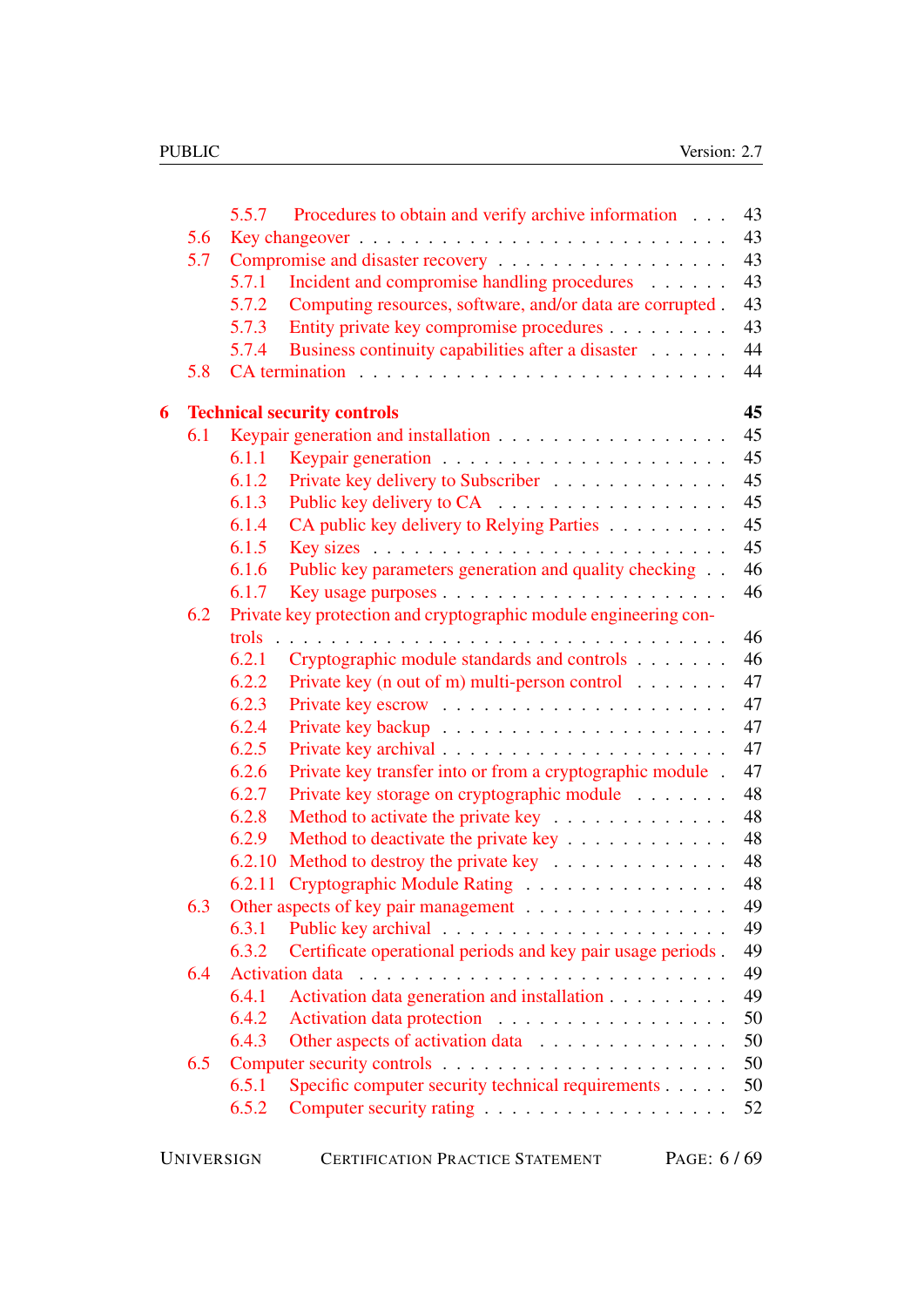|                         | 6.6 | 52                                                                          |
|-------------------------|-----|-----------------------------------------------------------------------------|
|                         |     | System development controls<br>52<br>6.6.1                                  |
|                         |     | 52<br>Security management controls<br>6.6.2                                 |
|                         |     | 52<br>6.6.3                                                                 |
|                         | 6.7 | 53                                                                          |
|                         | 6.8 | 53                                                                          |
| $\overline{\mathbf{7}}$ |     | 53<br><b>Certificate, CRL and OCSP profiles</b>                             |
|                         | 7.1 | 53                                                                          |
|                         |     | 54<br>7.1.1                                                                 |
|                         |     | 56<br>7.1.2                                                                 |
|                         | 7.2 | 58                                                                          |
|                         | 7.3 | 58                                                                          |
| 8                       |     | 59<br><b>Compliance audit and other assessments</b>                         |
|                         | 8.1 | 59<br>Frequency or circumstances of assessment                              |
|                         | 8.2 | 59                                                                          |
|                         | 8.3 | 59<br>Assessor's relationship to assessed entity                            |
|                         | 8.4 | 59                                                                          |
|                         | 8.5 | Actions taken as a result of deficiency<br>60                               |
|                         | 8.6 | 60                                                                          |
| $\boldsymbol{9}$        |     | 60<br><b>Other business and legal matters</b>                               |
|                         | 9.1 | 60                                                                          |
|                         |     | 60                                                                          |
|                         |     |                                                                             |
|                         |     | 60<br>Revocation or status information access fees<br>9.1.2                 |
|                         |     | 60<br>9.1.3                                                                 |
|                         |     | 61<br>9.1.4                                                                 |
|                         | 9.2 | 61                                                                          |
|                         |     | 61<br>9.2.1                                                                 |
|                         |     | 61<br>9.2.2                                                                 |
|                         |     | 61<br>Insurance or warranty coverage for end-entities<br>9.2.3              |
|                         | 9.3 | Confidentiality of business information<br>61                               |
|                         |     | Scope of confidential information<br>61<br>9.3.1                            |
|                         |     | Information not within the scope of confidential information<br>62<br>9.3.2 |
|                         |     | 62<br>Responsibility to protect confidential information<br>9.3.3           |
|                         | 9.4 | 62                                                                          |
|                         |     | 9.4.1<br>62                                                                 |
|                         |     | 62<br>9.4.2                                                                 |
|                         |     | 9.4.3<br>Non-personal information<br>62                                     |
|                         |     | 62<br>9.4.4<br>Responsibility to protect personal                           |

| PAGE: 7/69<br><b>UNIVERSIGN</b><br><b>CERTIFICATION PRACTICE STATEMENT</b> |  |
|----------------------------------------------------------------------------|--|
|----------------------------------------------------------------------------|--|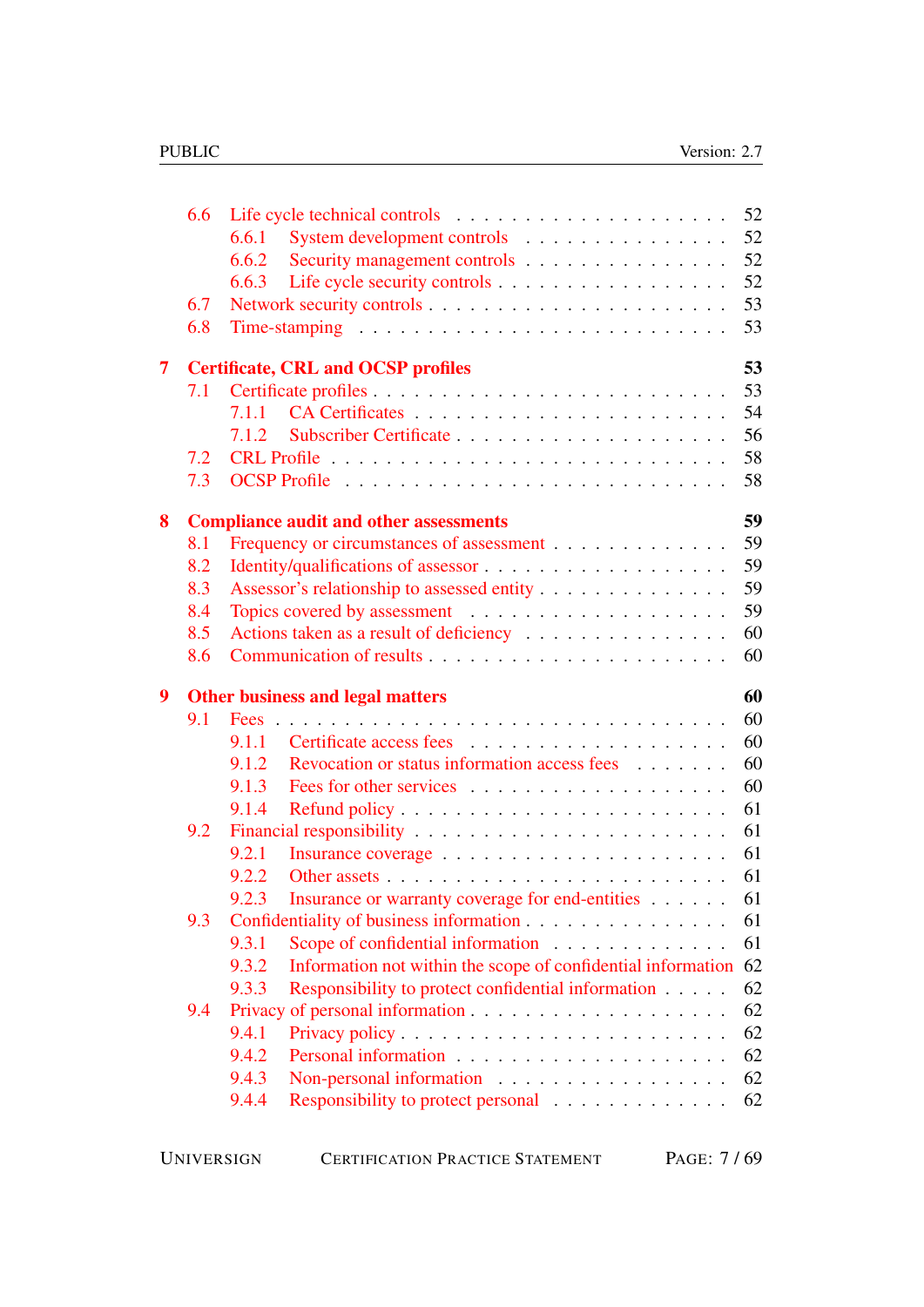|      | 9.4.5           | Notice and consent to use personal information             | 62 |
|------|-----------------|------------------------------------------------------------|----|
|      | 9.4.6           | Disclosure pursuant to judicial or administrative process. | 63 |
|      | 9.4.7           | Other information disclosure circumstances                 | 63 |
| 9.5  |                 |                                                            | 63 |
| 9.6  |                 |                                                            | 63 |
|      | 9.6.1           |                                                            | 64 |
|      | 9.6.2           |                                                            | 64 |
|      | 9.6.3           |                                                            | 64 |
|      | 9.6.4           |                                                            | 65 |
|      | 9.6.5           |                                                            | 65 |
| 9.7  |                 |                                                            | 65 |
| 9.8  |                 |                                                            | 65 |
| 9.9  |                 |                                                            | 65 |
| 9.10 |                 |                                                            | 66 |
|      |                 |                                                            | 66 |
|      | 9.10.2          |                                                            | 66 |
|      |                 | 9.10.3 Effect of termination and survival                  | 66 |
| 9.11 |                 | Individual notices and communications with participants    | 66 |
|      | 9.12 Amendments |                                                            | 66 |
|      |                 | 9.12.1 Procedure for amendment                             | 66 |
|      |                 | 9.12.2 Notification mechanism and period                   | 66 |
|      |                 | 9.12.3 Circumstances under which OID must be changed       | 67 |
| 9.13 |                 |                                                            | 67 |
|      |                 |                                                            | 67 |
|      |                 |                                                            | 67 |
|      |                 |                                                            | 67 |
|      | 9.16.1          |                                                            | 67 |
|      |                 |                                                            | 67 |
|      |                 |                                                            | 67 |
|      |                 | 9.16.4 Enforcement (attorneys' fees and waiver of rights)  | 68 |
|      |                 |                                                            | 68 |
| 9.17 |                 |                                                            | 68 |
|      | 9.17.1          |                                                            | 68 |
|      |                 |                                                            | 68 |

UNIVERSIGN CERTIFICATION PRACTICE STATEMENT PAGE: 8 / 69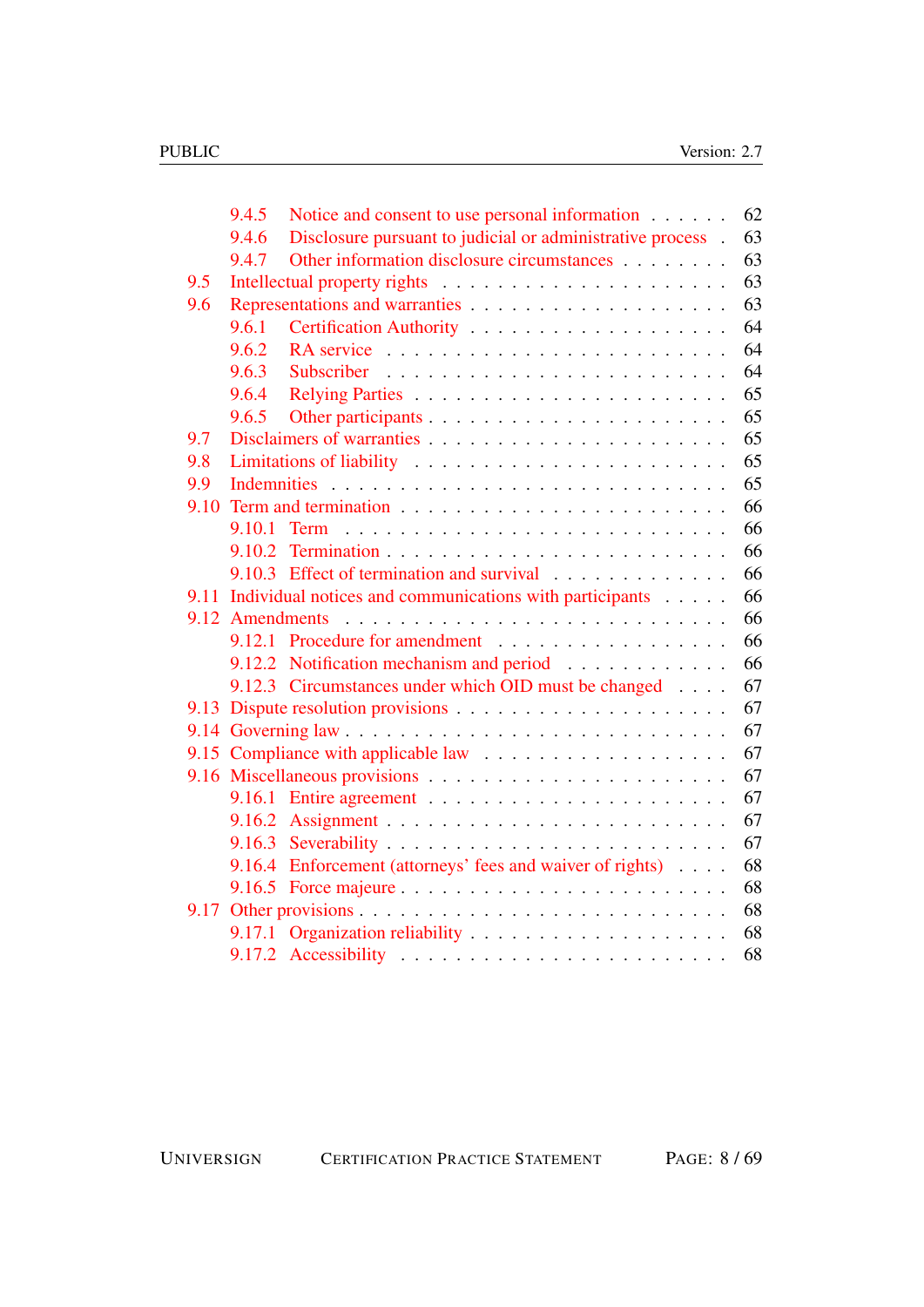# <span id="page-8-0"></span>1 Introduction

## <span id="page-8-1"></span>1.1 Overview

This Certification Practice Statement defines the implementation of the commitments made by Universign, member of the UTN, for the issuance and management of electronic Certificates by the CA *Universign CA Hardware*.

## <span id="page-8-2"></span>1.1.1 Presentation of the Universign Trust Network

The Universign Trust Network (UTN) is a network of Certification Authorities (CA) and Timestamping Authorities (TSA) governed by common policies defined by Cryptolog International.

In this document, the term UTN refers, based on its context of use, to the Universign Trust Network or to Cryptolog International, the company in charge of its control and management.

The UTN particularly comprises:

- Primary Certification Authorities (Primary CAs);
- Intermediate Certification Authorities (Intermediate CAs);
- Timestamping Certification Authorities (Timestamping CAs);
- Timestamping Authorities (TSAs);
- Certificate Subscribers;
- Relying Parties.

### <span id="page-8-3"></span>1.1.2 Organisation of the Universign Trust Network

The Certification Authorities operate according to a hierarchically structured chain of trust. The Primary CAs issue Certificates to the Intermediate CAs who, in turn, issue Certificates to natural persons or legal persons (the Subscribers). The Timestamping Units (TSU) of the Timestamping Authorities (TSAs) receive Certificates from the Timestamping CAs and issue Timestamps. The Timestamping CAs may receive Certificates from the Primary CAs.

The Relying Parties rely on the information contained in the Certificates of the Subscribers and the Timestamps.

The UTN:

• publishes the Certification Policy governing the CAs;

UNIVERSIGN CERTIFICATION PRACTICE STATEMENT PAGE: 9 / 69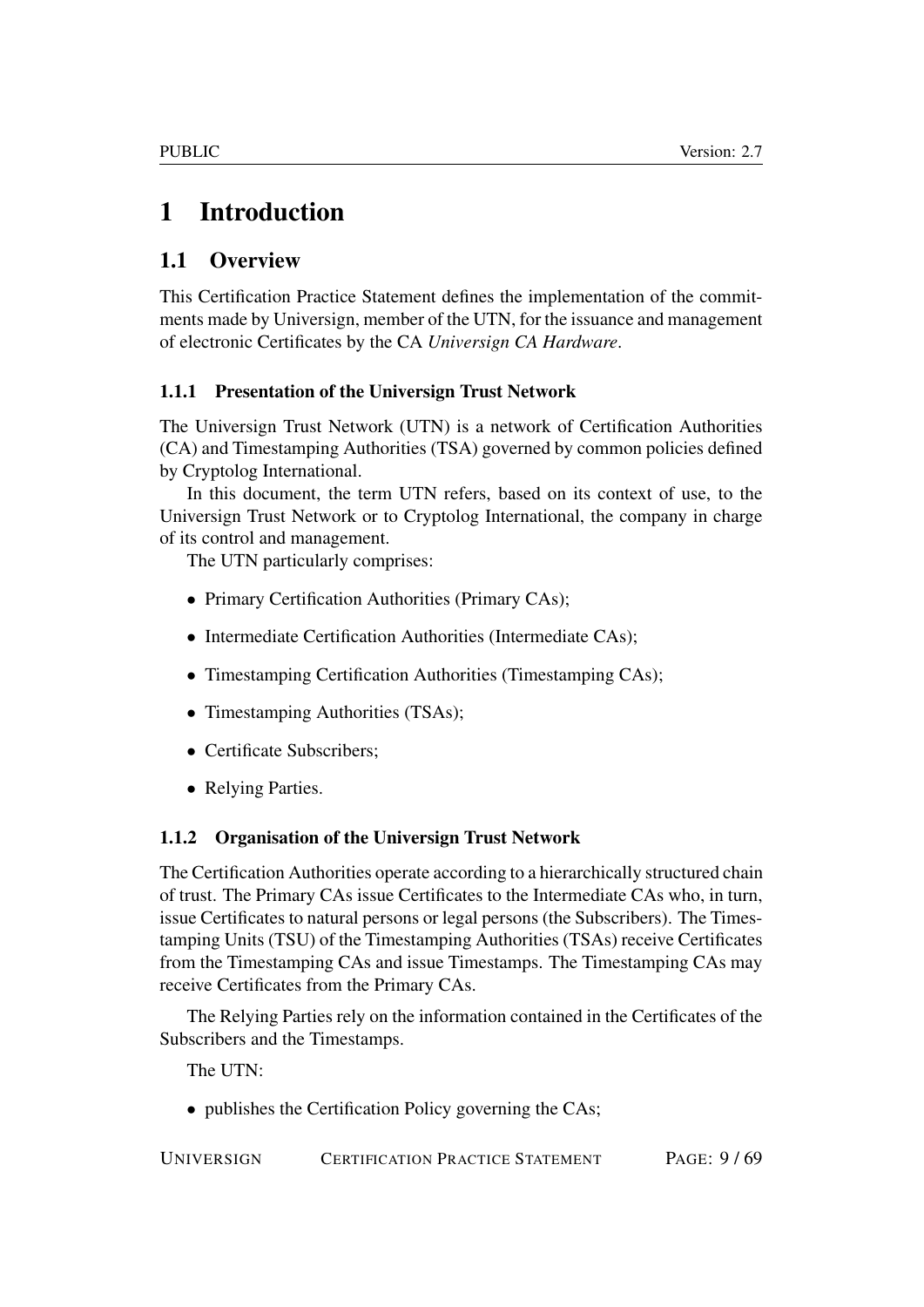- publishes the Timestamping Policy governing the TSAs;
- manages the Primary CAs of the network.

The members of UTN:

- publish their Practice Statements:
- manage the CAs and TSAs associated with the services that they offer.



Figure 1: Organisation of the UTN

The UTN ensures the validation, management and application of the CP and the TSP. The UTN also ensures the consistency of the documentary references (User Agreement, CPS, TSPS, etc.) associated with its Policies. Every member authority of the UTN defines one or more Practice Statements in accordance with UTN 's Policy.

All requests of membership to the network or revocation of a Certificate of a CA or a TSU from the network must be addressed to the UTN. The components of the application file for membership to the network or revocation are communicated by UTN to the eligible bodies that request them.

The UTN monitors the audits and/or compliance controls conducted by members of the network. The UTN decides on the actions to be taken, and ensures that they are applied. It arbitrates disputes between its members.

The UTN may audit its members. The Certificates (Intermediate CAs or TSU) of UTN members may be revoked at any time, pursuant to the cases defined in this CP.

The UTN may delegate all or some of its functions.

UNIVERSIGN CERTIFICATION PRACTICE STATEMENT PAGE: 10 / 69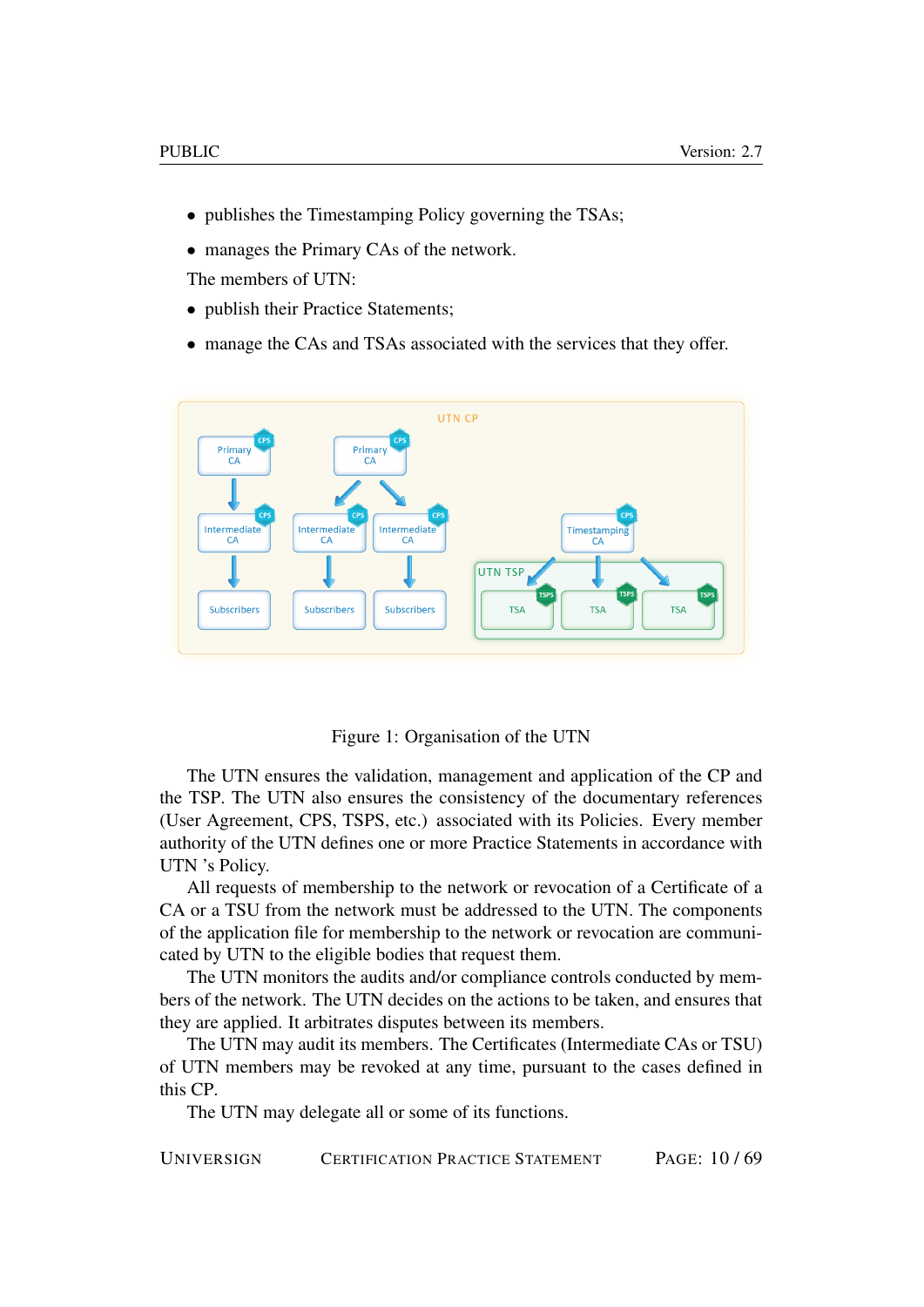## <span id="page-10-0"></span>1.2 Document name and identification

This document is the Certification Practice Statement of the CA *Universign CA Hardware*, operated by Universign, and acting in the capacity of Intermediate CA within the UTN.

This CPS defines the procedures that are effectively implemented by the CA to issue and manage Certificates according to the commitments defined in the CP of the UTN.

The OID assigned to this document is: 1.3.6.1.4.1.15819.7.1.3

Within the hierarchy of the UTN, this CA (*Universign CA Hardware*) issues Certificates that comply with the OIDs defined by the CP of the UTN, as summarised below:



## <span id="page-10-1"></span>1.3 UTN participants

## <span id="page-10-2"></span>1.3.1 Certification Authorities

A Certification Authority (CA) refers to the authority in charge of creating, issuing, managing and revoking Certificates in pursuance of the Certification Policy.

Every member of the UTN defines one governing body for each CA: the Approval Board. It is empowered with the authorisations needed to:

• define and approve the Certification Practice Statement of the CA (CPS) in accordance with this CP;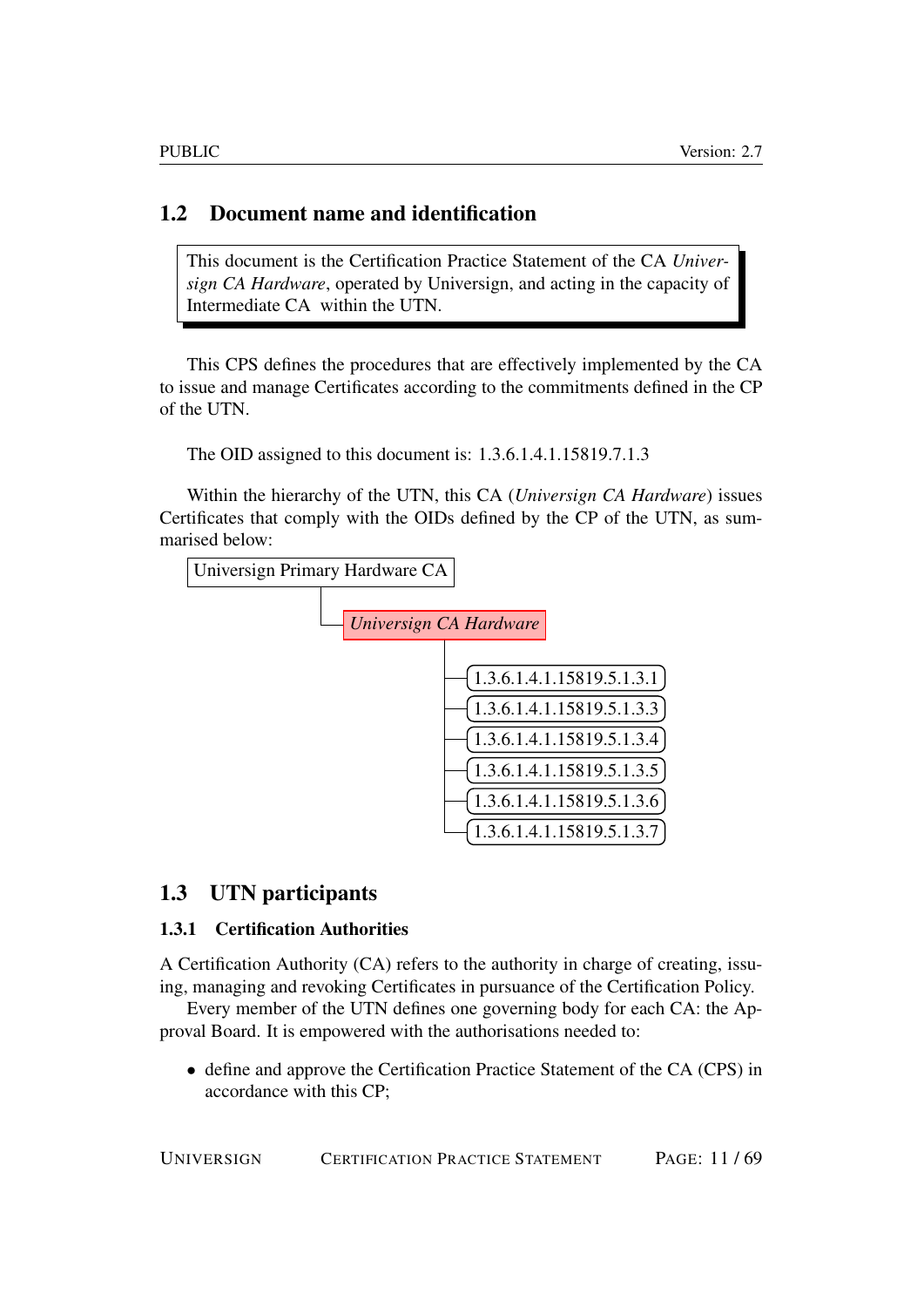- define the process for updating the CPS;
- inform the UTN about and provide it with the CPS and its revisions.

### <span id="page-11-0"></span>1.3.2 Registration Authorities

The Registration Authority (RA) is a component of the CA, in charge of identifying and authenticating Certificate applicants.

## <span id="page-11-1"></span>1.3.3 Subscribers

The Certificate Subscriber is the natural person or legal person who owns the Certificate. The Subscriber must have accepted the terms and conditions defined in the Subscriber Agreement.

## <span id="page-11-2"></span>1.3.4 Timestamping Authorities

A Timestamping Authority (TSA) refers to the authority in charge of creating and issuing Timestamps in accordance with the Timestamping Policy.

Every member of the UTN defines one governing body for each TSA: the Approval Board. It is empowered with the authorisations needed to:

- define and approve the certification practices of the TSA (TSPS) in accordance with this TSP;
- define the process for updating the TSPS;
- inform UTN about and provide it with the TSPS and its revisions.

The Certification Authorities issue Certificates for the Timestamping Units of the TSAs. These Certificates allow the Relying Parties to identify the TSA. The Certificates of TSUs are issued by a Timestamping CA of the UTN.

## <span id="page-11-3"></span>1.3.5 Relying parties

The Relying Parties are natural persons or legal persons who desire, for their own needs, to use the information contained in a Certificate or a Timestamp or to verify the validity of the Timestamp or Certificate. It is the duty of the Relying Parties to verify the information related to the revocation status of the Certificate.

The Relying Parties are subject to the stipulations of the Relying Party Agreement.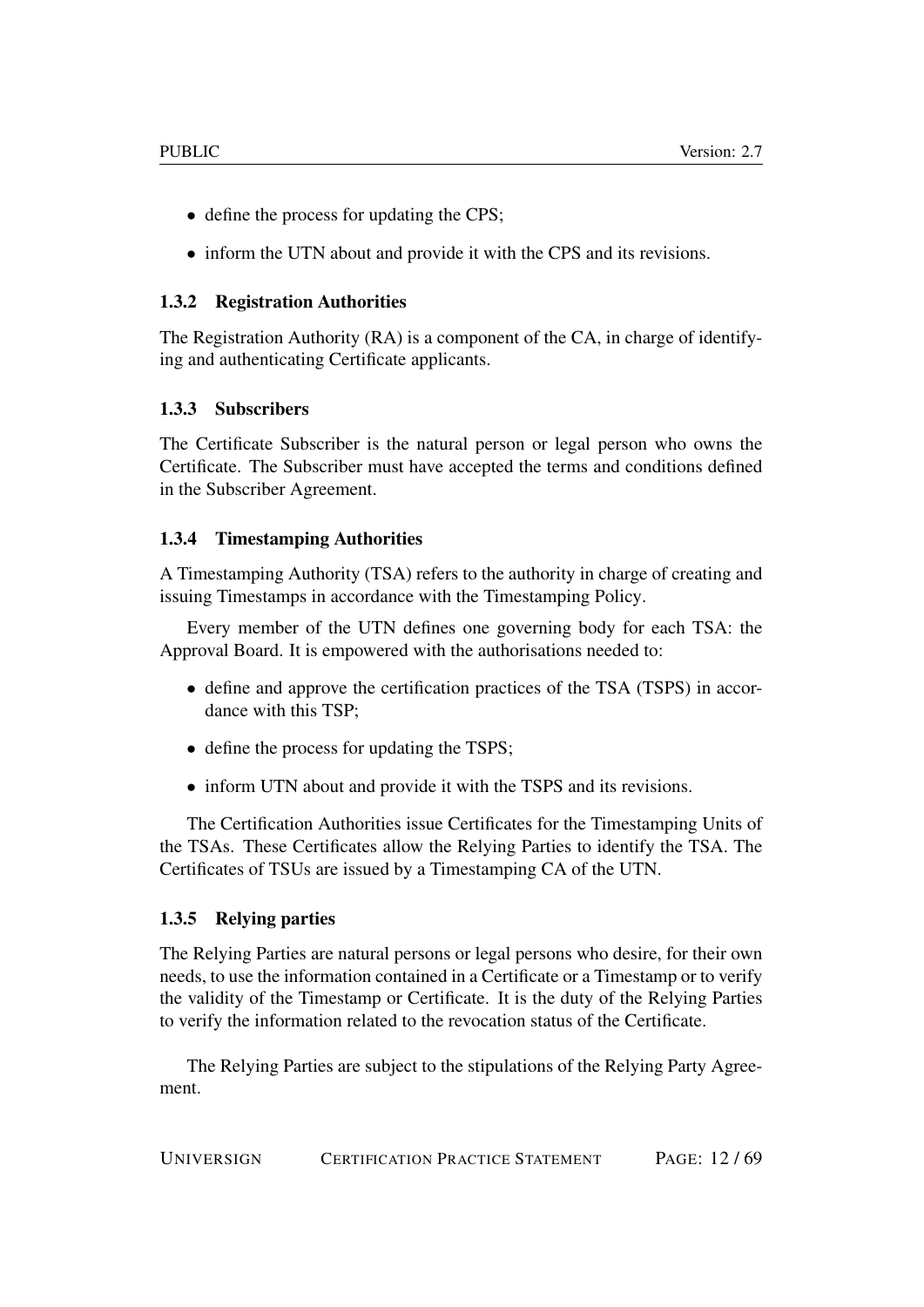## <span id="page-12-0"></span>1.3.6 Certificate Officer

A Certificate Officer is a natural person who:

- carries out the tasks related to the life cycle of a Certificate of a legal person (from the Certificate application to its revocation);
- controls the use of the private key corresponding to this Certificate.

The Certificate Officer is appointed by the Certificate Subscriber. The Certificate Officer has a contractual, hierarchical or regulatory link with the legal person holding the Certificate and must be expressly mandated by it. The Certificate Officer must comply with the conditions stated in this CP, by the mandate that binds him to the Subscriber and by the Subscriber Agreement.

The Certificate Officer may need to be changed during the validity period of the Certificate (departure of the Certificate Officer from the entity, change of assignment and responsibilities in the entity, etc.). The Subscriber must immediately inform the CA about the departure or revocation of a Certificate Officer and appoint a new Certificate Officer. The CA must revoke a Certificate for which the Certificate Officer is no longer identified.

## <span id="page-12-1"></span>1.4 Certificate usage

## <span id="page-12-2"></span>1.4.1 Appropriate Certificate uses

Keypairs and Certificates of CAs The keypairs associated with the CA Certificates can be used to sign:

- the Certificates of Intermediate CAs (for Primary CAs);
- the Certificates of Subscribers (for Intermediate CAs);
- the CRL and/or OCSP responses of the CA;
- the Certificates of technical components of its infrastructure.

### Keypairs and Certificates of Subscribers

The keypairs associated with the Certificates issued by the CA are intended to be used by the Subscribers for:

• signing documents with an electronic signature (for natural person Certificates issued by an Intermediate CA);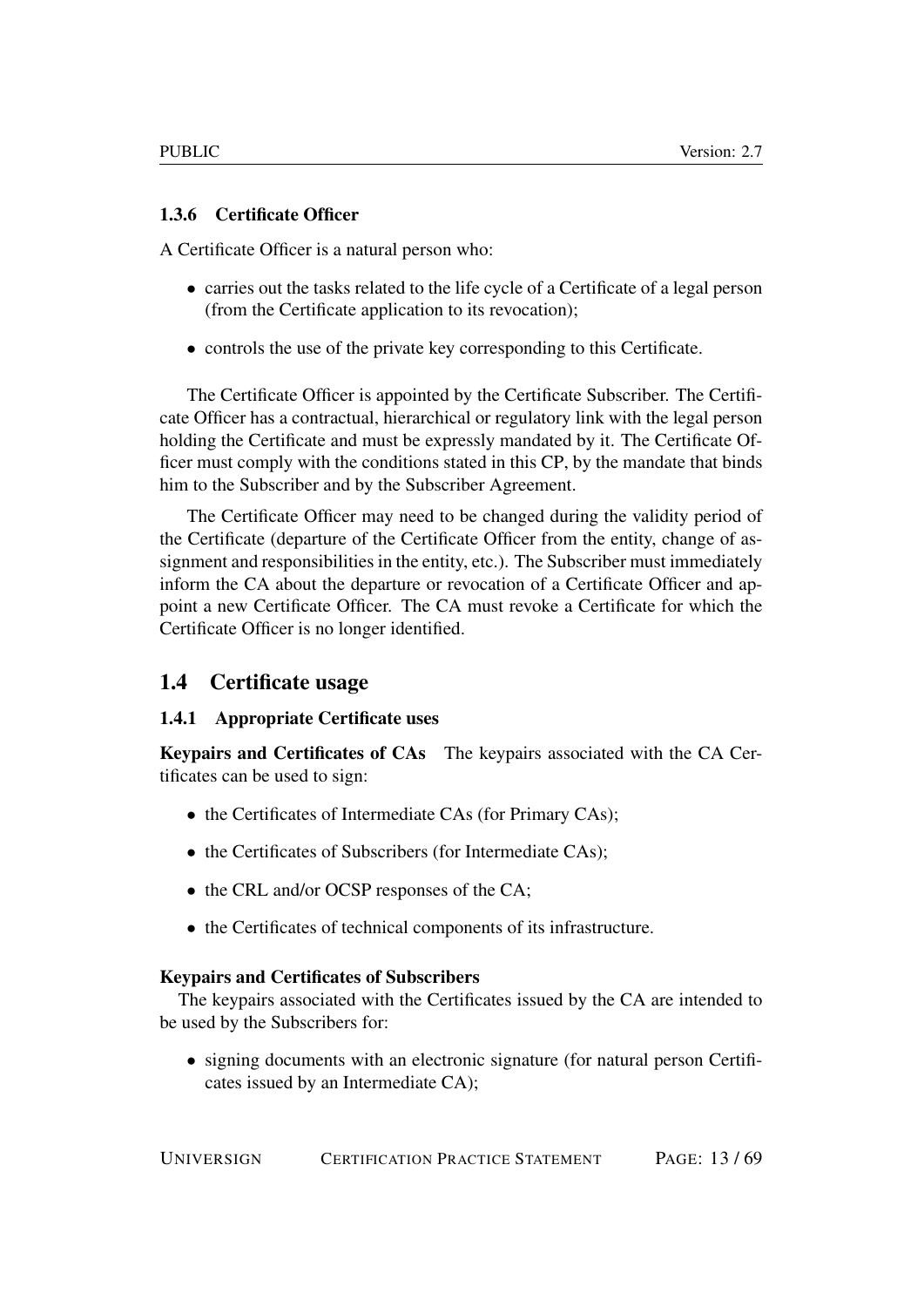- sealing documents with an electronic seal (for legal person Certificates issued by an Intermediate CA);
- issuing Timestamps (for Certificates issued by a Timestamping CA).

## <span id="page-13-0"></span>1.4.2 Prohibited Certificate uses

Any use other than those specified in paragraph [1.4.1](#page-12-2) is forbidden.

## <span id="page-13-1"></span>1.5 Policy administration

## <span id="page-13-2"></span>1.5.1 Organization administering the document

```
Universign
7, rue du Faubourg Poissonnière, 75009 Paris, France
contact@universign.com
```
## <span id="page-13-3"></span>1.5.2 Contact person

Any questions related to this document may be addressed to:

```
The Approval Board
Universign
7, rue du Faubourg Poissonnière, 75009 Paris, France
contact@universign.com
```
## <span id="page-13-4"></span>1.5.3 Person determining CP suitability for the policy

The UTN determines the appropriateness of a CPS as regards the CP.

## <span id="page-13-5"></span>1.5.4 CPS approval procedures

The UTN pronounces the compliance of CPS with the CP according to an approval process that it defines at its discretion. This approval process includes audits conducted by UTN.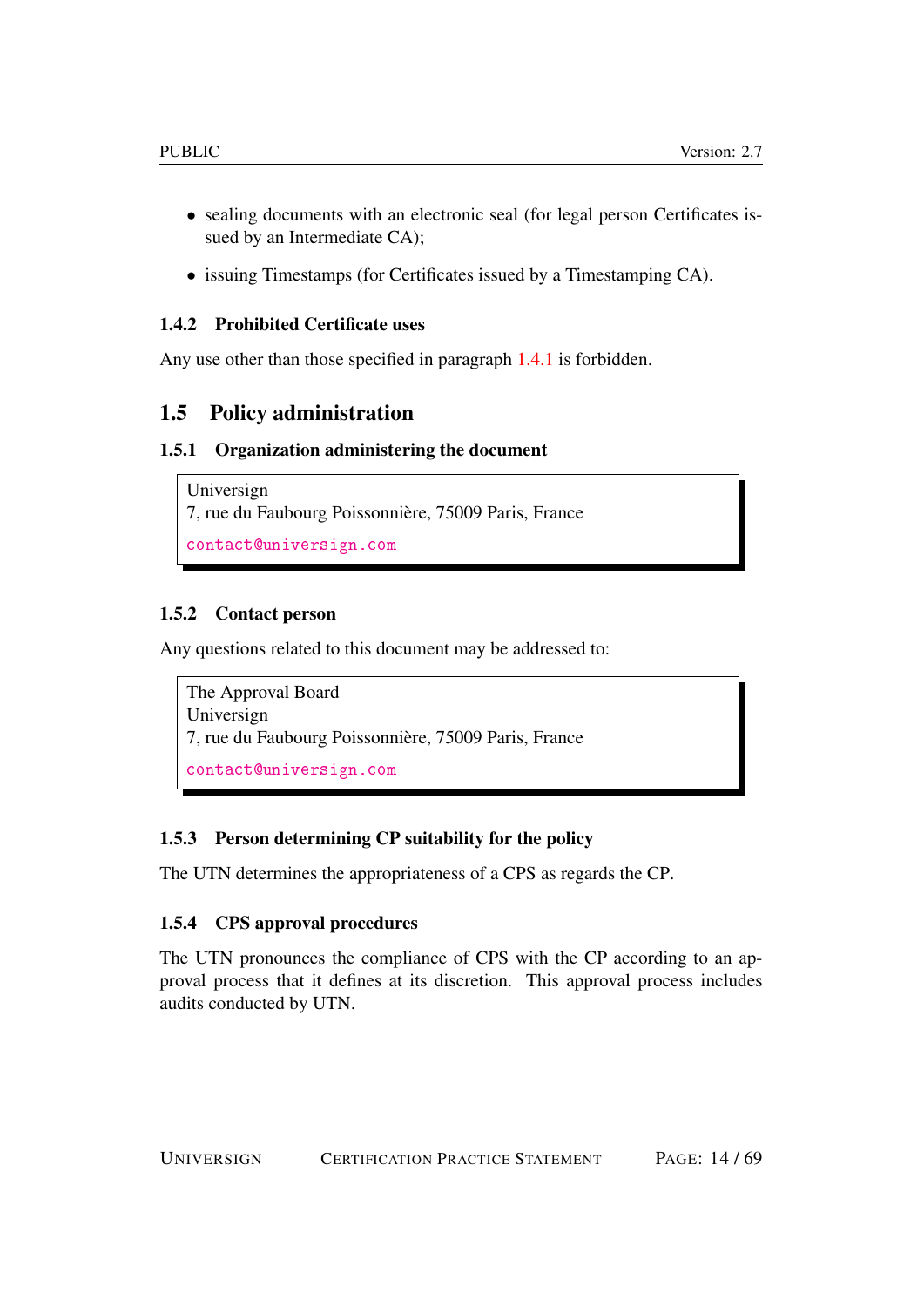## <span id="page-14-0"></span>1.6 Definitions and acronyms

The terms used in this document are as follows:

Certificate Refers to the electronic file issued by the Certification Authority, comprising identification elements of its Subscriber and a cryptographic key allowing the verification of the Electronic Signature or Electronic Seal for which it is used.

#### Certification Authority (CA)

Refers to the authority in charge of creating, issuing, managing and revoking Certificates in pursuance of the Certification Policy.

- Certification Policy (CP) Refers to all the rules that the CA must comply with for implementing the certification service.
- Certification Practice Statement (CPS) Refers to the practices (organisation, operating procedures, technical and human resources) applied by the CA to implement its electronic certification service. These practices are compliant with the CP (s) that the CA has pledged to comply with.
- Certificate Revocation List (CRL) Refers to the list identifying the Certificates issued and later revoked by the Certification Authority.
- **Object IDentifier** (OID) Refers to the unique identification numbers organised hierarchically, which particularly enable referencing the conditions applicable to the certification or timestamping service, e.g. Certification or Timestamping Policy, Certificate family, Certification or Timestamping Practice Statements.
- Online Certificate Status Protocol (OCSP) A protocol that allows the Relying Parties to verify the status of a Certificate.

#### Registration Authority (RA)

Refers to the authority in charge of implementing the identification and authentication procedures for Certificate applications.

#### Relying Party Agreement

Refers to the agreement governing the relations between UTN and the Relying Parties.

#### Subscriber Agreement

Refers to the agreement governing the relations between the CA and the Subscriber.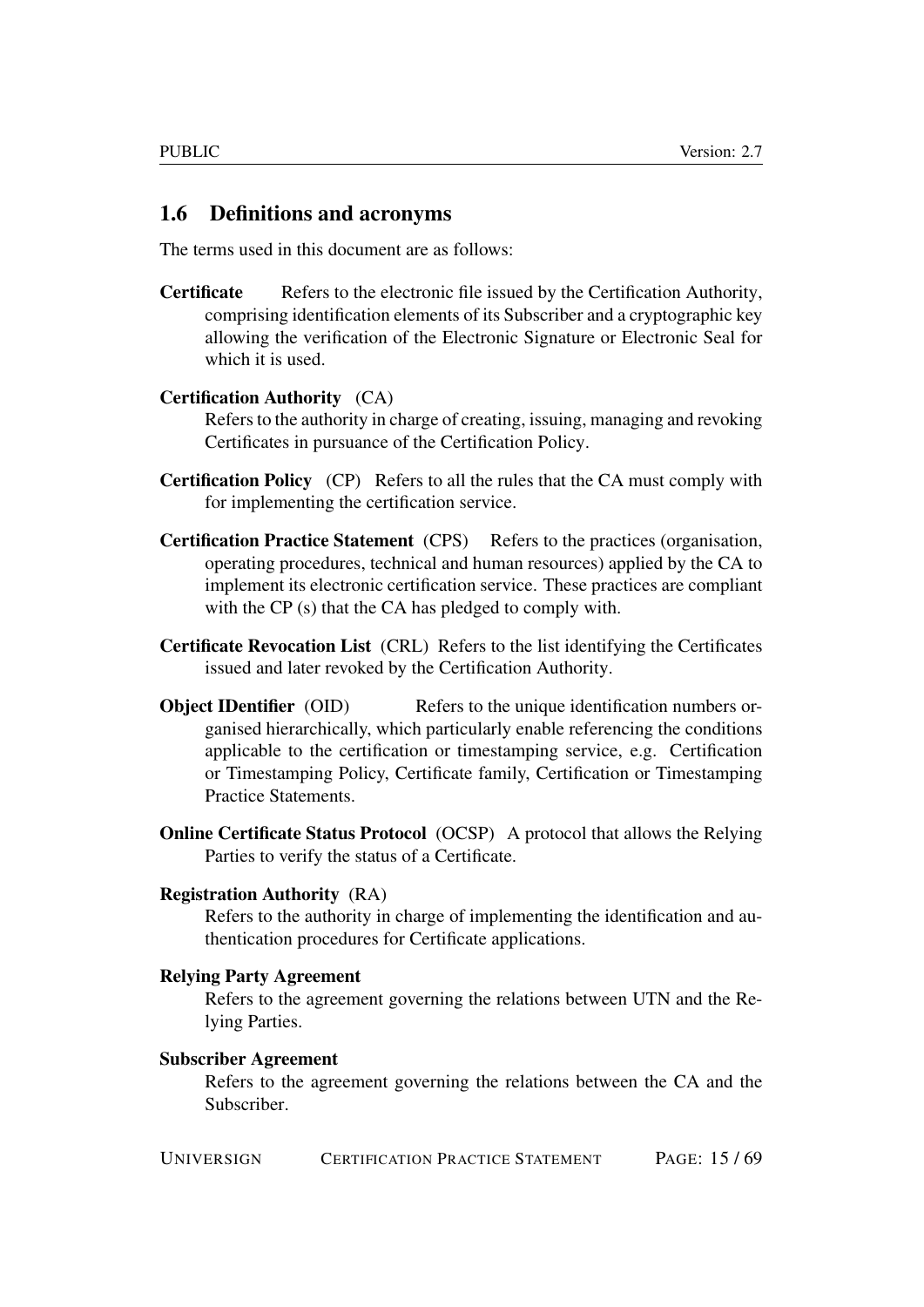- **Timestamp** Refers to the electronic file issued by the Timestamping Authority, which binds the representation of a piece of data to a particular time, thereby establishing proof that the data existed at the said moment.
- **Timestamping Authority** (TSA) Refers to the authority in charge of creating and issuing Timestamps in pursuance of the Timestamping Policy.
- Timestamping Policy (TSP) Refers to all the rules that the TSA must comply with for implementing the timestamping service.
- Timestamping Practice Statement (TSPS) Refers to the practices (organisation, operating procedures, technical and human resources) applied by the TSA to implement its timestamping service. These practices are compliant with the TSP (s) that the TSA has pledged to comply with.
- **Timestamping Unit** (TSU) Set of hardware and software used by the TSA to create Timestamps. The TSU is identified via a unique key for sealing Timestamps.

# <span id="page-15-0"></span>2 Publication and repository responsibilities

## <span id="page-15-1"></span>2.1 Repositories

The CA publishes information related to the service that it provides (see [2.2\)](#page-15-2).

The UTN publishes the CP in force and its prior versions as well as the Relying Party Agreement.

## <span id="page-15-2"></span>2.2 Published information

The CA pledges to inform the Subscribers and the Relying Parties about:

- the CP applicable to the Certificates that they use;
- the terms of use of the certification service:
- the CPS related to the applicable CP;
- the CRLs published in accordance with the requirements of the CP applicable to the Certificates;
- the currently valid Certificates of the CA.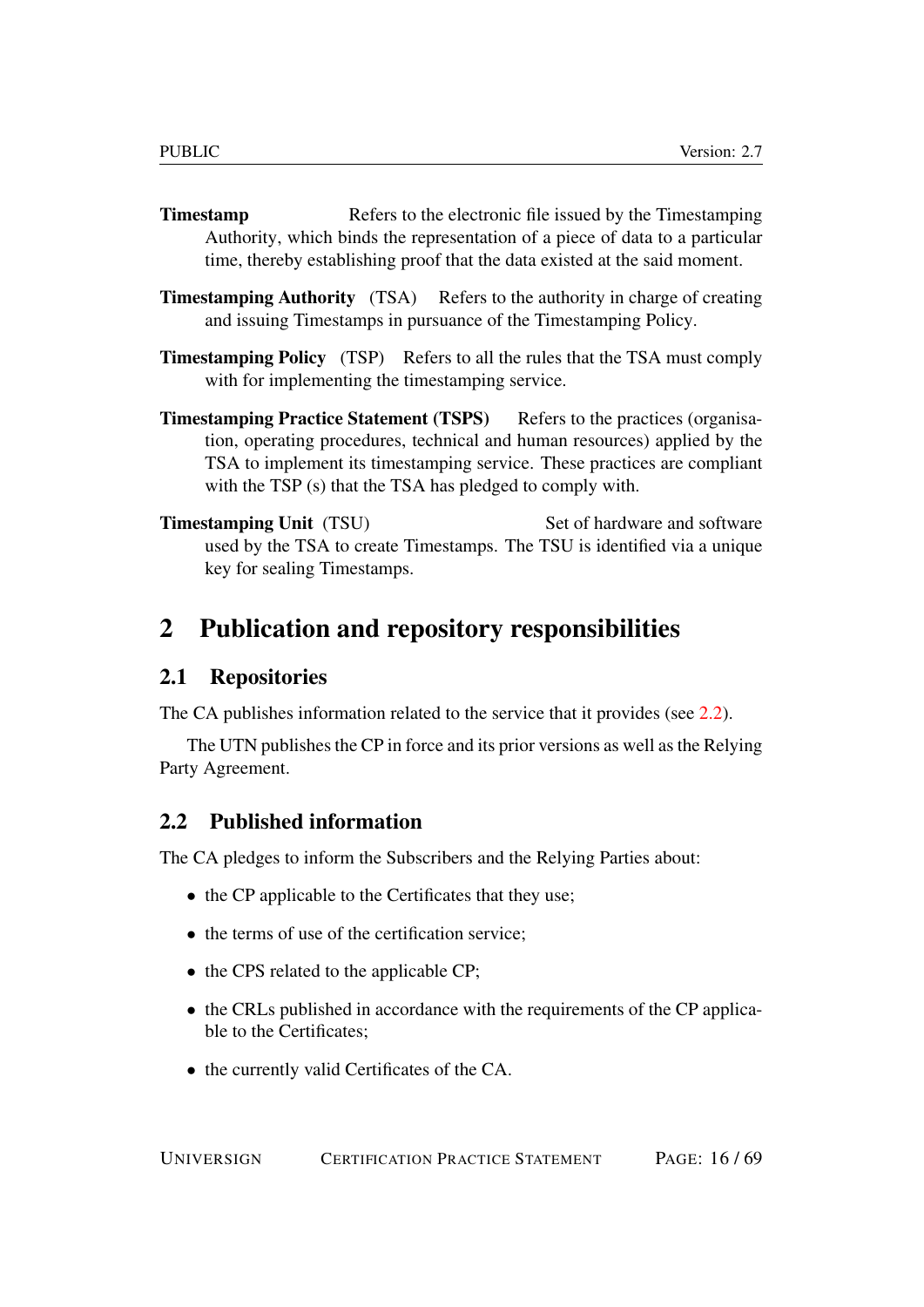The UTN provides the CA with a publishing website accessible at the address <http://docs.universign.eu> for providing the published information.

The CA publishes the information defined in section [2.2](#page-15-2) on the UTN 's publishing website. It transmits this information to the UTN in timeframes that are compatible with section [2.3.](#page-16-0)

## <span id="page-16-0"></span>2.3 Time and frequency of publication

The time and frequency vary according to the information concerned:

- The CRLs are published every hour for Intermediate CAs and every day for the Primary CAs.
- The CA Certificates are distributed or uploaded before use.
- The CP, CPS and Relying Party Agreement are published after every update.

## <span id="page-16-1"></span>2.4 Access Controls on repositories

The published information is made public in accordance with section [2.1.](#page-15-1) They can be freely accessed in read-only mode.

Additions, deletions and modifications of this information are limited to only those persons who are authorised by the entity in charge of the published information.

# <span id="page-16-2"></span>3 Identification and Authentication

## <span id="page-16-3"></span>3.1 Naming

## <span id="page-16-4"></span>3.1.1 Types of names

The names used are compliant with the specifications of standard X.500.

The CA and the Subscriber are identified by an explicit name: the "Distinguished Name" ("DN " hereinafter) of type X.501. The DN fields and their semantics are given in the table below.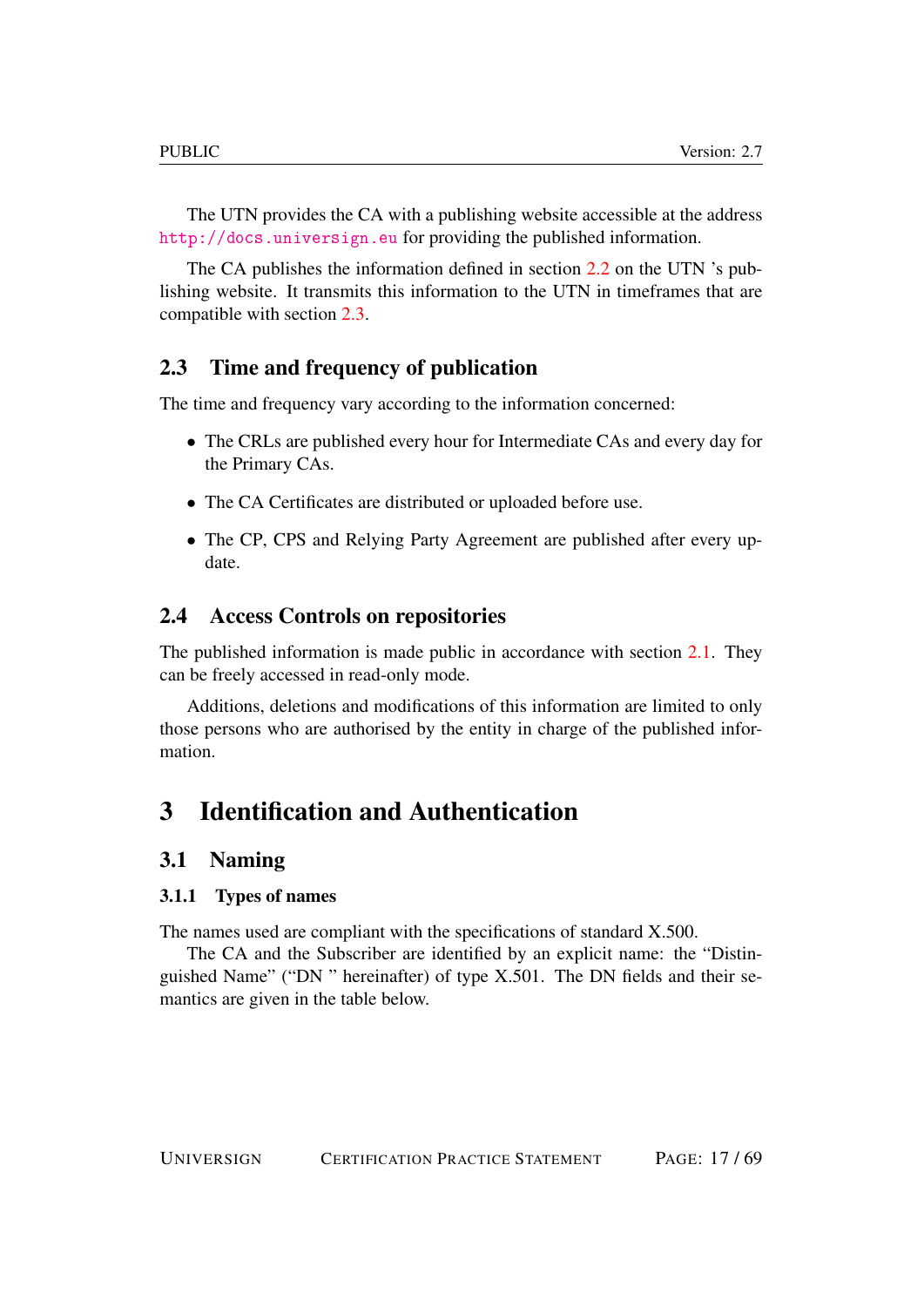| Field        | Mandatory      | <b>Field Semantic</b>                                                                                                               | Verified by the RA | Document used for verifi-<br>cation                                             |
|--------------|----------------|-------------------------------------------------------------------------------------------------------------------------------------|--------------------|---------------------------------------------------------------------------------|
| C            | Yes            | Nationality of the CA                                                                                                               |                    |                                                                                 |
| givenName    | Yes            | Given name of the natural<br>person                                                                                                 | Yes                | ID proof that is valid at the<br>time of the application                        |
| surname      | Yes            | Surname of the natural per-<br>son                                                                                                  | Yes                | ID proof that is valid at the<br>time of the application                        |
| 0            | N <sub>o</sub> | Designation of the legal per-<br>son to which the natural per-<br>son is linked                                                     | Yes                | Official identification docu-<br>ment of the legal person and<br>signed mandate |
| 0I           | N <sub>o</sub> | Legal unique identifier of<br>the legal person to which<br>the natural person is linked,<br>structured as per ETSI 319<br>$412 - 1$ | Yes                | Official identification docu-<br>ment of the legal person and<br>signed mandate |
| SERIALNUMBER | Yes            | The serial number assigned<br>by the RA                                                                                             | Yes <sup>1</sup>   |                                                                                 |
| CN           | <b>Yes</b>     | Usual given name and sur-<br>name of the natural person                                                                             | Yes                | ID proof that is valid at the<br>time of the application                        |

Natural person Certificates Natural person Certificates issued by the CA contain the following fields in the DN:

Legal person Certificates Legal person Certificates issued by the CA contain the following fields in the DN:

<sup>&</sup>lt;sup>1</sup>It will only be verified that this number is unique.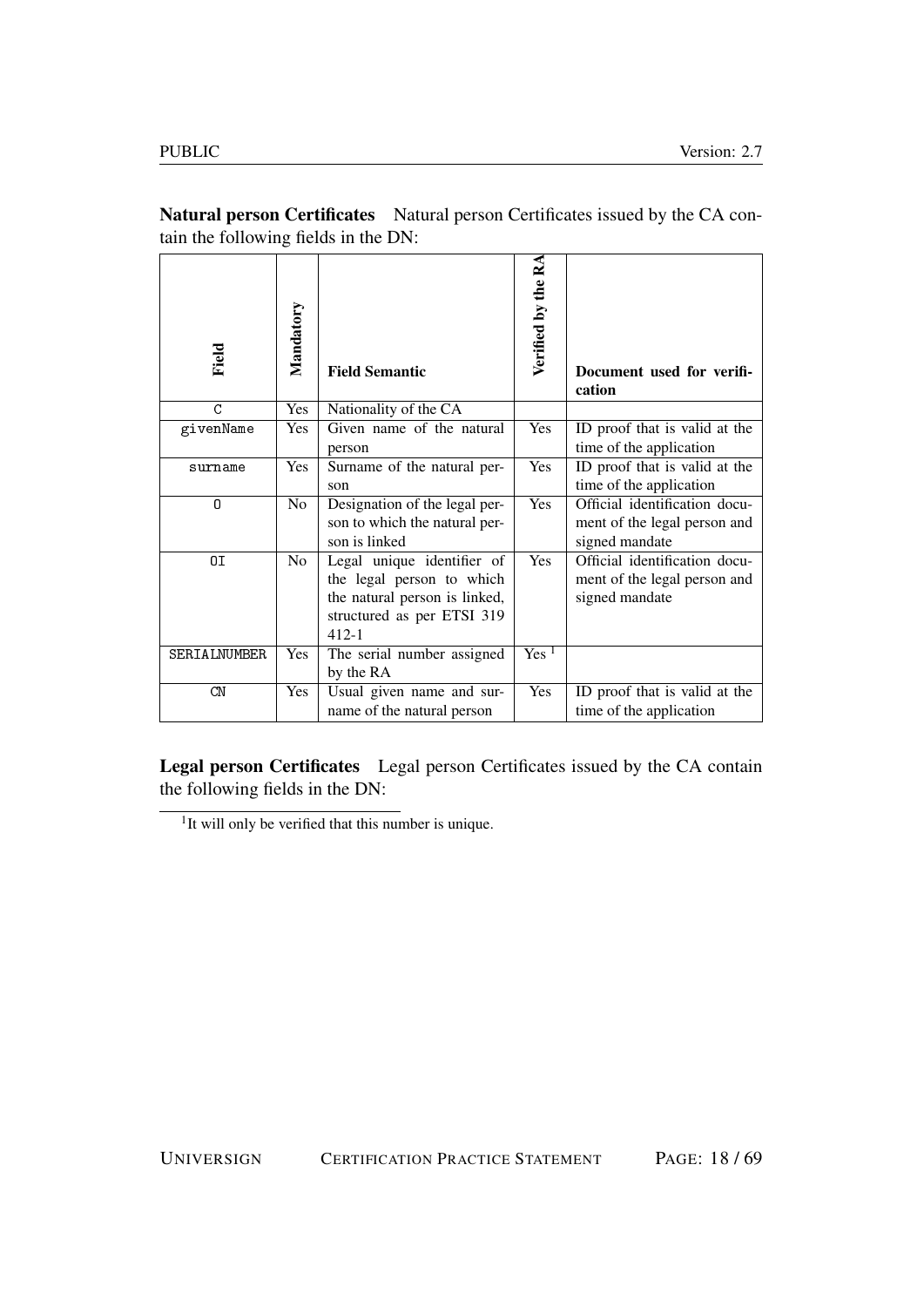| Field | Mandatory      | <b>Field Semantic</b>                                                                   | Verified by the RA | Document used for verification                  |
|-------|----------------|-----------------------------------------------------------------------------------------|--------------------|-------------------------------------------------|
| C     | <b>Yes</b>     | Country of establishment of the<br>Subscriber                                           | Yes                | Identification document of the legal<br>person. |
| ST    | N <sub>0</sub> | State/Region of the Subscriber                                                          | Yes                | Identification document of the legal<br>person. |
| L     | N <sub>0</sub> | City of the Subscriber                                                                  | Yes                | Identification document of the legal<br>person. |
| 0     | Yes            | Legal name of the Subscriber                                                            | Yes                | Identification document of the legal<br>person. |
| ΟI    | <b>Yes</b>     | Legal unique identifier of the Sub-<br>scriber, structured as per ETSI 319<br>$412 - 1$ | Yes                | Identification document of the legal<br>person. |
| CN    | Yes            | Free named referring to the organi-<br>zation                                           | Yes <sup>2</sup>   |                                                 |

## <span id="page-18-0"></span>3.1.2 Need for names to be meaningful

The names chosen to designate the Certificate Subscribers must be meaningful, and must allow directly or indirectly identifying the Certificate Subscriber.

## <span id="page-18-1"></span>3.1.3 Anonymity or pseudonymity of Subscribers

The anonymity or pseudonymity of Subscribers is forbidden.

### <span id="page-18-2"></span>3.1.4 Rules for interpreting various name forms

No specific commitment.

### <span id="page-18-3"></span>3.1.5 Uniqueness of names

The same DN cannot be assigned by a CA to different Subscribers.

The RA ensures the uniqueness of the DNs by following the conditions defined by the registration process (see [3.2.2\)](#page-19-3).

The CA generates a unique serial number for every registration file corresponding to an application for a natural person Certificate. This unique serial number is entered in the SERIALNUMBER field of the Certificate 's DN.

<sup>&</sup>lt;sup>2</sup>It will only be verified that the name is meaningful (see Sect.  $3.1.2$ )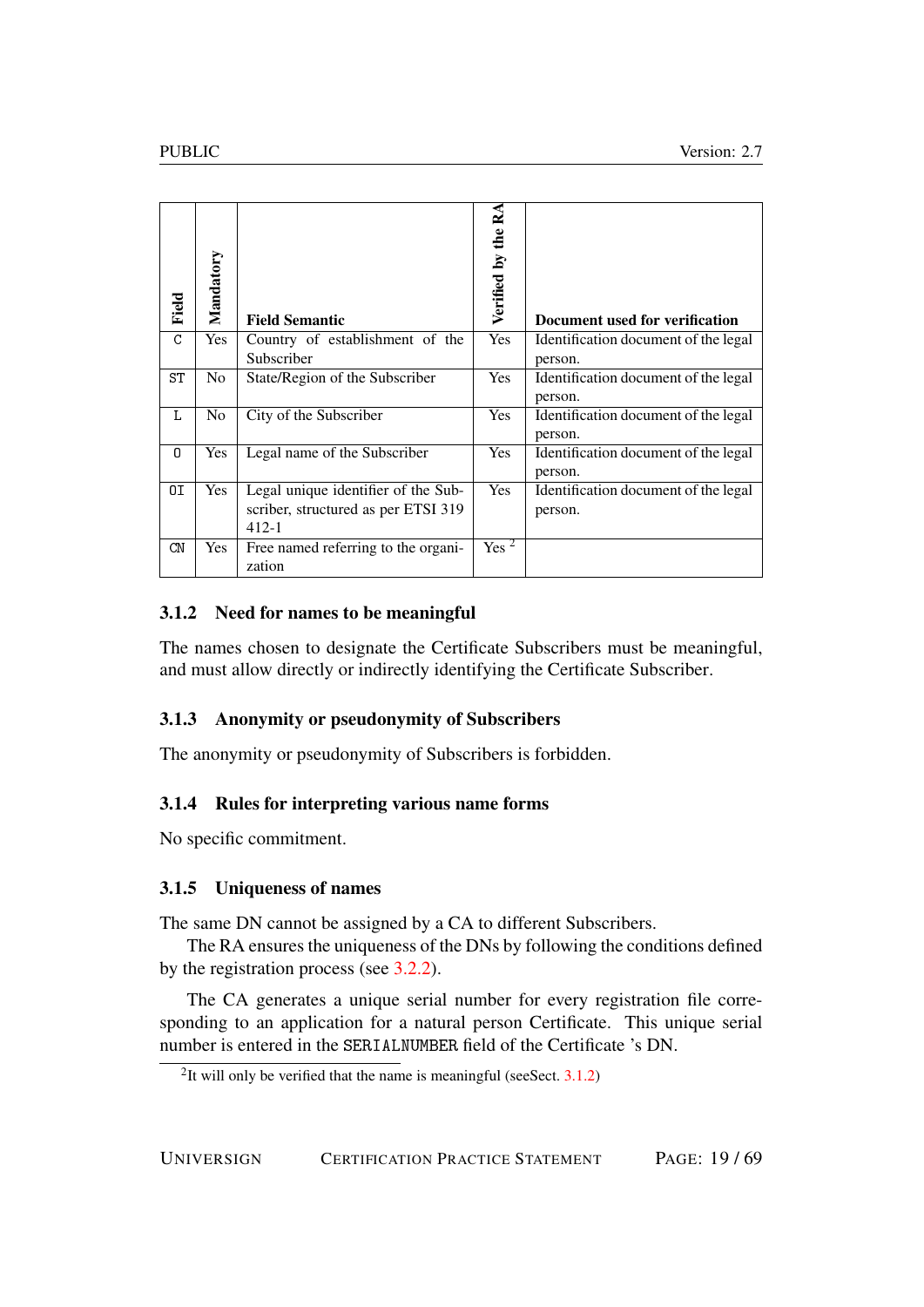The CA enters a unique identifier in the OI field of the legal person Certificates that it issues, which corresponds to an enrolment, registration or record number in a national repository or register.

## <span id="page-19-0"></span>3.1.6 Recognition, authentication, and role of trademarks

The Subscribers declare that they possess the intellectual property rights associated with the names, brands, domain name or any other distinctive sign contained in their Certificate. The CA does not carry out any verification of these rights, but is still authorised to reject a Certificate application or to revoke a Certificate in case of a dispute regarding these distinctive signs. The CA cannot be held liable in the event of an unauthorised use of elements protected by intellectual property rights.

## <span id="page-19-1"></span>3.2 Initial identity validation

### <span id="page-19-2"></span>3.2.1 Method to prove possession of private key

If it generates its keypair, a Subscriber must prove to the CA issuing the Certificate, by appropriate means, that it is indeed in possession of the private key corresponding to the public key to be certified.

The proof of possession is obtained:

- either by signing the certificate application in the PKCS#10 format (or another mechanism accepted by the CA providing equivalent assurance) using the Subscriber 's private key;
- or by sending an application through a service that is recognised and accepted by the CA managing the Subscriber 's key pair.

### <span id="page-19-3"></span>3.2.2 Authentication of organization identity

The identity of the Certificate Officer of the legal person is verified by the RA:

- during a face-to-face meeting for Certificates issued under OID 1.3.6.1.4.1.15819.5.1.3.5 or 1.3.6.1.4.1.15819.5.1.3.7 or Intermediate CA Certificates.
- without an obligation to meet face-to-face for Certificates issued under OID 1.3.6.1.4.1.15819.5.1.3.4.

The applicant shall provide the following information:

• a national identity proof of the future Certificate Officer bearing an identity photograph, specifying the date and place of birth, and still valid at the time of submitting the application;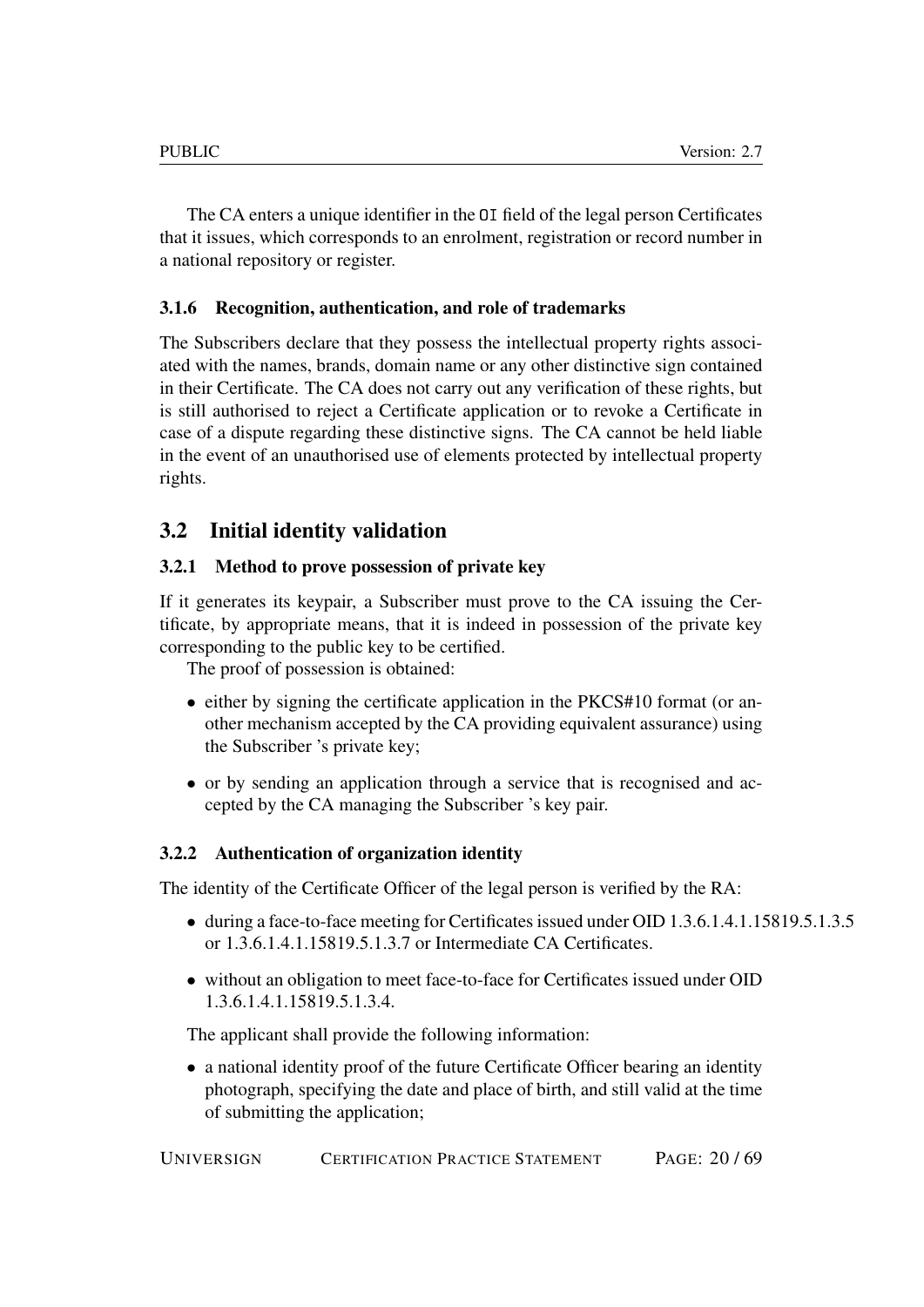- an email address and/or mobile number allowing the CA to contact the Certificate Officer;
- a mandate, signed and dated less than 3 months in the past by a legal representative of the entity, appointing the future officer to whom the Certificate is to be issued. This mandate must be signed to signify acceptance of the future officer.
- a legal document bearing proof of the existence of the organisation, valid at the time of submission of the Certificate application (e.g. a company registration certificate dated less than 3 months in the past). The document must bear the legal unique identifier number of the legal person in question.

#### <span id="page-20-0"></span>3.2.3 Authentication of individual identity

The identity of the future Subscriber is verified by the RA. This verification is conducted:

- during a face-to-face meeting for Certificates issued under OID 1.3.6.1.4.1.15819.5.1.3.1 or 1.3.6.1.4.1.15819.5.1.3.6.
- without an obligation to meet face-to-face for Certificates issued under OID 1.3.6.1.4.1.15819.5.1.3.3.

The applicant shall provide the following information:

- a national identity proof bearing an identity photograph, specifying the date and place of birth, and still valid at the time of submitting the application;
- an email address and/or mobile number personally assigned to the Subscriber.

## <span id="page-20-1"></span>3.2.4 Non-verified Subscriber information

Information that is not verified by the RA is specified in section [3.1.1.](#page-16-4)

#### <span id="page-20-2"></span>3.2.5 Validation of authority

The RA verifies the authorisation of a natural person to represent a legal person during the validation of the Subscriber 's identity.

The Certificate Officer is authorised to represent the Subscriber through a signed mandate of the legal representative of the legal person. The mandate is provided and verified during the registration (see Section [3.2.3\)](#page-20-0).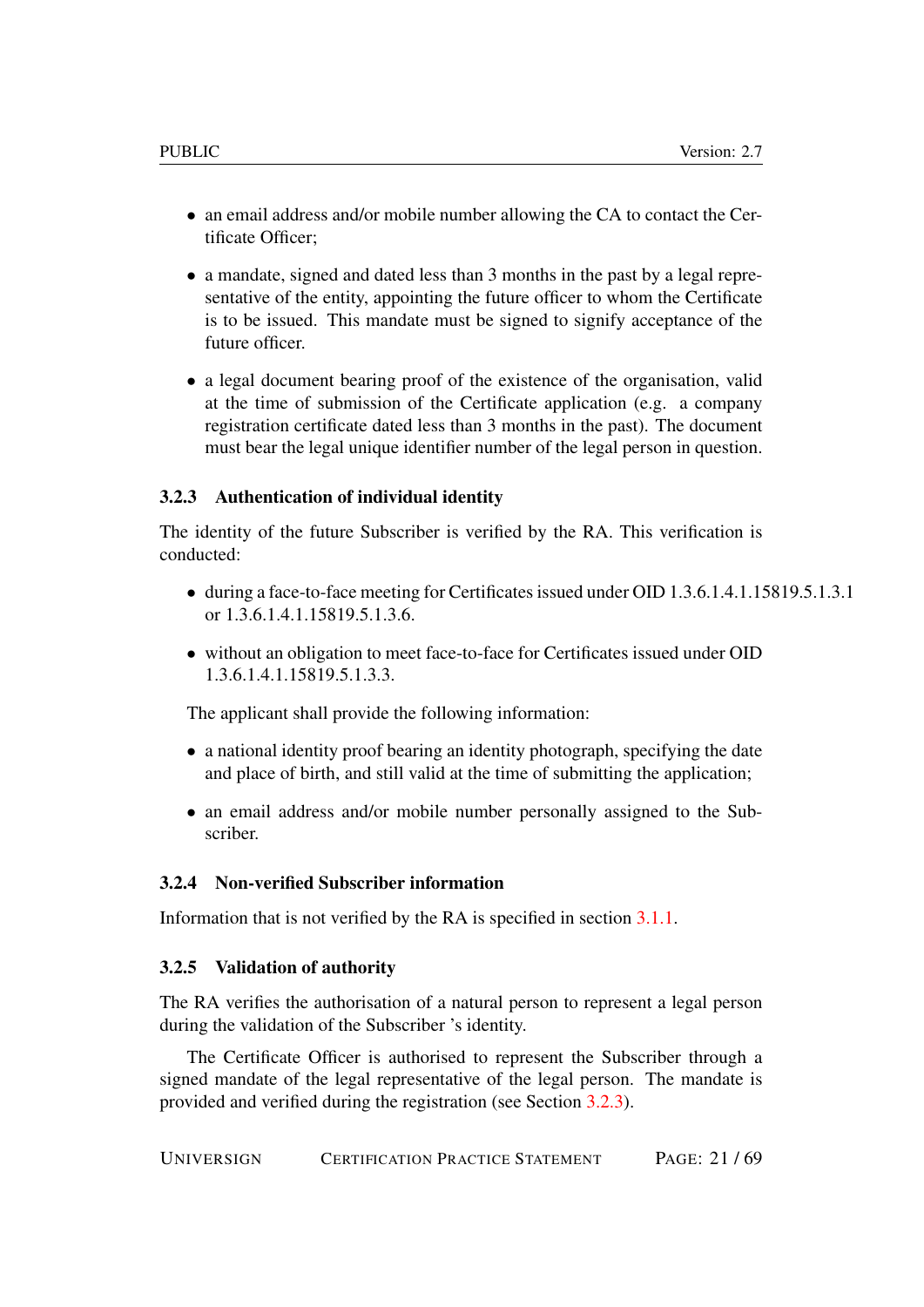## <span id="page-21-0"></span>3.2.6 Criteria for interoperation

Not applicable.

## <span id="page-21-1"></span>3.3 Identification and authentication for re-key requests

The keys associated with the Certificates are not renewed.

## <span id="page-21-2"></span>3.3.1 Identification and authentication for routine re-key

Not applicable.

## <span id="page-21-3"></span>3.3.2 Identification and authentication for re-key after revocation

Not applicable.

## <span id="page-21-4"></span>3.4 Identification and authentication for revocation request

The RA authenticates the revocation applicant, mainly on the basis of the information contained in the registration file in the case of a revocation application of a Certificate intended for a natural person. It also verifies the applicant's authorisation in accordance with section [4.9.2](#page-28-0) in case of a revocation application of a Certificate intended for a legal person.

Natural person Certificate a revocation application can be filed in the following manner:

- through the interface of the CA's revocation service, after authenticating the Subscriber;
- in case of loss of password, via a specific service accessible to all Certificate Subscribers. The CA authenticates the applicant (e.g. by using the information in the registration file) and then, if successful, revokes the Certificate.

Legal person Certificate a revocation application can be filed in the following manner:

• through the interface of the revocation service, after authenticating the Certificate Officer.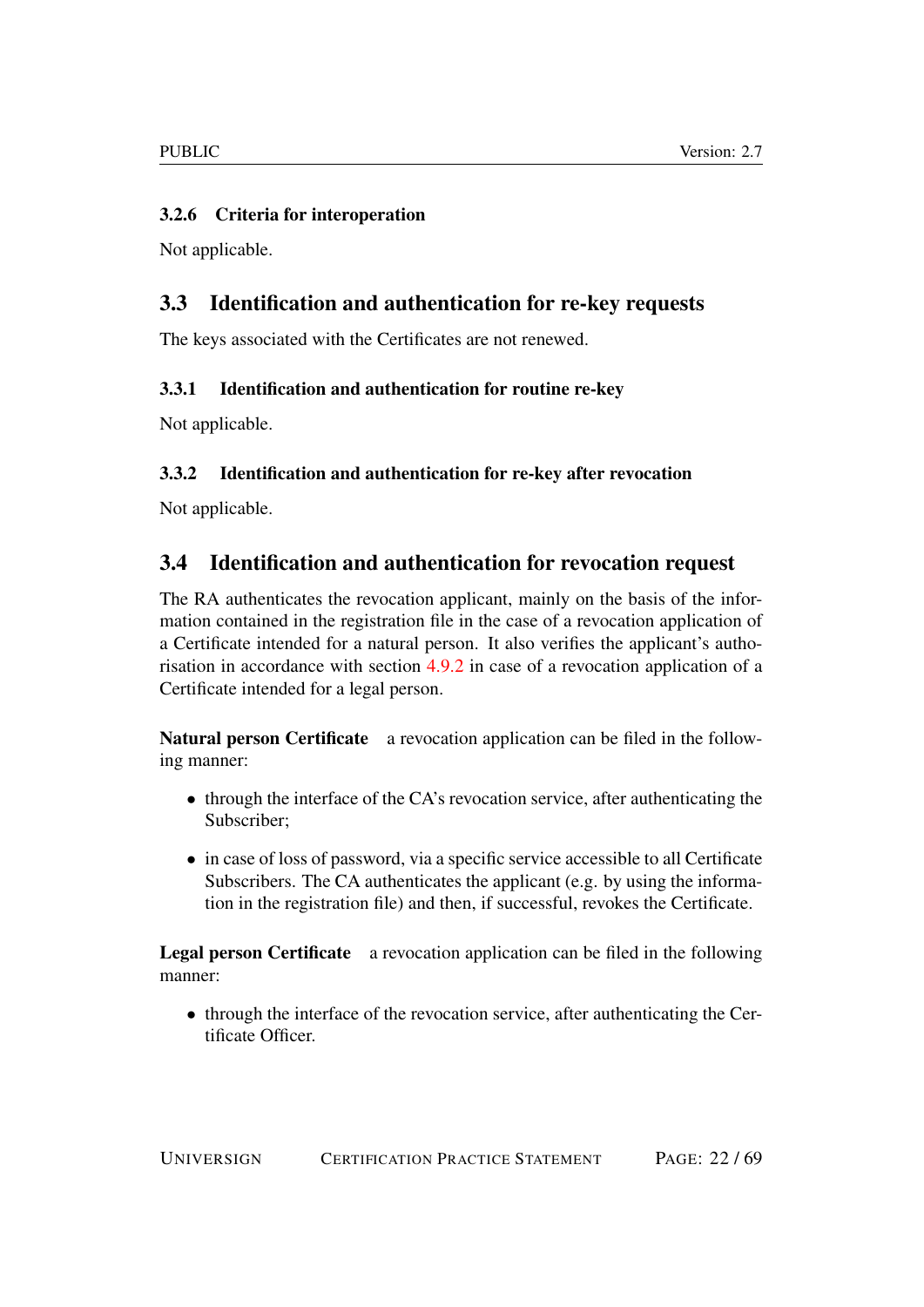# <span id="page-22-0"></span>4 Certificate Life-Cycle Operational Requirements

## <span id="page-22-1"></span>4.1 Certificate application

## <span id="page-22-2"></span>4.1.1 Who can submit a Certificate application

The Certificate application is sent by the Subscriber or by a person expressly appointed by the Subscriber (i.e. the prior consent of the future Subscriber is compulsory).

Natural person Certificate: the applicant files the Certificate application by filling a registration application form. The applicant is the Subscriber.

Legal person Certificate: the applicant files the Certificate application by filling the registration application form. The applicant is the Certificate Officer.

### <span id="page-22-3"></span>4.1.2 Enrolment process and responsibilities

The Certificate application includes identification data on the Subscriber. This identification data is transmitted under its sole responsibility.

The registration process at the CA requires the following steps:

- The applicant reads and accepts the CA 's Subscriber Agreement;
- the applicant provides the required information during the registration application. In this respect, he/she guarantees the accuracy of the provided information and must provide the RA with all information required for the registration file;
- the RA validates the information of the registration file (see Section [3.2.3\)](#page-20-0) and transmits it securely to the CA;
- the applicant generates (or requests the generation of) its dual-key in a cryptographic device that complies with the requirements of Section [6.2.11;](#page-47-4)
- the applicant transmits (or requests the transmission of) its public key to the  $CA:$
- the applicant proves to the CA that it possesses and/or controls its private key in accordance with section [3.2.1.](#page-19-2)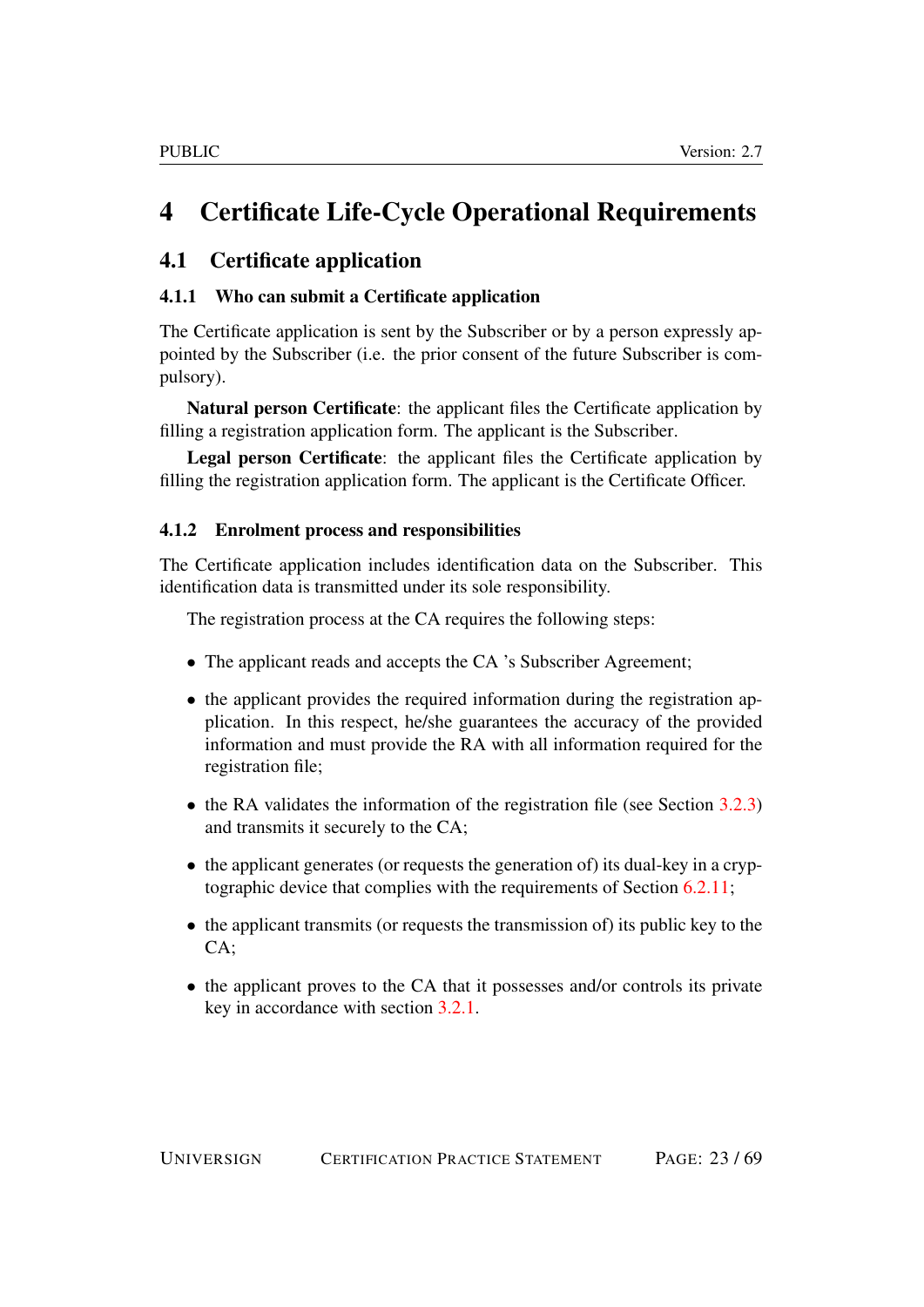## <span id="page-23-0"></span>4.2 Certificate application processing

## <span id="page-23-1"></span>4.2.1 Performing identification and authentication functions

The RA validates the Certificate applications from the Subscribers. The RA validates the information provided by the Subscribers in accordance with the provisions of section [3.2.](#page-19-1)

## <span id="page-23-2"></span>4.2.2 Approval or rejection of Certificate applications

The CA processes the application on receiving it. If the application is rejected during one of these steps, the applicant is informed of this as soon as possible.

The procedure for the validation of a Certificate application by the RA is as follows:

- the RA verifies that the registration file is complete and valid. In particular, the RA verifies the compliance of the information in the registration application with the supporting documents provided by the applicant;
- the RA successfully identifies the applicant and the provided information in accordance with section [3.2.](#page-19-1)

### <span id="page-23-3"></span>4.2.3 Time to process Certificate applications

A Certificate application remains valid until it is rejected. There is no maximum duration for the issue of a Certificate.

## <span id="page-23-4"></span>4.3 Certificate issuance

### <span id="page-23-5"></span>4.3.1 CA actions during Certificate issuance

The CA creates a Certificate once the validation process of the Certificate application is complete, as defined in section [4.2.](#page-23-0) The issued Certificate is compliant with the information contained in the Certificate application and with the profile defined in section [7.1.](#page-52-3)

The CA verifies the Certificate 's compliance with the data and proof contained in the registration file.

### <span id="page-23-6"></span>4.3.2 Notification to Subscriber by the CA of issuance of Certificate

The CA notifies the applicant within a reasonable period about the issue of the Certificate and provides it in an appropriate manner.

There are no special notifications on the issue of the Certificate.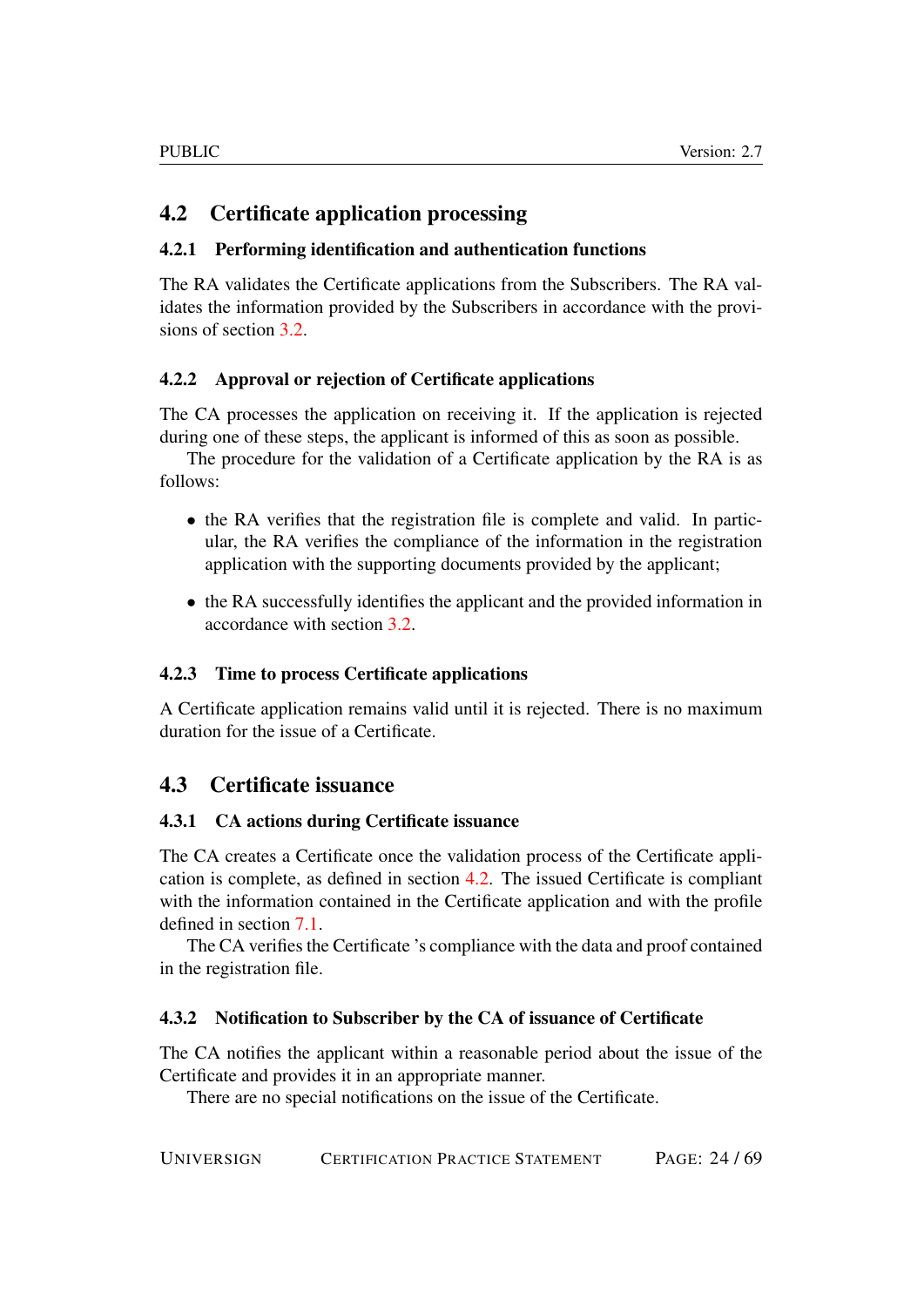## <span id="page-24-0"></span>4.4 Certificate acceptance

## <span id="page-24-1"></span>4.4.1 Conduct constituting Certificate acceptance

The Certificates are deemed as accepted if no objection is made within 48 hours after its provision or at the first use of the associated private key.

The following facts are deemed as acceptance by a Subscriber of the Certificate issued by the CA:

- downloading of the Certificate by the Subscriber or downloading of a message containing the Certificate constitutes an implicit acceptance of the Certificate;
- no objection filed on the contents of the Certificate within a period of 48 hours after the issue of the Certificate.

### <span id="page-24-2"></span>4.4.2 Publication of the Certificate

The Certificates are public.

## <span id="page-24-3"></span>4.4.3 Notification of Certificate issuance by the CA to other entities

Not applicable.

## <span id="page-24-4"></span>4.5 Keypair and Certificate usage

The Subscriber pledges to use the Certificate in accordance with:

- the CP, especially for the limits of use defined in section [1.4;](#page-12-1)
- the Subscriber Agreement that it consented to;
- the special terms and conditions defined between the CA and the Subscriber, where applicable;
- the KeyUsage extension or any other extension restricting the use of the key, defined in the issued Certificate.

The Relying Parties consent to the terms and conditions of the Relying Party Agreement before any use of the Certificates of UTN.

The Relying Parties are required to:

• determine that the use of the Certificate is compliant with the conditions defined in the CP (see section [1.4\)](#page-12-1);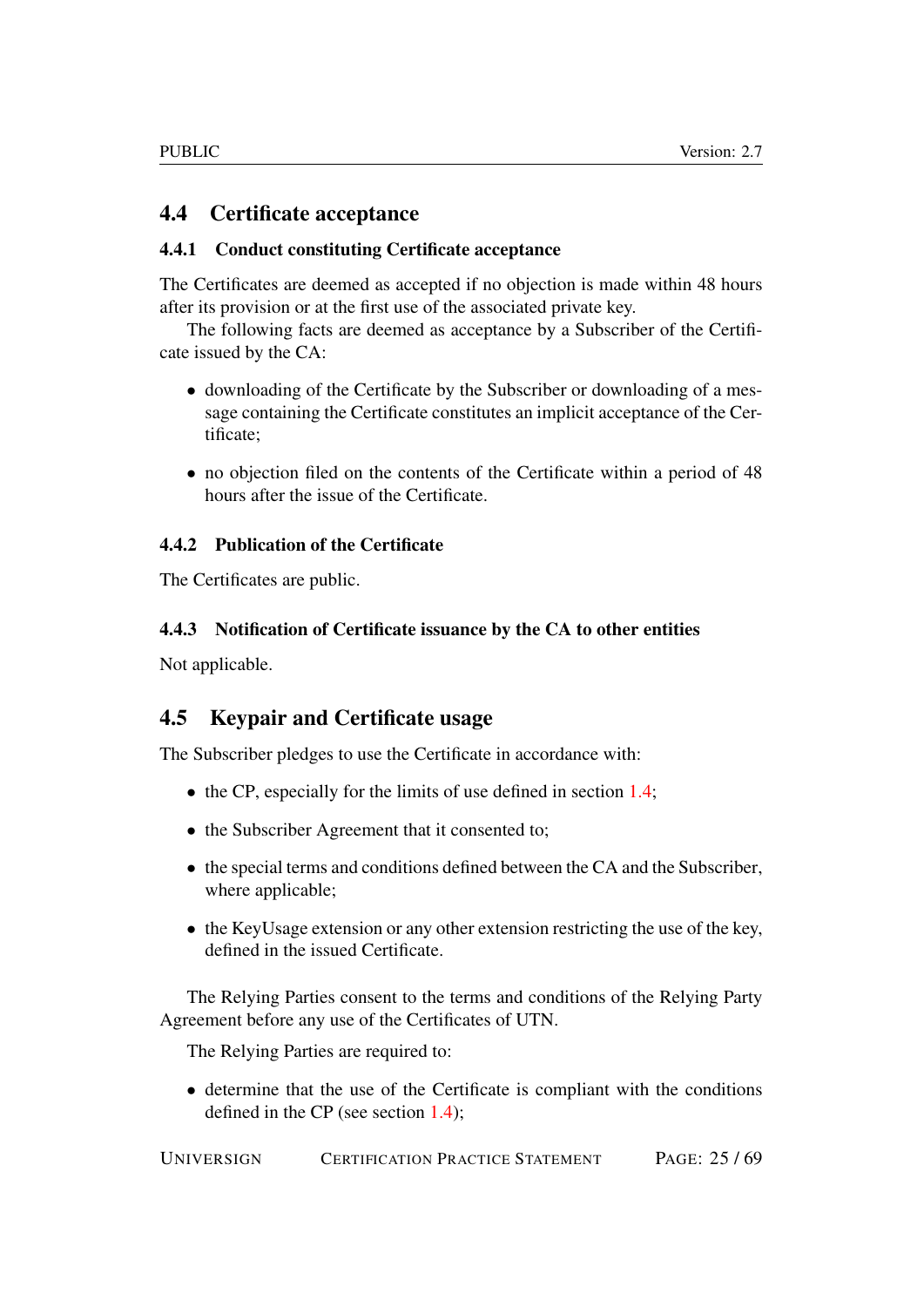- determine that the Certificate is used in compliance with the KeyUsage extension defined in it;
- verify the status of the Certificate.

The CA cannot be held liable in case of any use of the Certificate that does not comply with the CP, the Subscriber Agreement, the Relying Party Agreement or any other special agreement signed between the CA and the Subscriber.

## <span id="page-25-0"></span>4.6 Certificate renewal

No renewal is authorised.

## <span id="page-25-1"></span>4.6.1 Circumstance for certificate renewal

Not applicable.

### <span id="page-25-2"></span>4.6.2 Who may request renewal

Not applicable.

### <span id="page-25-3"></span>4.6.3 Processing certificate renewal requests

Not applicable.

### <span id="page-25-4"></span>4.6.4 Notification of new certificate issuance to Subscriber

Not applicable.

## <span id="page-25-5"></span>4.6.5 Conduct constituting acceptance of a renewal certificate

Not applicable.

### <span id="page-25-6"></span>4.6.6 Publication of the renewal certificate by the CA

Not applicable.

# <span id="page-25-7"></span>4.6.7 Notification of certificate issuance by the CA to other entities

Not applicable.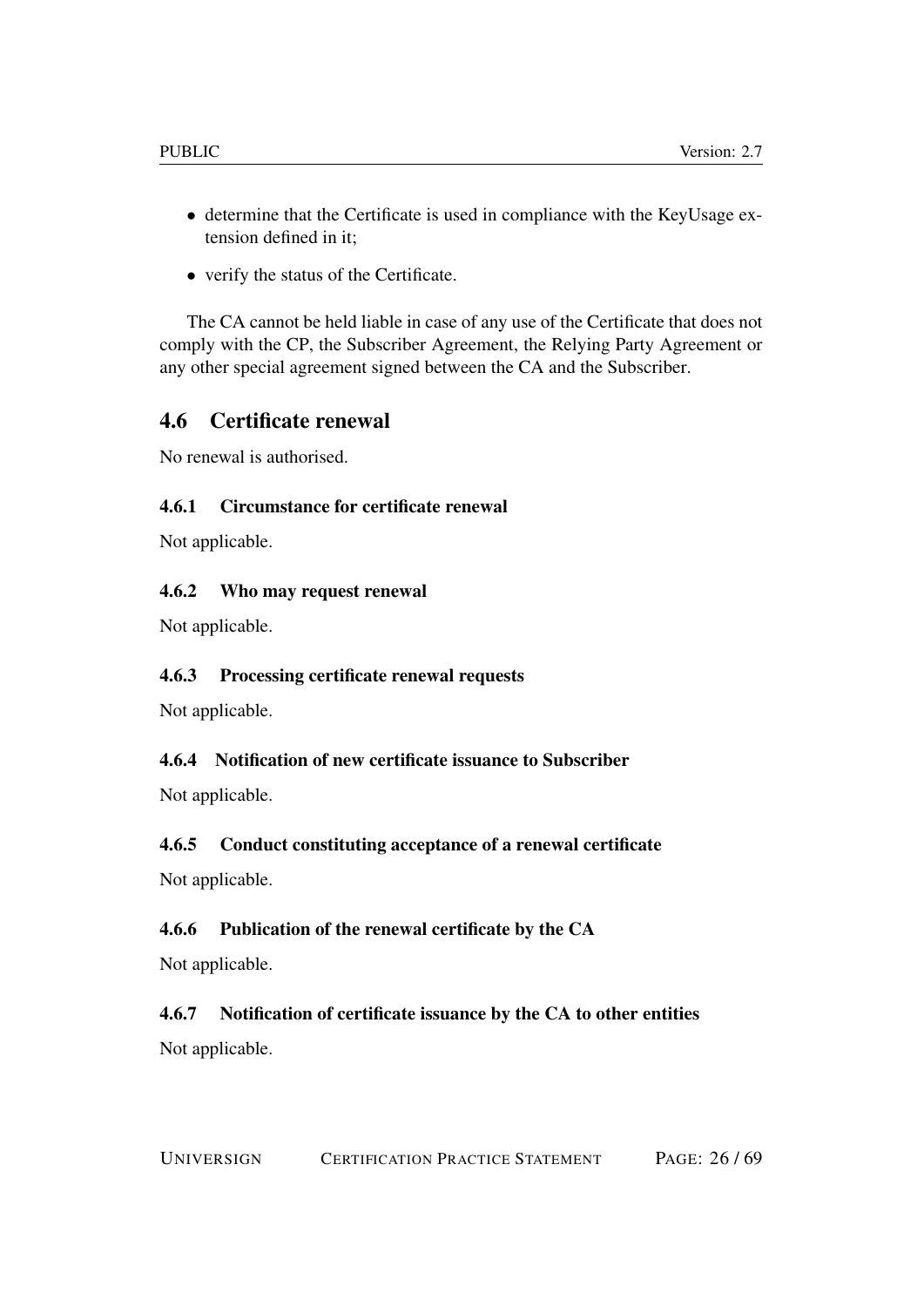## <span id="page-26-0"></span>4.7 Certificate re-key

Certificate re-key is not allowed.

## <span id="page-26-1"></span>4.7.1 Circumstance for certificate re-key

Not applicable.

## <span id="page-26-2"></span>4.7.2 Who may request certification of a new public key

Not applicable.

## <span id="page-26-3"></span>4.7.3 Processing certificate re-keying requests

Not applicable.

## <span id="page-26-4"></span>4.7.4 Notification of new certificate issuance to subscriber

Not applicable.

## <span id="page-26-5"></span>4.7.5 Conduct constituting acceptance of a re-keyed certificate

Not applicable.

## <span id="page-26-6"></span>4.7.6 Publication of the re-keyed certificate by the CA

Not applicable.

## <span id="page-26-7"></span>4.7.7 Notification of certificate issuance by the CA to other entities

Not applicable.

## <span id="page-26-8"></span>4.8 Certificate modification

No modification of the Certificate is authorised without renewal.

An application to modify a Certificate results in its revocation, followed by the filing of a new initial application.

## <span id="page-26-9"></span>4.8.1 Circumstance for certificate modification

Not applicable.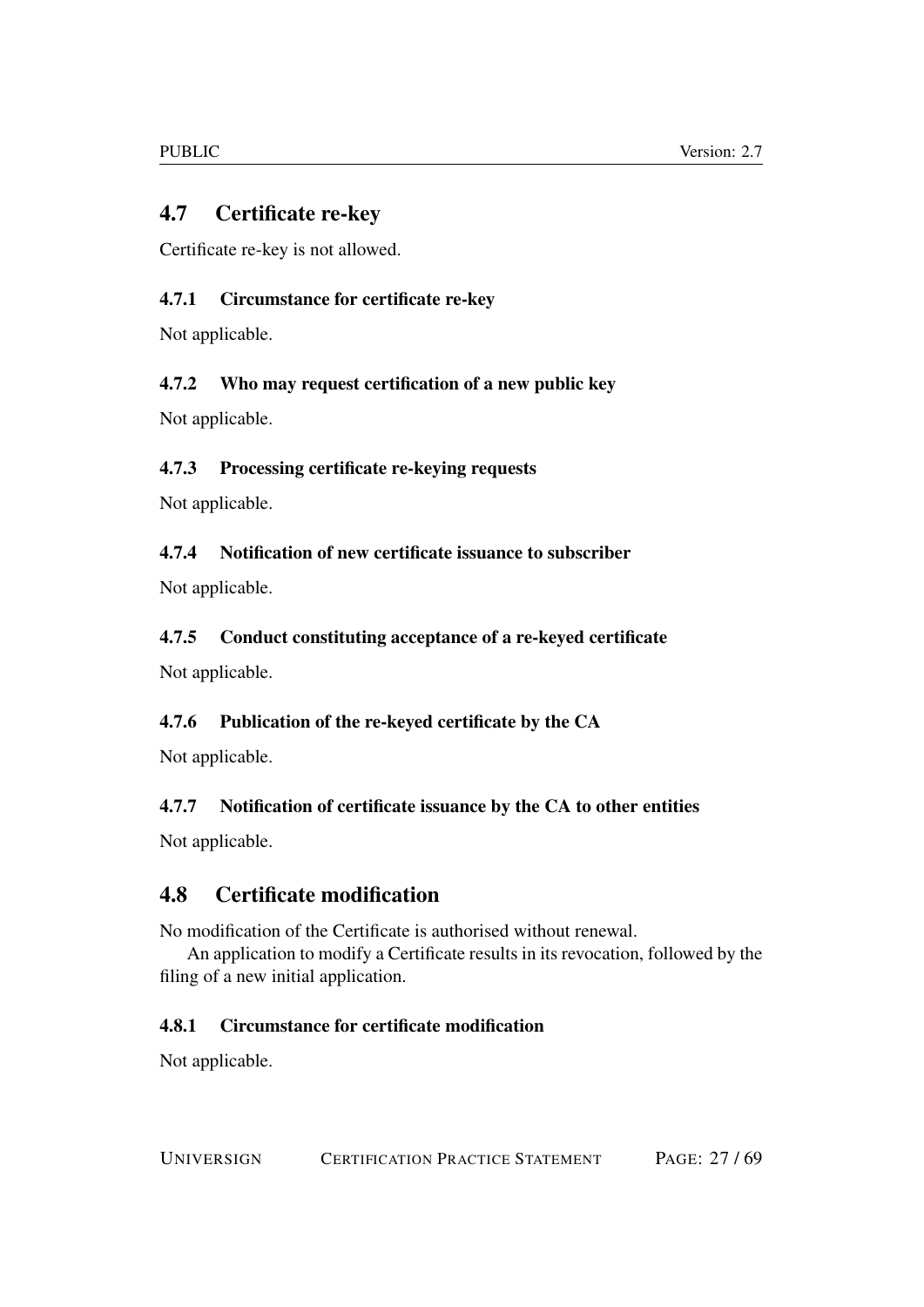## <span id="page-27-0"></span>4.8.2 Who may request certificate modification

Not applicable.

## <span id="page-27-1"></span>4.8.3 Processing certificate modification requests

Not applicable.

### <span id="page-27-2"></span>4.8.4 Notification of new certificate issuance to Subscriber

Not applicable.

### <span id="page-27-3"></span>4.8.5 Conduct constituting acceptance of modified certificate

Not applicable.

### <span id="page-27-4"></span>4.8.6 Publication of the modified certificate by the CA

Not applicable.

### <span id="page-27-5"></span>4.8.7 Notification of certificate issuance by the CA to other entities

Not applicable.

## <span id="page-27-6"></span>4.9 Certificate revocation and suspension

### <span id="page-27-7"></span>4.9.1 Circumstances for revocation

The Certificate may be revoked in case of:

- a request from the Subscriber;
- non-compliance with the Subscriber Agreement;
- inaccuracy or nullity of the information of the Certificate or if this information infringes upon the rights of a third party;
- suspicions of a private key being compromised, lost or stolen (including one of the private keys of the CA);
- error in the registration procedure;
- termination of the contractual relations between the CA and the Subscriber;
- non-payment related to the certification service, if applicable;

UNIVERSIGN CERTIFICATION PRACTICE STATEMENT PAGE: 28 / 69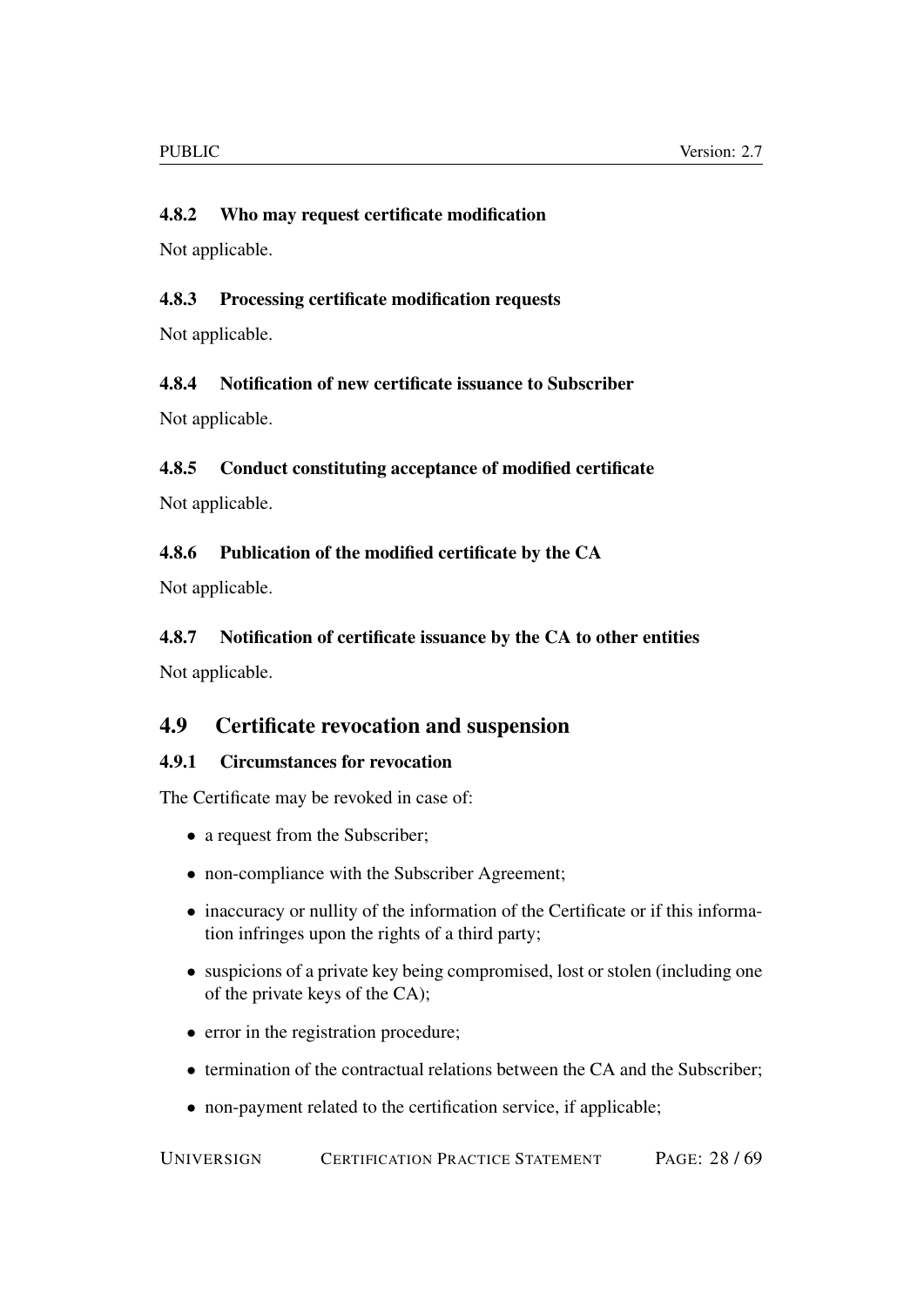- permanent cessation of the CA 's activity;
- loss of control of the private key associated with the Subscriber 's Certificate (loss or theft of the activation data of the private key);
- use of the Certificate that damages or is likely to damage the CA.

The CA does not publish the causes for revocation.

#### <span id="page-28-0"></span>4.9.2 Who can request revocation

Only the Subscriber, the Certificate Officer and the CA are authorised to file an application for the revocation of a Certificate.

Natural person Certificate: Individuals who can request for the revocation of a Certificate of a natural person are as follows:

- the manager of the CA, or if he is absent and if it is urgent, the Approval Board;
- the Subscriber.

Legal person Certificate: Individuals who can request for the revocation of a Certificate of a legal person are as follows:

- the manager of the CA, or if he is absent and if it is urgent, the Approval Board;
- the Subscriber:
- the Certificate Officer.

#### <span id="page-28-1"></span>4.9.3 Procedure for revocation request

The validation of the application by the CA must include the verification of the origin of the application and its admissibility. The CA authenticates the revocation application in accordance with the provisions of section [3.4](#page-21-4) and revokes the Certificate immediately. All operations are conducted in such a way as to guarantee the integrity, confidentiality (if necessary) and authenticity of the data processed during the process. The CA informs the revocation applicant and the Subscriber (if they are two different persons) about the effective revocation of the Certificate and the change in status. All revocations are irrevocable.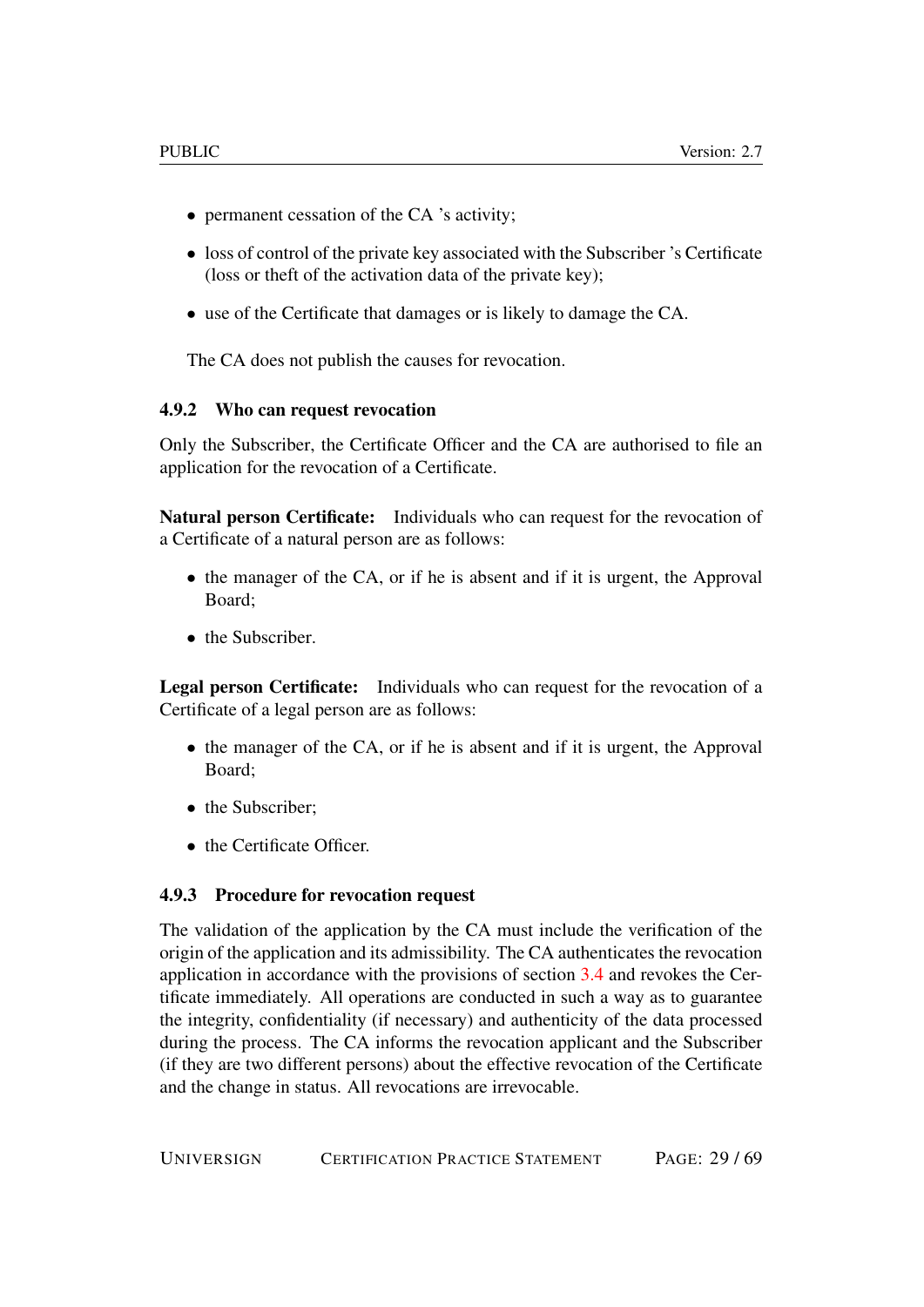Natural person Certificate: This application can be formulated as indicated in section  $3.4$ :

- via the user interface of the service, available at the address [https://app.](https://app.universign.com/fr/revocation/) [universign.com/fr/revocation/](https://app.universign.com/fr/revocation/)
- via a specific service accessible to Subscribers;
- by email.

Legal person Certificate: This application can be formulated as indicated in section [3.4:](#page-21-4)

- via the user interface of the service:
- by email.

Specificities for revocation applications sent by electronic messaging services The applicant transmits a revocation application that must contain the following information:

- the identifier of the Subscriber (see Sect.  $3.1.1$ );
- information allowing the CA to securely identify the Certificate to be revoked;
- possibly, the cause of the revocation. This information is given for information purposes only and does not appear in the CRL.

### <span id="page-29-0"></span>4.9.4 Revocation request grace period

The revocation application is to be sent to the CA as soon as the Subscriber becomes aware of one of the possible causes of revocation. It must be filed immediately

### <span id="page-29-1"></span>4.9.5 Time within which CA must process the revocation request

Revocation applications are processed immediately after effectively authenticating the applicant and accepting the application, and within a maximum period of 24 hours.

### <span id="page-29-2"></span>4.9.6 Revocation checking requirements for Relying Parties

The Relying Parties are required to verify the status of the Certificates and the corresponding chain of trust.

UNIVERSIGN CERTIFICATION PRACTICE STATEMENT PAGE: 30 / 69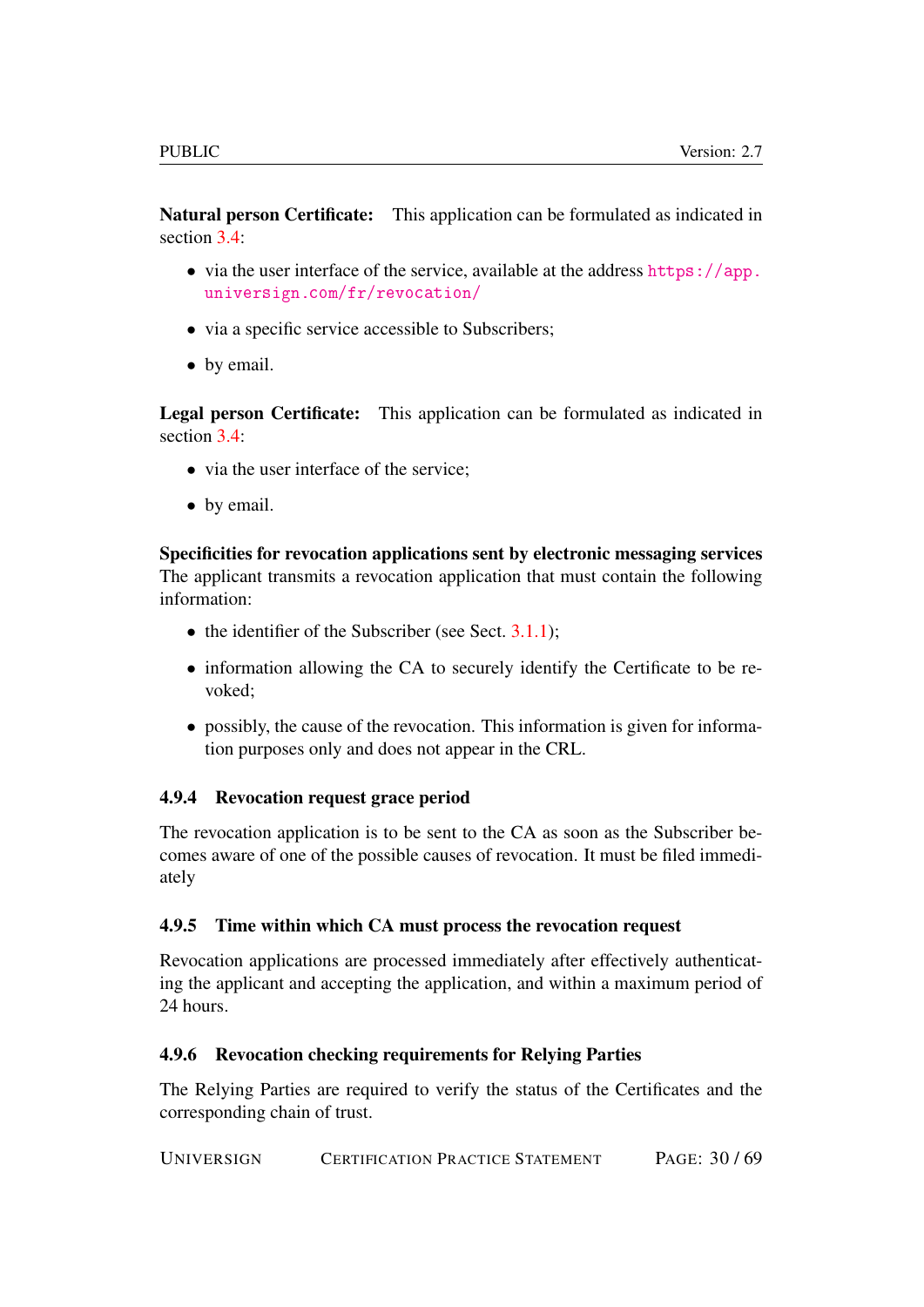## <span id="page-30-0"></span>4.9.7 CRL issuance frequency

The CRLs are updated at least once every 60 minutes.

## <span id="page-30-1"></span>4.9.8 Maximum latency for CRLs

CRLs are published within a maximum period of 30 minutes after they are generated.

## <span id="page-30-2"></span>4.9.9 On-line revocation/status checking availability

The Certificate revocation and status service is available on a publishing website. The Certificate status information system may include one or more OCSP responders (online certificate status protocol). The CA indicates in its Certificates that it issues a link to the OCSP responder to be used to verify the status of the Certificate. Under normal operation, OCSP responders are available 24/7.

## <span id="page-30-3"></span>4.9.10 On-line revocation checking requirements

A Relying Party is required to verify the status of a Certificate before using for verifying an electronic signature or seal. The Relying Party may either check the most recently published CRL or file a request for the Certificate status with the OCSP responder.

## <span id="page-30-4"></span>4.9.11 Other forms of revocation advertisements available

Not applicable.

## <span id="page-30-5"></span>4.9.12 Special requirements regarding key compromise

If the private key of the CA is compromised or suspected of being compromised, the CA informs the participants of UTN of the harmful effects of such an incident by appropriate means.

### <span id="page-30-6"></span>4.9.13 Circumstances for suspension

The suspension of Certificates is not authorized.

### <span id="page-30-7"></span>4.9.14 Who can request suspension

Not applicable.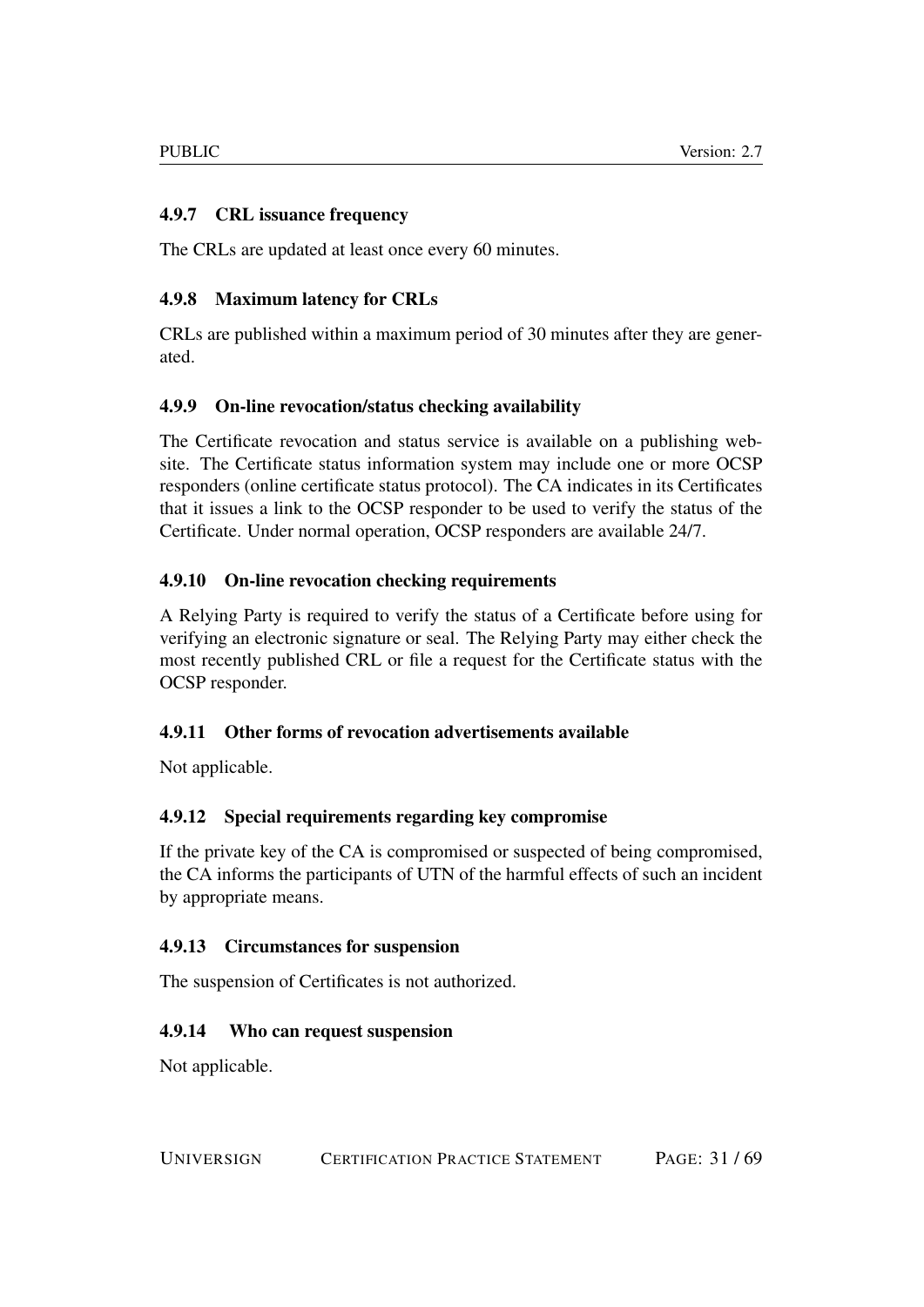## <span id="page-31-0"></span>4.9.15 Procedure for suspension request

Not applicable.

## <span id="page-31-1"></span>4.9.16 Limits on suspension period

Not applicable.

## <span id="page-31-2"></span>4.10 Certificate status services

## <span id="page-31-3"></span>4.10.1 Operational characteristics

The CA must provide the Relying Parties with information on the status of Certificates, allowing them to verify and validate them prior to use. The CA ensures the integrity and authenticity of the published CRLs and OCSP responses. The CRLs and OCSP responses contain information on the status of the Certificates until their expiry. The information on the status of qualified Certificates are preserved even after their expiry.

The CRLs and the links to the OCSP responder(s) are published on a specific publishing website that is publicly accessible:

- from the address defined in Section [2.1;](#page-15-1)
- from the address specified in the issued Certificates.

In case the Subscriber Certificate expires after the CA Certificate, the validity of the Certificate can only be checked with the OCSP reponder after the CA Certificate expiry.

### <span id="page-31-4"></span>4.10.2 Service availability

The function of information on the status of Certificates is available on multiple publishing servers, thereby ensuring 24/7 availability under normal operating conditions.

## <span id="page-31-5"></span>4.10.3 Optional features

Not applicable.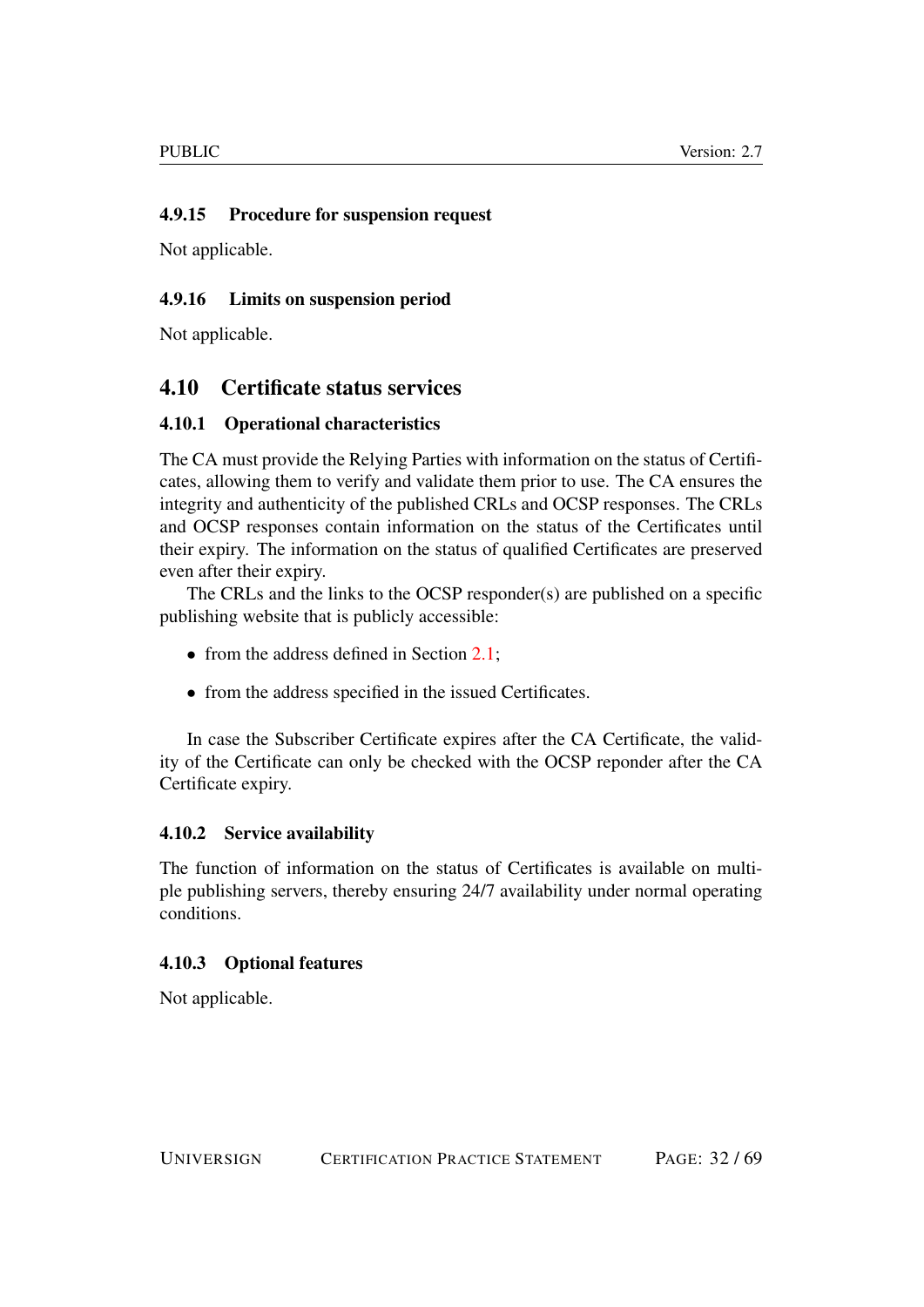## <span id="page-32-0"></span>4.11 End of subscription

The end of relations between the CA and a Subscriber is defined in a contract. The contract between the CA and the Subscriber may define obligations that persist after the expiry or revocation of the Certificate. If such a clause is not present, the relations end at the expiry or revocation of the Certificate.

## <span id="page-32-1"></span>4.12 Key escrow and recovery

The keys are not escrowed.

## <span id="page-32-2"></span>4.12.1 Key escrow and recovery policy and practices

Not applicable.

## <span id="page-32-3"></span>4.12.2 Session key encapsulation and recovery policy and practices

Not applicable.

# <span id="page-32-4"></span>5 Facility, management, and operational controls

The CA defines its Information Security Policy (ISP). It describes the approach and solutions to be implemented in terms of security management.

The ISP is kept up to date and approved by the CA.

## <span id="page-32-5"></span>5.1 Physical controls

## <span id="page-32-6"></span>5.1.1 Site location and construction

The CA hosts its services in secured premises. These sites and premises have physical security mechanisms that provide strong protection against unauthorised access.

- The first data centre is certified SSAE16/ISAE3402 SOC-1, ISO 27001, PCI-DSS, FACT, ISO 9001, ISO 50001.
- The second data centre is certified ISO 9001:2008, ISO/IEC 27001:2005 and ISO 14001.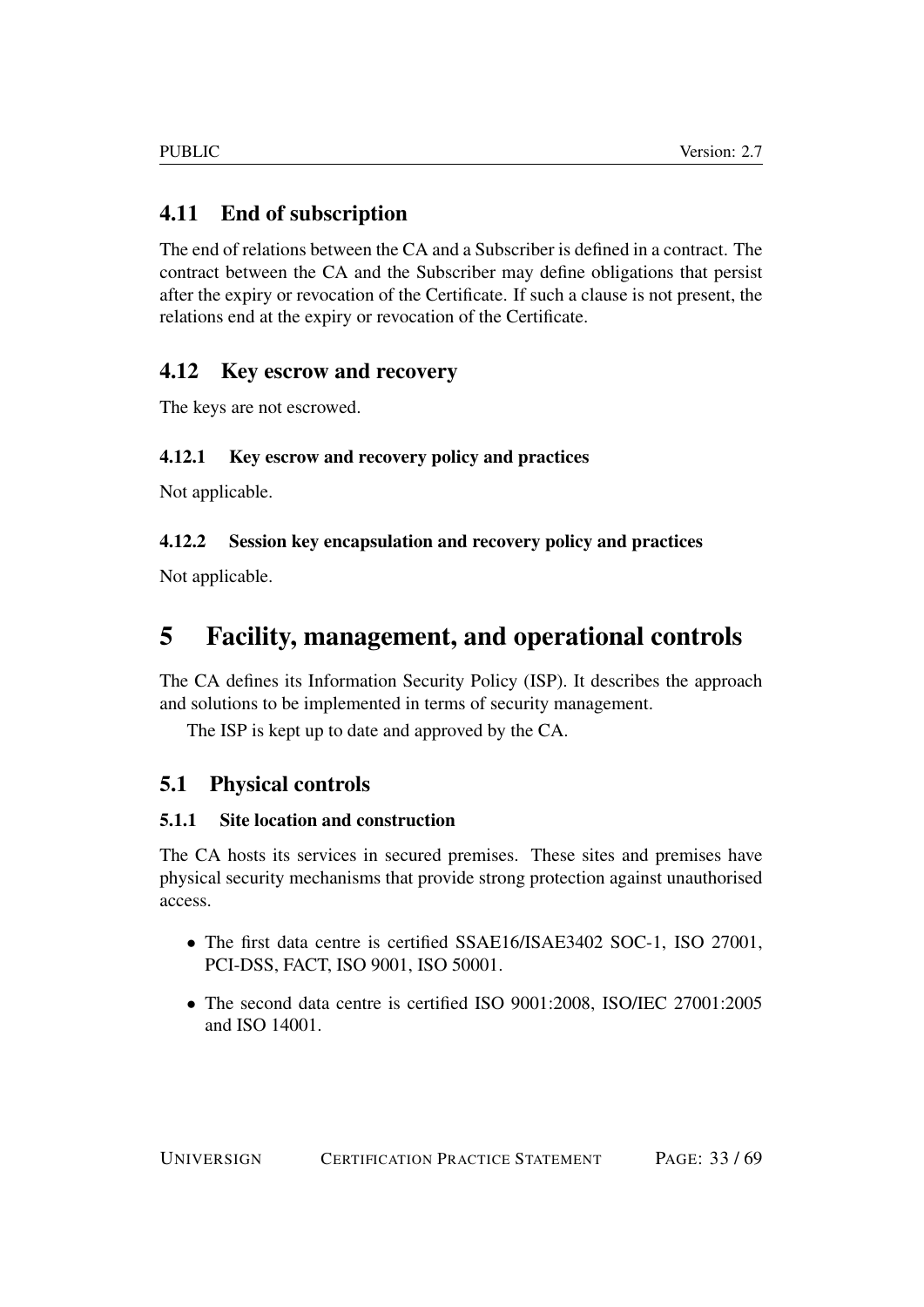#### <span id="page-33-0"></span>5.1.2 Physical access

Access to the zones of the CA services is restricted to only those persons who are authorised by name.

The premises consist of multiple successive physical security zones. Every successive zone offers a more restricted access with greater physical security against unauthorised access, due to the fact that each secure zone is encapsulated by the previous one.

Physical access is restricted by the implementation of access control mechanisms protecting the highly secure zones of the host. Access to these rooms is reinforced by biometric access control. The access profiles to each zone are defined and maintained by the CA. The secure zones of the secure premises and sites of the CA are regularly inspected to verify that the access control systems are still operational. Supervision and logging systems are implemented on all sites with secure zones. Access controls are applied to all secure zones.

A logbook is filled out at every maintenance operation conducted on the equipment of the CA. This logbook contains at least the following information:

- start date and time of the intervention;
- surname and first name of the intervening staff;
- description of the intervention conducted:
- end date and time of the intervention;
- signature of the intervening staff.

#### <span id="page-33-1"></span>5.1.3 Power and air conditioning

Backup measures have been installed to ensure that any interruption in the power supply or a malfunctioning of the air-conditioning system does not harm the commitments made by the CA in terms of availability.

The measures taken are:

- Redundancy of the power supply circuits: N+1
- Redundancy of the cooling system:  $N+1$  (for the coolers) and  $N+2$  (for the room air-conditioning units)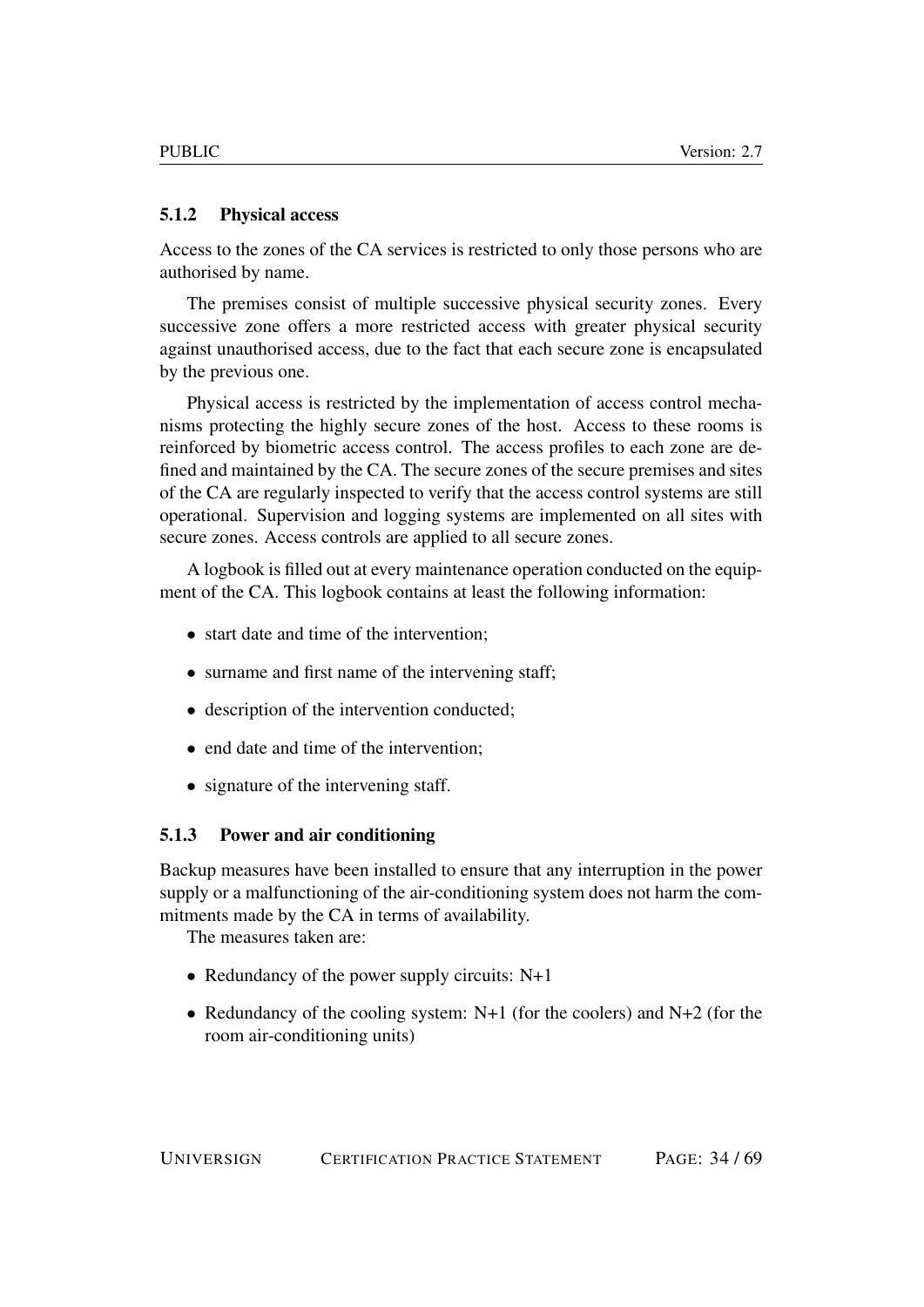## <span id="page-34-0"></span>5.1.4 Water exposures

The definition of the security perimeter takes water damage-related risks into account. Protective means are implemented by the host to mitigate the residual risks.

The data centres are located outside of flood zones. Water leakage detection systems have been installed.

## <span id="page-34-1"></span>5.1.5 Fire prevention and protection

The secure zones are equipped with appropriate fire prevention and protection measures.

- The first main one has a fire protection system: detection system, water sprinkler extinguishing system.
- The second data centre has a Siemens category A fire safety system and an automatic inert gas-based fire extinguishing system.

## <span id="page-34-2"></span>5.1.6 Media storage

The media are stored in a secure manner. The backup media are stored securely in a site that is geographically separate from the one storing the original media. Zones containing data media are protected from risks of fire, floods and deterioration. Paper documents are stored by the CA in secure locked rooms, in a safe that can be opened only by the manager of the CA and by authorised staff. The CA takes measures to protect against the obsolescence and deterioration of the media during the records retention period.

### <span id="page-34-3"></span>5.1.7 Waste disposal

Media that is deemed sensitive in terms of confidentiality is destroyed, or may be reused in the operational context of an identical sensitivity level.

In particular, the following destruction measures are applicable.

- The paper medium / CD / smart cards are destroyed before being scrapped.
- HSMs are uninstalled (reset) and, if necessary, made unusable as per the manufacturer's recommendations.
- Storage media is rendered illegible by appropriate methods before being scrapped.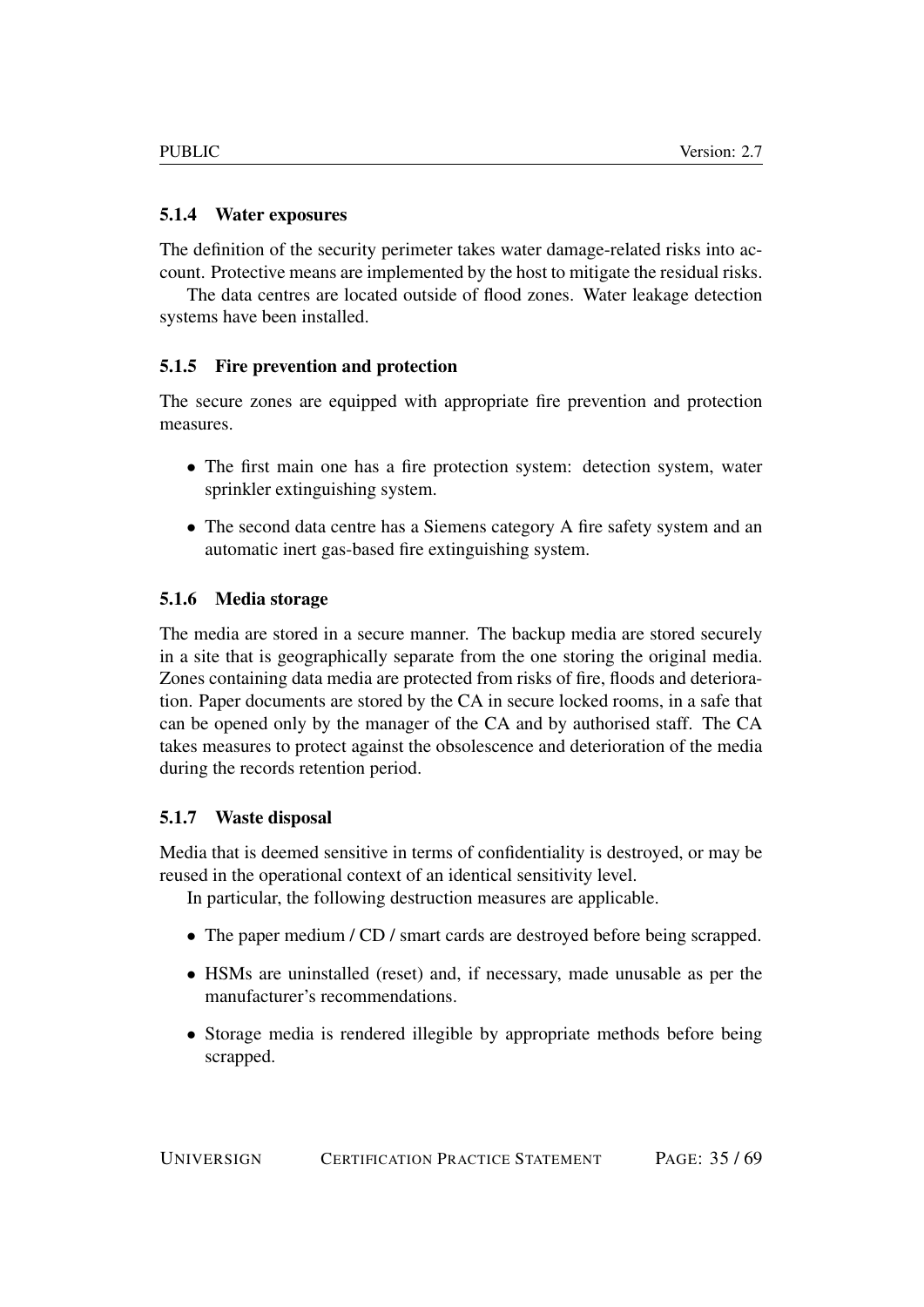## <span id="page-35-0"></span>5.1.8 Off-site backup

In order to allow resumption of its commitments after an incident, the CA makes off-site backups of its critical functions and information. The CA guarantees that the backups are made by persons having Trusted Roles. The CA guarantees that the backups are exported outside the production site and benefit from measures for protecting confidentiality and integrity. The CA guarantees that the backups are regularly tested to ensure that the measures of the business continuity plan are followed.

## <span id="page-35-1"></span>5.2 Procedural controls

## <span id="page-35-2"></span>5.2.1 Trusted roles

The Trusted Roles defined in this chapter are applicable to all member CA of the UTN.

The following Trusted Roles have been defined:

Security manager : he is fully responsible for all security aspects of the information system.

System Administration Manager : he is responsible for the system administrators. He possesses authentication rights on all components of the CA.

System Administrator : he is in charge of the administration and configuration of all technical components of the CA as well as for the day-to-day operating processes of the CA. He is authorised to make backups and restores.

Auditor : he is authorised to audit the archives and all audit data of the CA.

Controller : he is in charge of the recurring analysis of events occurring on the components of the CA.

Secret Keeper : he ensures the confidentiality, integrity and availability of the secrets that are entrusted to him.

Registration operator : he carries out all registration operations of future Certificate Subscribers.

Staff occupying Trusted Roles must be free from any conflict of interest that is not compatible with their tasks.

UNIVERSIGN CERTIFICATION PRACTICE STATEMENT PAGE: 36 / 69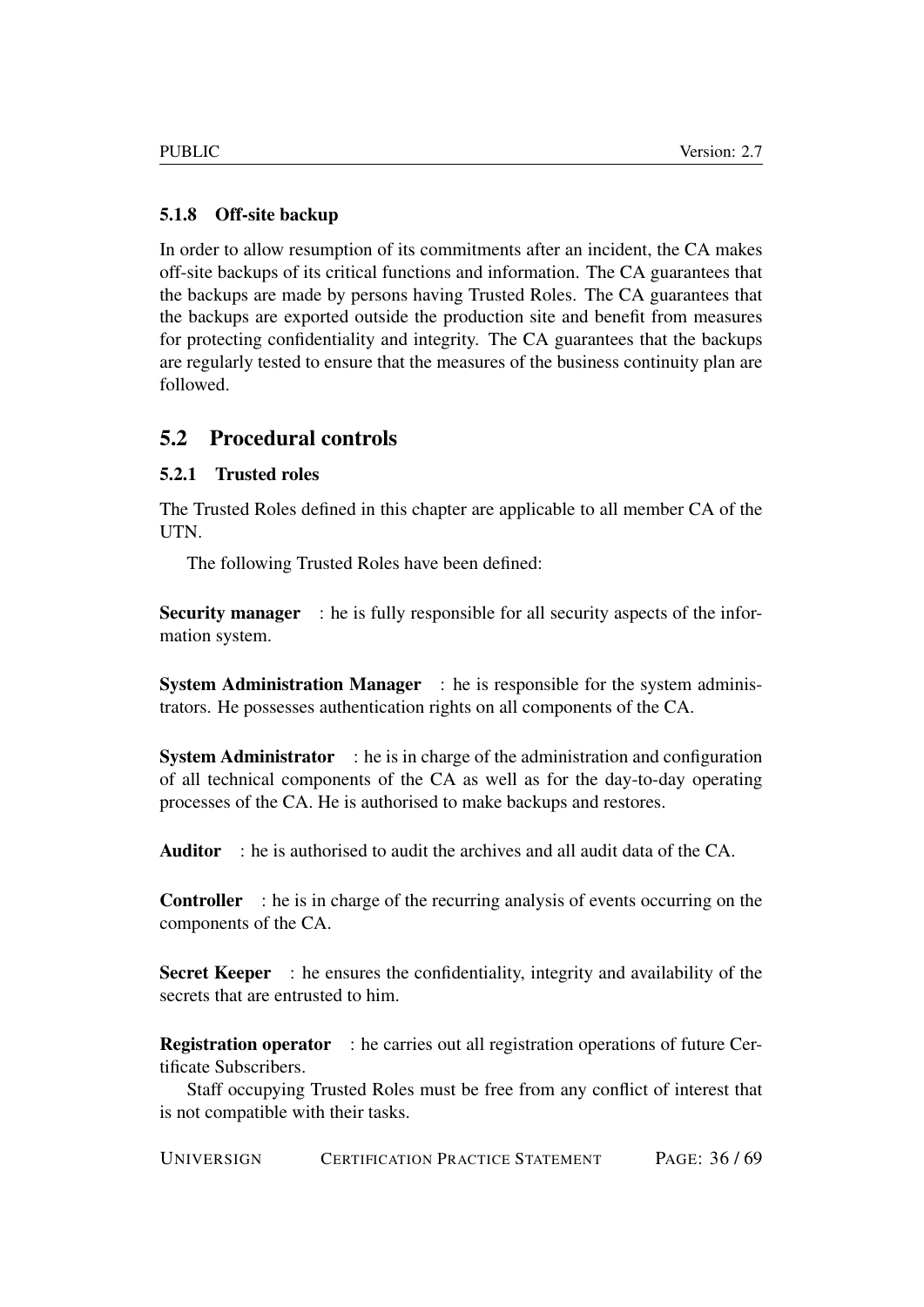## <span id="page-36-0"></span>5.2.2 Number of persons required per task

The CA determines the procedures and number of persons having a Trusted Role that are needed for every action on sensitive operations.

## <span id="page-36-1"></span>5.2.3 Identification and authentication for each role

Identification and authentication measures have been defined in order to implement the access control policy and operations traceability. The assigned Trusted Roles are notified in writing to the persons concerned by the CA. The CA regularly ensures that all the Trusted Roles are filled in order to ensure business continuity.

Every assignment or revocation of a Trusted Role is subject to a form and a defined procedure. An inventory of the Trusted Roles is kept up to date. The Trusted Roles are reviewed at least once a year.

### <span id="page-36-2"></span>5.2.4 Roles requiring separation of duties

The CA ensures that the roles of Security Manager and System Administrator are not assigned to the same person.

The CA ensures that the roles of Controller and System Administrator are not assigned to the same person.

The CA ensures that the roles of Auditor and System Administrator are not assigned to the same person.

The CA ensures that the security operations are separated from the conventional operating activities and that they are systematically conducted under the control of a person having a Trusted Role.

Keeping an inventory of the Trusted Roles helps to ensure that the same person does not have multiple incompatible roles.

### <span id="page-36-3"></span>5.2.5 Risk analysis

The CA carries out a risk analysis to identify the threats to its services. This risk analysis is reviewed periodically and during significant structural changes. Furthermore, the methodology used to carry out the risk analysis enables ensuring that the inventory of the CA is kept up to date.

The risk analysis of the CA is conducted using the Ebios method. Its relevance is evaluated at least once every two years and is subjected to an update when necessary.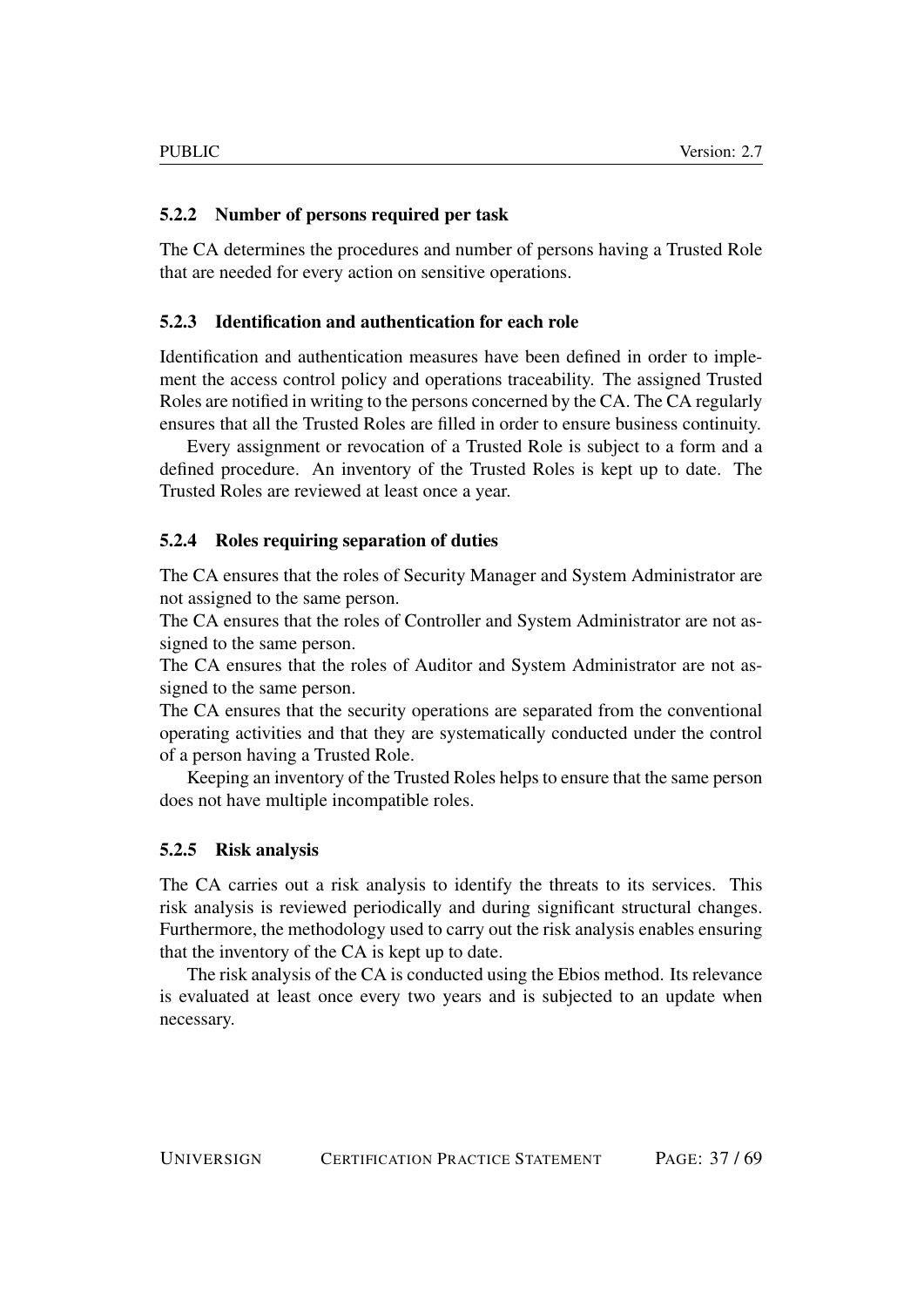## <span id="page-37-0"></span>5.3 Personnel controls

## <span id="page-37-1"></span>5.3.1 Qualifications, experience, and clearance requirements

The CA ensures that the assignments of staff to Trusted Roles correspond to their professional skills. The supervisory staff possesses the appropriate expertise and is familiarised with the security procedures. Anyone intervening in Trusted Roles is informed of his responsibilities (job description) and the procedures related to system security and staff control. Staff occupying Trusted Roles are appointed by the management of the CA.

## <span id="page-37-2"></span>5.3.2 Background check procedures

Before appointing a person to a Trusted Role, the CA verifies his legal history and his professional skills, in order to validate his suitability to the job in question. The following details are especially verified:

- the person has no conflict of interest that would impact the impartiality of the tasks assigned to him;
- the person has not committed any offence that contradicts his Trusted Role.

The CA selects persons for Trusted Roles in consideration of their loyalty, conscientiousness and integrity.

These verifications are conducted by the CA in compliance with the regulations in force and prior to assigning a Trusted Role. They are reviewed at least once every 3 years.

## <span id="page-37-3"></span>5.3.3 Training requirements

The staff is trained to operate the software, hardware and internal procedures in use.

## <span id="page-37-4"></span>5.3.4 Retraining frequency and requirements

Every change in the systems, procedures or organisations is covered by information or training for the intervening staff insofar as this change affects their work.

A continuous training plan is developed. It is evaluated and reviewed annually.

### <span id="page-37-5"></span>5.3.5 Job rotation frequency and sequence

Not applicable.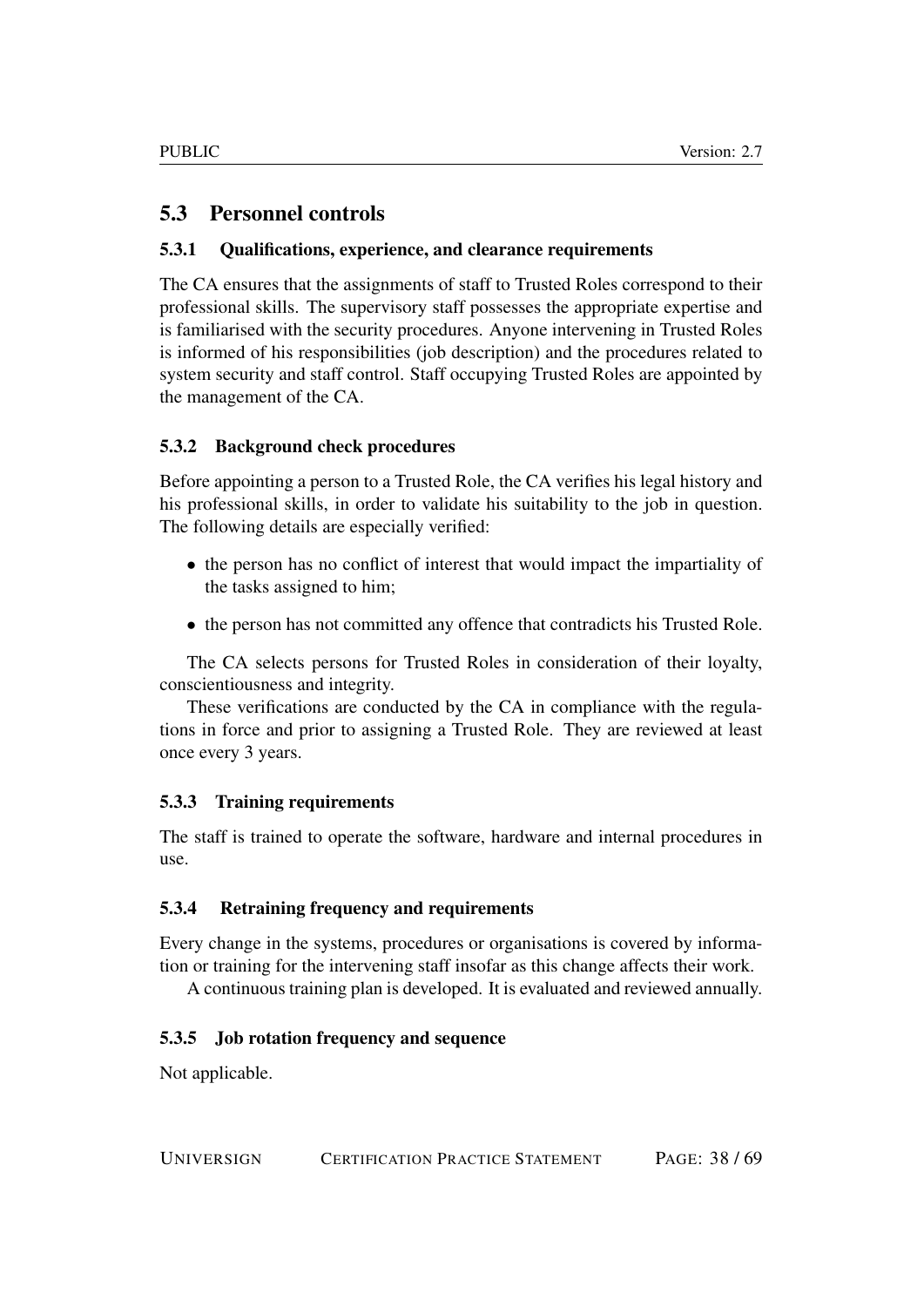## <span id="page-38-0"></span>5.3.6 Sanctions for unauthorized actions

The sanctions in case of unauthorised actions are defined in contracts. The nature of these sanctions is informed to the persons occupying a Trusted Role.

## <span id="page-38-1"></span>5.3.7 Independent contractor requirements

The requirements related to the staff of external service providers are formalised via contracts. The contracts signed with the service providers define the requirements related to confidentiality and security as well as the measures related to the use of computer resources.

## <span id="page-38-2"></span>5.3.8 Documentation supplied to personnel

The documented security rules and procedures are submitted to the Approval Board of the CA for approval. The security rules are communicated to the staff at joining, depending on the role assigned to the intervening staff. The persons tasked with an operational role in the CA have access to the corresponding procedures and are required to comply with them.

## <span id="page-38-3"></span>5.4 Audit logging procedures

## <span id="page-38-4"></span>5.4.1 Types of events recorded

The CA takes the necessary measures to record the following events:

- all events related to the registration (certificate application);
- all events related to the life cycle of the CA 's keys;
- all events related to the life cycle of the certificates issued by the CA, including events linked to the revocation;
- all events of the various components of the CA (start-up of servers, network access, etc.).

These logs enable ensuring the traceability and accountability of the actions conducted, especially in case of a request from a legal or administrative authority. In its internal procedures, the CA describes the details of the recorded events and data. The traceability procedures implemented by the CA are robust and help to aggregate logs from various sources, to detect intrusions and to develop a monitoring plan.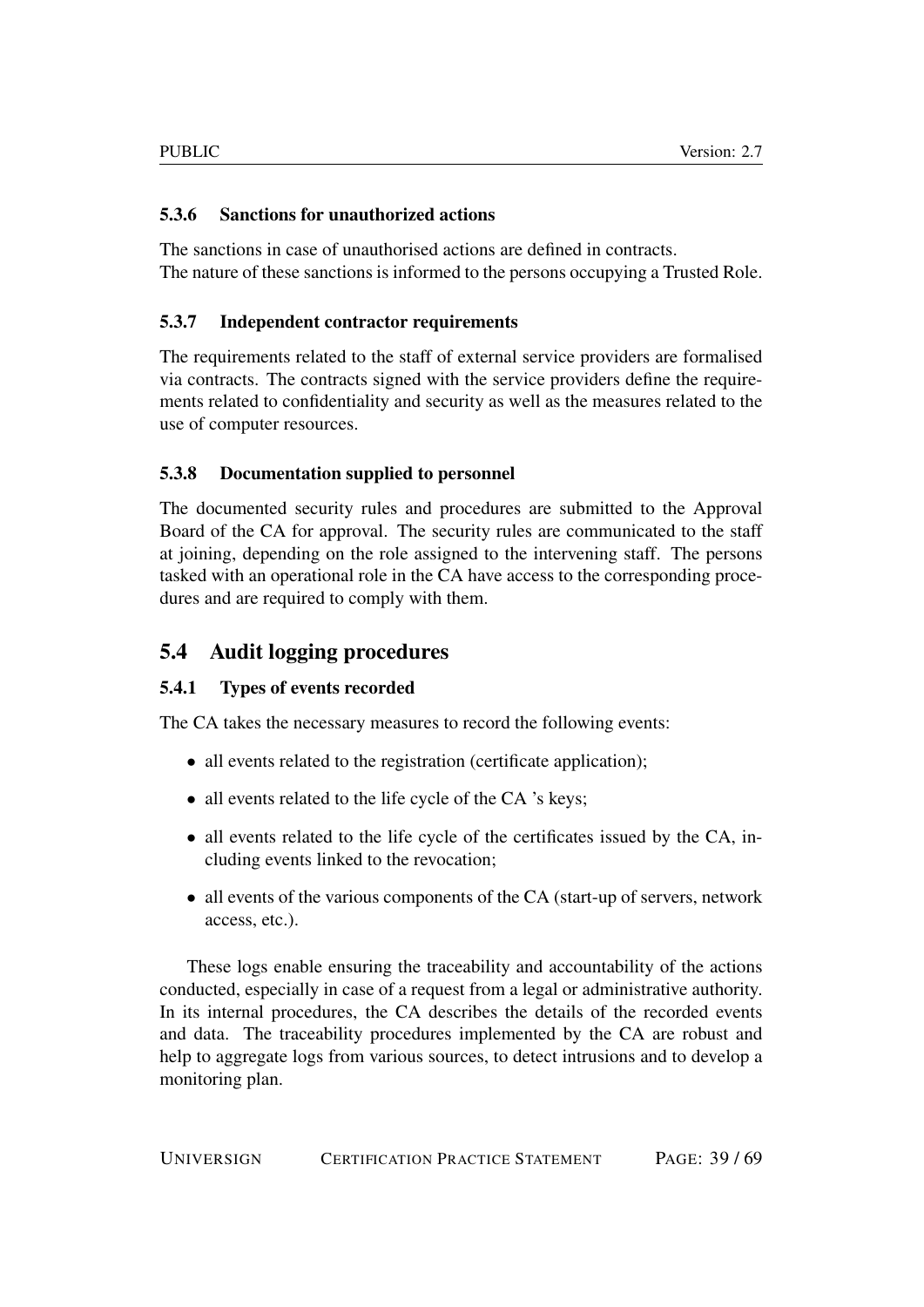#### <span id="page-39-0"></span>5.4.2 Frequency of processing log

The event logs are systematically used when an abnormal event is recorded.

The event logs are checked once every working day, in order to identify anomalies related to failed attempts.

The logs are analysed in full whenever an anomaly is detected and at least once every week.

A reconciliation between the different event logs of functions that interact between themselves (registration authority and generation function, function of managing revocations and function of providing information on certificate statuses) is conducted once a month.

#### <span id="page-39-1"></span>5.4.3 Retention period for audit log

The event logs are stored for the duration required for providing evidence in administrative and legal proceedings.

The event logs are stored on site for a minimum duration of one month. The event logs are outsourced every month for archiving by the CA for the duration required for providing evidence in administrative and legal proceedings, in accordance with the applicable law.

#### <span id="page-39-2"></span>5.4.4 Protection of audit log

The event logs are accessible only to authorised staff. They cannot be modified.

#### <span id="page-39-3"></span>5.4.5 Audit log backup procedures

The logs are regularly backed up on an external system.

The external backup of event logs is saved daily.

## <span id="page-39-4"></span>5.4.6 Audit collection system

The systems for collecting the event logs of the CA are intended to be used to provide evidence during legal proceedings and in case of an administrative inspection. They also contribute to ensuring business continuity. The collected information is stored for an appropriate period of time, even after the discontinuation of the CA 's business activities. They are relevant and proportional as regards their purpose.

The event logs are preserved for 7 years. The evidence files containing data from event logs are preserved according to the applicable contractual requirements and for a maximum duration of 99 years.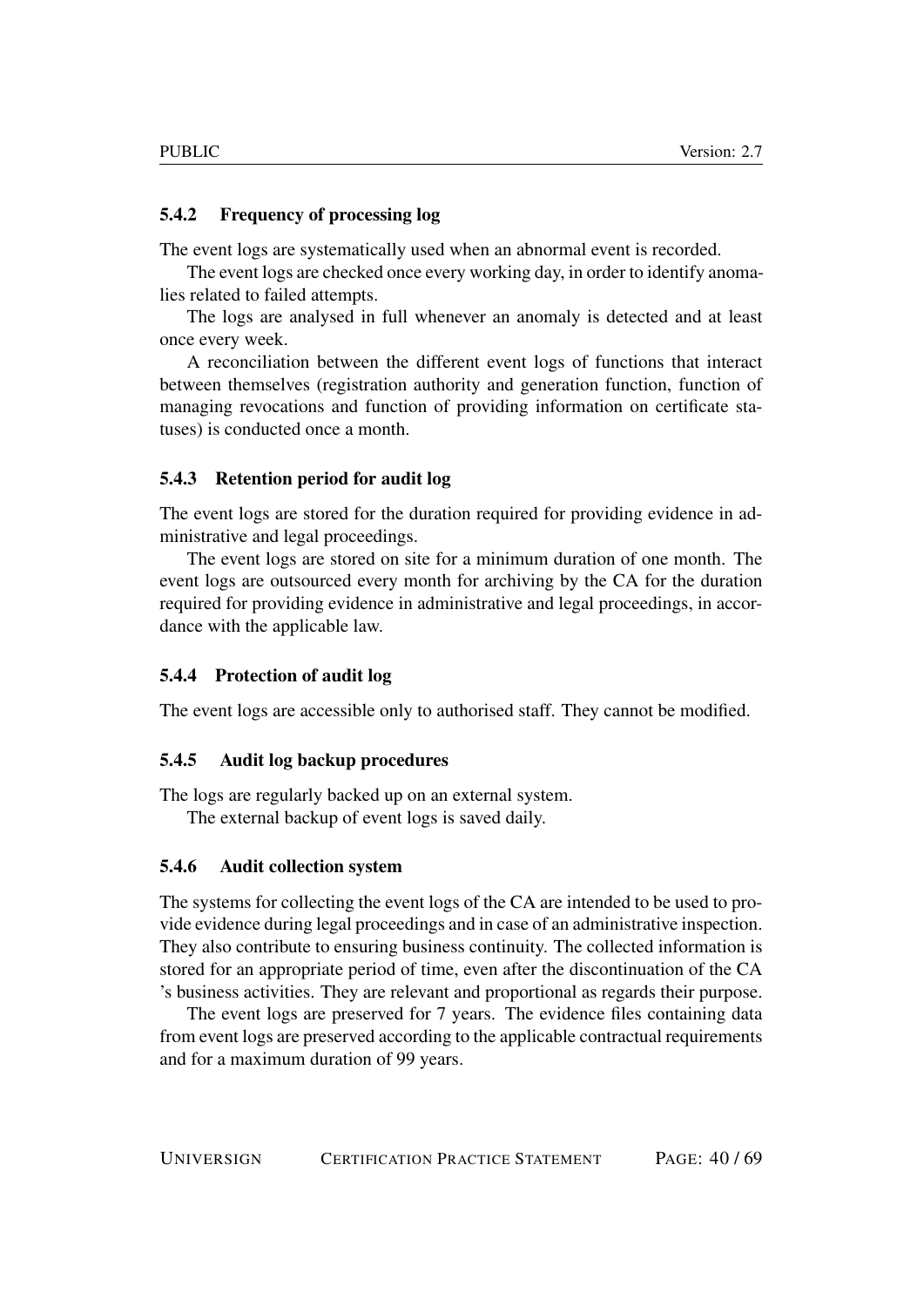## <span id="page-40-0"></span>5.4.7 Notification to event-causing subject

There is no notification of events.

#### <span id="page-40-1"></span>5.4.8 Vulnerability assessments

The CA implements controls for detecting:

- unauthorised access;
- technical anomalies:
- inconsistencies between different events of the CA.

The CA implements the following controls:

- daily control of physical access to the operating rooms;
- daily control of CRL publications;
- daily analysis of events and backups of the CA. All events are then analysed by persons having Trusted Roles;
- security tests (vulnerability scans, intrusion tests) and regular reports.

## <span id="page-40-2"></span>5.5 Records archival

### <span id="page-40-3"></span>5.5.1 Types of records archived

The following data is archived:

- the CPS;
- the published CRLs and Certificates;
- the Subscribers ' registration data;
	- proof of acceptance of the general and special terms and conditions of use and/or the Subscriber Agreement (see Section [4.1.2\)](#page-22-3);
	- the Subscribers ' registration applications;
	- a copy of the information that enabled verifying the identify of a natural person;
	- the registration file of Subscribers (see section [3.2\)](#page-19-1);
- the event logs, particularly containing: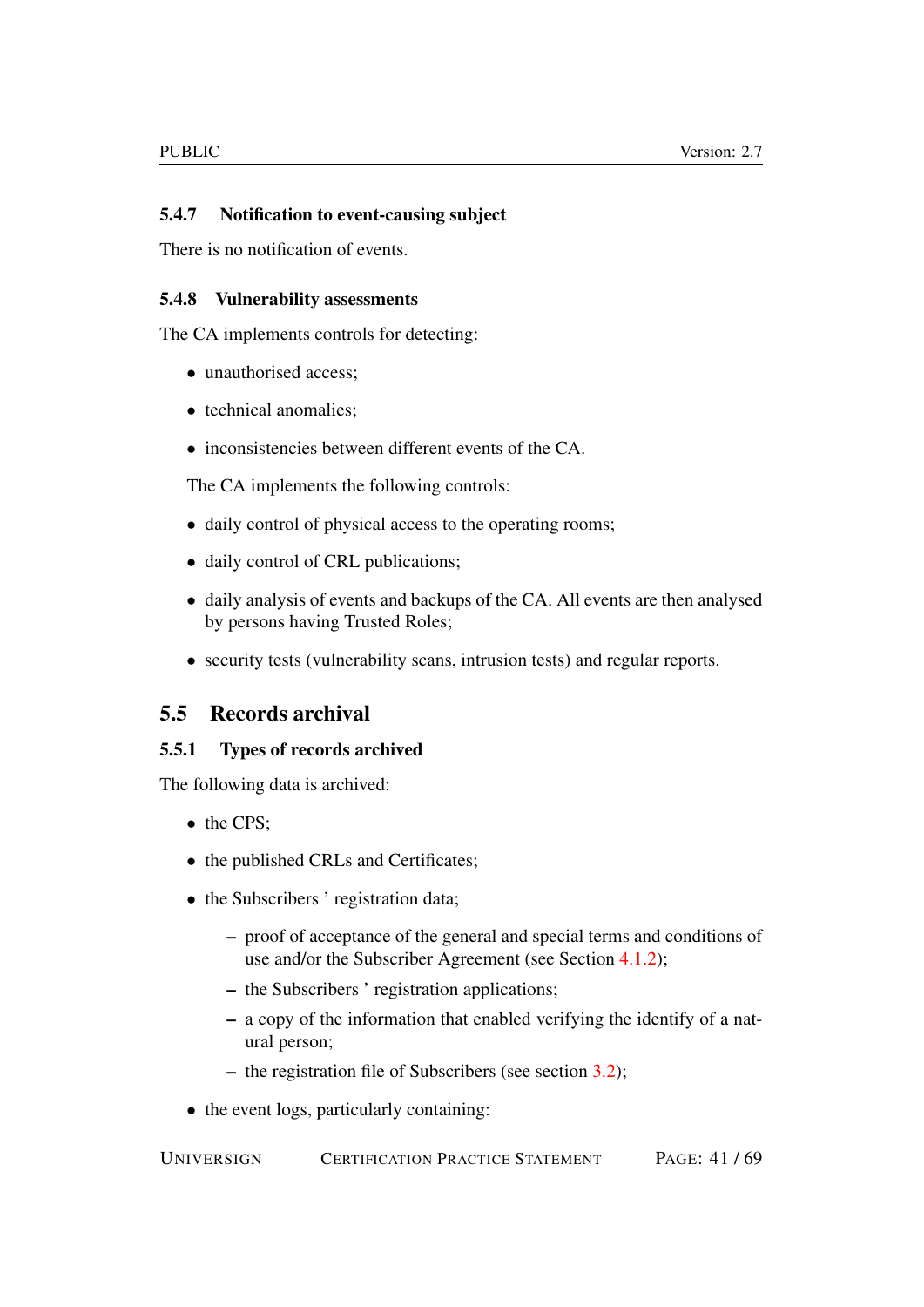- events related to a significant change in the CA 's environment and the specific time of occurrence of the event;
- events related to operations on the keys and certificates issued by the CA and the specific time of occurrence of the event.

In its internal procedures, the CA describes the details data and events that will be stored.

## <span id="page-41-0"></span>5.5.2 Retention period for archive

All the archives are preserved in compliance with the legislation in force (see Sect. [9.4.1\)](#page-61-3)) and the obligation inherent to the CA (see Sect. [5.8\)](#page-43-1).

Certificate application forms : The Certificate application forms are preserved for 17 years after the Certificate is issued, and for 1 year after an application is rejected.

Certificates and CRLs issued by the CA : The CA and Subscriber Certificates, as well as the produced CRLs are archived for at least five years after the expiry of these Certificates.

Event logs : The event logs are archived for up to 7 years after the expiry of the last Certificate issued by the CA.

## <span id="page-41-1"></span>5.5.3 Protection of archive

Irrespective of their medium, the integrity of the archives is protected and they are accessible only to authorised persons. These archives can be consulted and used for the entire duration of their life cycle and are preserved in a secure environment.

## <span id="page-41-2"></span>5.5.4 Archive backup procedures

Regular electronic backups of the archives are made by persons having Trusted Roles. These backups are exported outside the production site and benefit from measures for protecting confidentiality and integrity.

### <span id="page-41-3"></span>5.5.5 Requirements for time-stamping of records

The event records must contain the date and time of the event. However, there is no requirement of a cryptographic timestamp for these events.

UNIVERSIGN CERTIFICATION PRACTICE STATEMENT PAGE: 42 / 69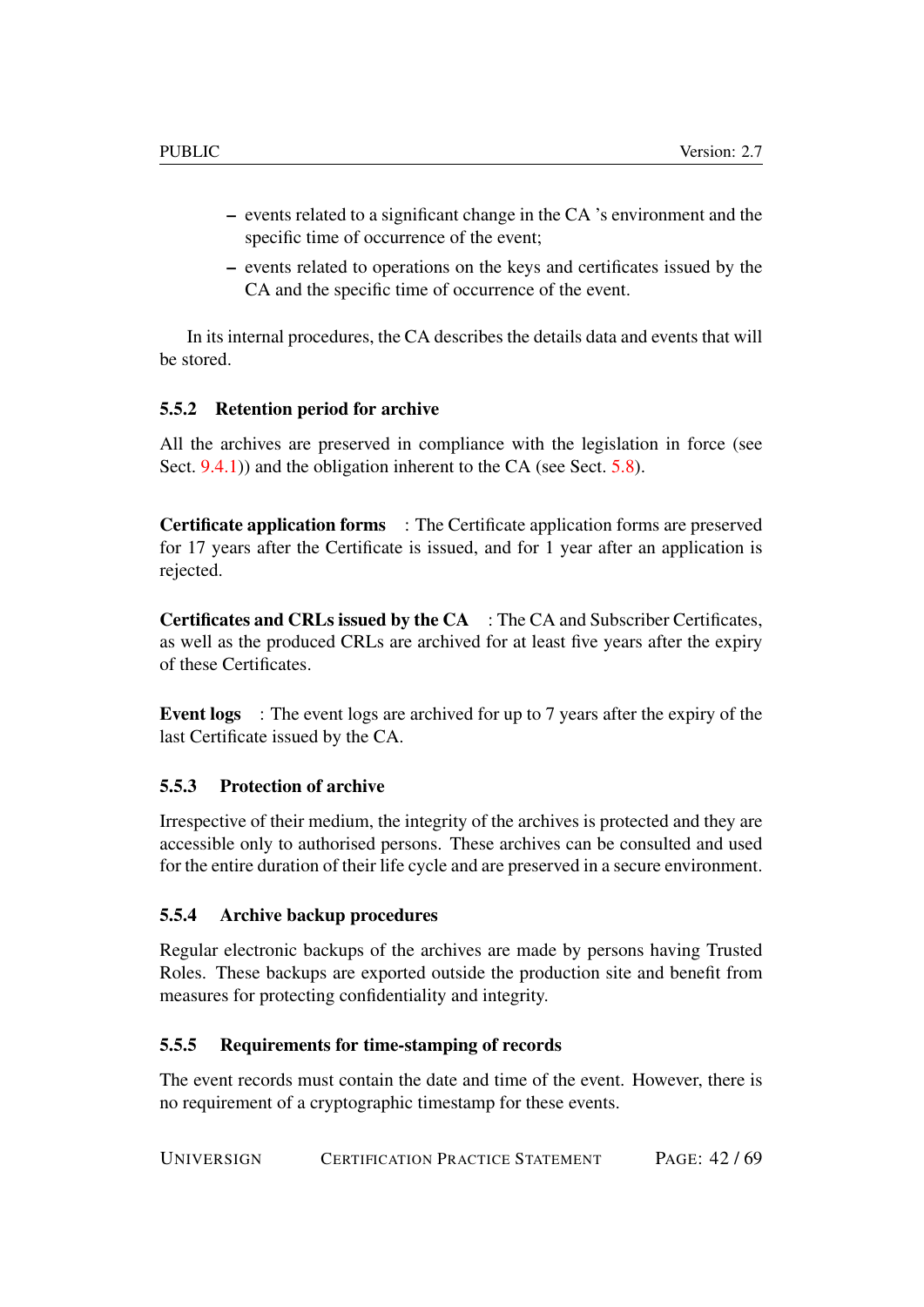## <span id="page-42-0"></span>5.5.6 Archive collection system

The systems for collecting archives of the CA are internal systems.

## <span id="page-42-1"></span>5.5.7 Procedures to obtain and verify archive information

The archives (hard and soft copies) can be recovered in a period of less than two working days. These archives are preserved and processed by teams of the CA.

## <span id="page-42-2"></span>5.6 Key changeover

The CA does not have an automatic key renewal procedure; instead, a CA must generate a new keypair and file a Certificate application with a Primary CA before the expiry of the currently valid CA Certificate.

The CA must apply all necessary actions to prevent any interruption of the CA 's operations.

## <span id="page-42-3"></span>5.7 Compromise and disaster recovery

## <span id="page-42-4"></span>5.7.1 Incident and compromise handling procedures

The CA implements procedures and means for notifying and processing incidents. These means help to minimise damage in case of incidents.

The CA implements a response plan in case of a major incident, such as the compromising of publishing mechanisms or its Certificate issuing mechanism.

A major incident, such as a loss, suspected compromising or theft of the private key of the CA, is immediately notified to the Approval Board, which, if necessary, may decide to file a CA Certificate revocation application with the UTN and to end the CA.

## <span id="page-42-5"></span>5.7.2 Computing resources, software, and/or data are corrupted

A continuity plan has been implemented for responding to the availability requirements of the various components of the CA. This plan is tested regularly.

This recovery plan is tested once a year.

## <span id="page-42-6"></span>5.7.3 Entity private key compromise procedures

This point is covered in the business recovery and continuity plans. The compromising of a key of the CA immediately triggers the revocation of the issued Certificates. In this case, the various persons and entities concerned are informed of the unsafe nature of the CRL signed by the compromised key of the CA. Similar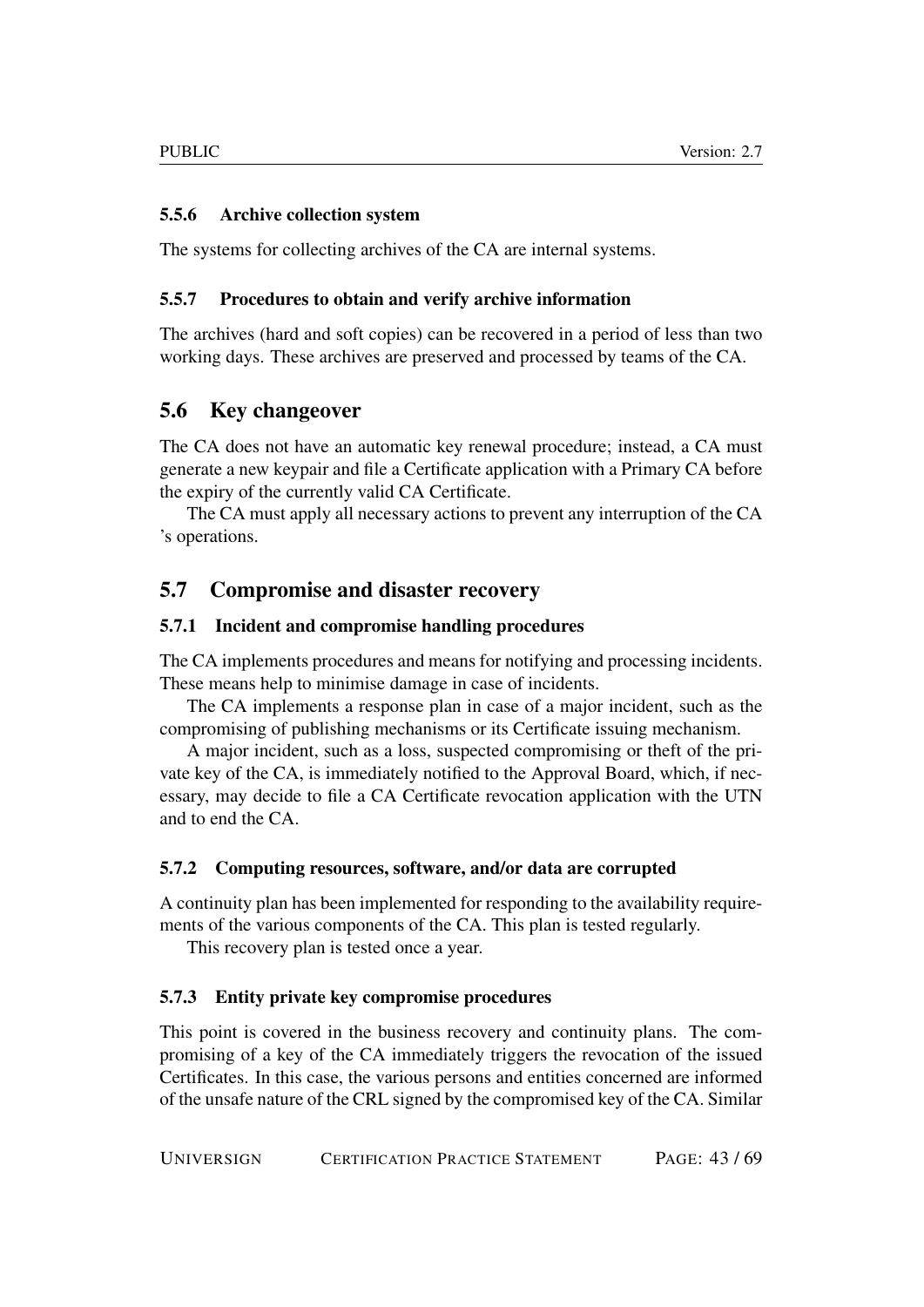measures are taken if the soundness of the algorithm used or that of the parameters used by the CA become insufficient for the purposes of the CA.

#### <span id="page-43-0"></span>5.7.4 Business continuity capabilities after a disaster

The business continuity capacity following a disaster is addressed in the business recovery and continuity plan. After a disaster, the CA implements this plan in order to restore the affected services. In particular, the CA has a redundant architecture for its critical services. Moreover, the CA manages a stock of spare parts in order to handle any hardware breakdown.

In case of a major incident, the CA has a business recovery plan that allows it to set up a new CA within a reasonable period of time. This plan is based on a secondary host room.

Once its business is recovered, the CA implements all necessary measures to prevent the recurrence of a similar disaster. The restoration operations are conducted by staff having Trusted Roles.

The Business Recovery Plan is tested regularly.

## <span id="page-43-1"></span>5.8 CA termination

In case of a permanent shut-down, the CA implements an end of life plan. This end of life plan addresses the following aspects:

- the notification of the shut-down to the Subscribers and the persons and organisations affected by the plan;
- the notification of the shut-down to UTN;
- the potential revocation of all issued Certificates that are still valid when the decision was made to discontinue the business activity;
- the inapplicability of the private key of the CA;
- the measures required to transfer its obligations related to the registration files, revocation lists and the archives of audit data;
- the provision of information for Relying Parties.

This plan is verified and updated regularly. This plan is updated and reviewed annually.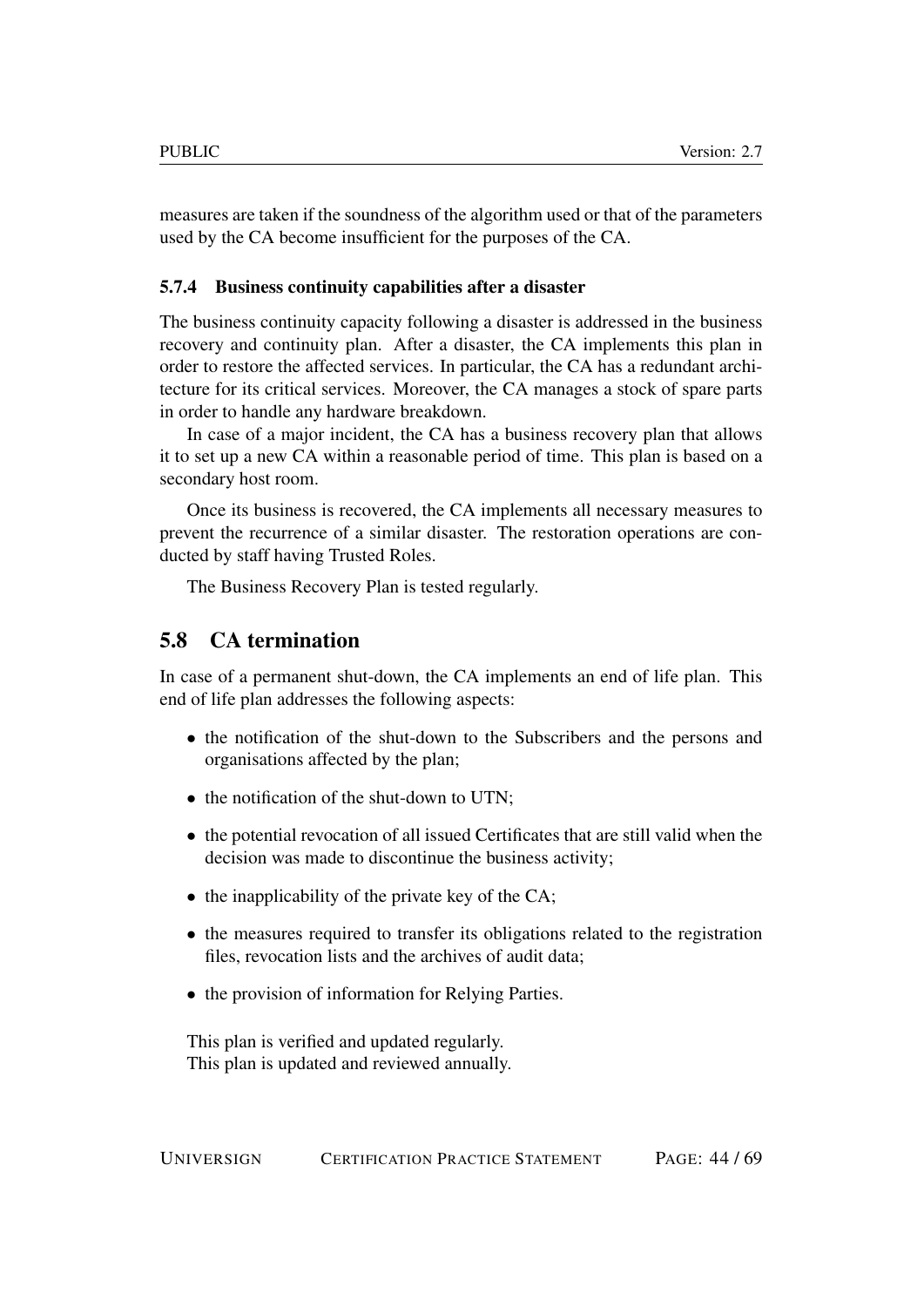# <span id="page-44-0"></span>6 Technical security controls

## <span id="page-44-1"></span>6.1 Keypair generation and installation

## <span id="page-44-2"></span>6.1.1 Keypair generation

The keys of the CA are generated:

- during a key ceremony in front of witnesses;
- under the control of at least two persons having Trusted Roles (see Sect.  $5.2.1$ );
- in secure premises (see Sect. [5.1\)](#page-32-5);
- in an HSM compliant with the requirements defined in section [6.2.11.](#page-47-4)

The keys are generated according to a specific procedure and result in the drafting of a report after the ceremony.

The Subscribers ' keypairs to be certified are generated in accordance with the requirements of sections [6.1.5](#page-44-6) and [6.1.6.](#page-45-0)

The public keys of the Subscribers are transmitted to the CA under the conditions laid down in section [6.1.3.](#page-44-4)

## <span id="page-44-3"></span>6.1.2 Private key delivery to Subscriber

Not applicable.

## <span id="page-44-4"></span>6.1.3 Public key delivery to CA

The public key to be certified is transmitted to the CA in order to guarantee the integrity and source of this key.

## <span id="page-44-5"></span>6.1.4 CA public key delivery to Relying Parties

The CA 's Certificate is published on the Publishing Website.

The Certificate contains the information specified in chapter [7](#page-52-2) of the CP.

## <span id="page-44-6"></span>6.1.5 Key sizes

The CA 's keys must be compliant with (or cryptographically superior or equal to) the following characteristics:

| 'ertificate<br><b>ormat</b><br>SIZE<br><b>Izc</b> y |
|-----------------------------------------------------|
|-----------------------------------------------------|

UNIVERSIGN CERTIFICATION PRACTICE STATEMENT PAGE: 45 / 69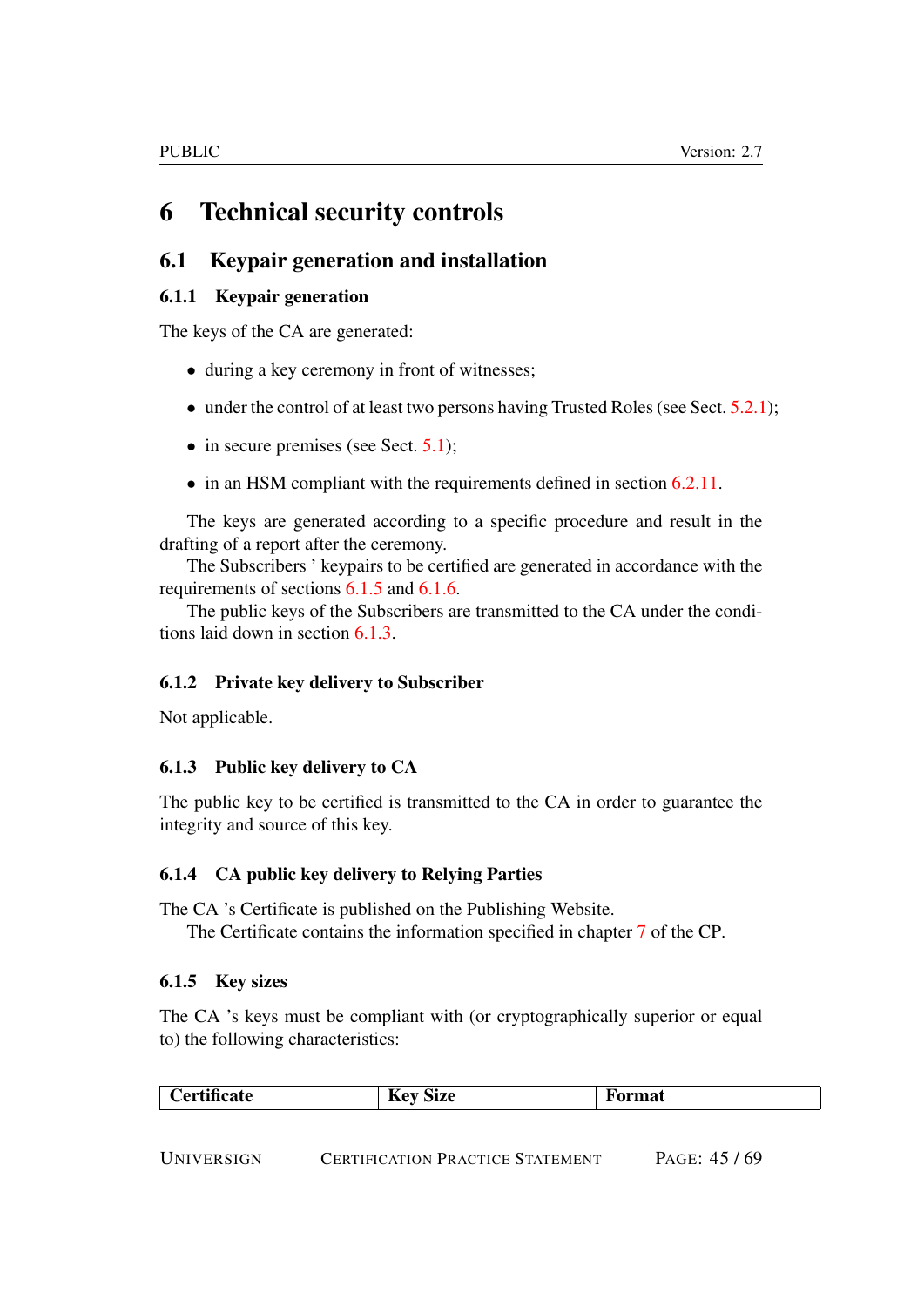| <b>CA</b> | 2048                         | <b>RSA</b> |
|-----------|------------------------------|------------|
|           | 4096 (for keys generated RSA |            |
|           | after 1 January 2019)        |            |

The Subscribers ' keys must be compliant with (or cryptographically superior or equal to) the following characteristics:

| <b>Certificate</b> | <b>Key Size</b>                  | <b>Format</b> |
|--------------------|----------------------------------|---------------|
| Subscriber         | 2048                             | <b>RSA</b>    |
|                    | 4096 (for keys generated $ $ RSA |               |
|                    | after 1 January 2019)            |               |

## <span id="page-45-0"></span>6.1.6 Public key parameters generation and quality checking

The CA and the Subscribers must use certified hardware (see Sect. [6.2.11\)](#page-47-4)) and algorithms whose parameters comply with the appropriate security standards. The parameters and algorithms used are documented in chapter [7.](#page-52-2)

## <span id="page-45-1"></span>6.1.7 Key usage purposes

See section  $7.1$ .

## <span id="page-45-2"></span>6.2 Private key protection and cryptographic module engineering controls

## <span id="page-45-3"></span>6.2.1 Cryptographic module standards and controls

The cryptographic modules used by the CA for generating and implementing its signature keys are certified hardware cryptographic modules that comply with the requirements of section [6.2.11.](#page-47-4) The CA ensures the security of these modules throughout their life cycle. In particular, the CA implements the procedures required for:

- ensuring their integrity during their transport from the supplier;
- ensuring their integrity during their storage before the key ceremony;
- ensuring that the operations of activation, backing up and restoration of the signature keys are conducted under the control of two staff members having Trusted Roles;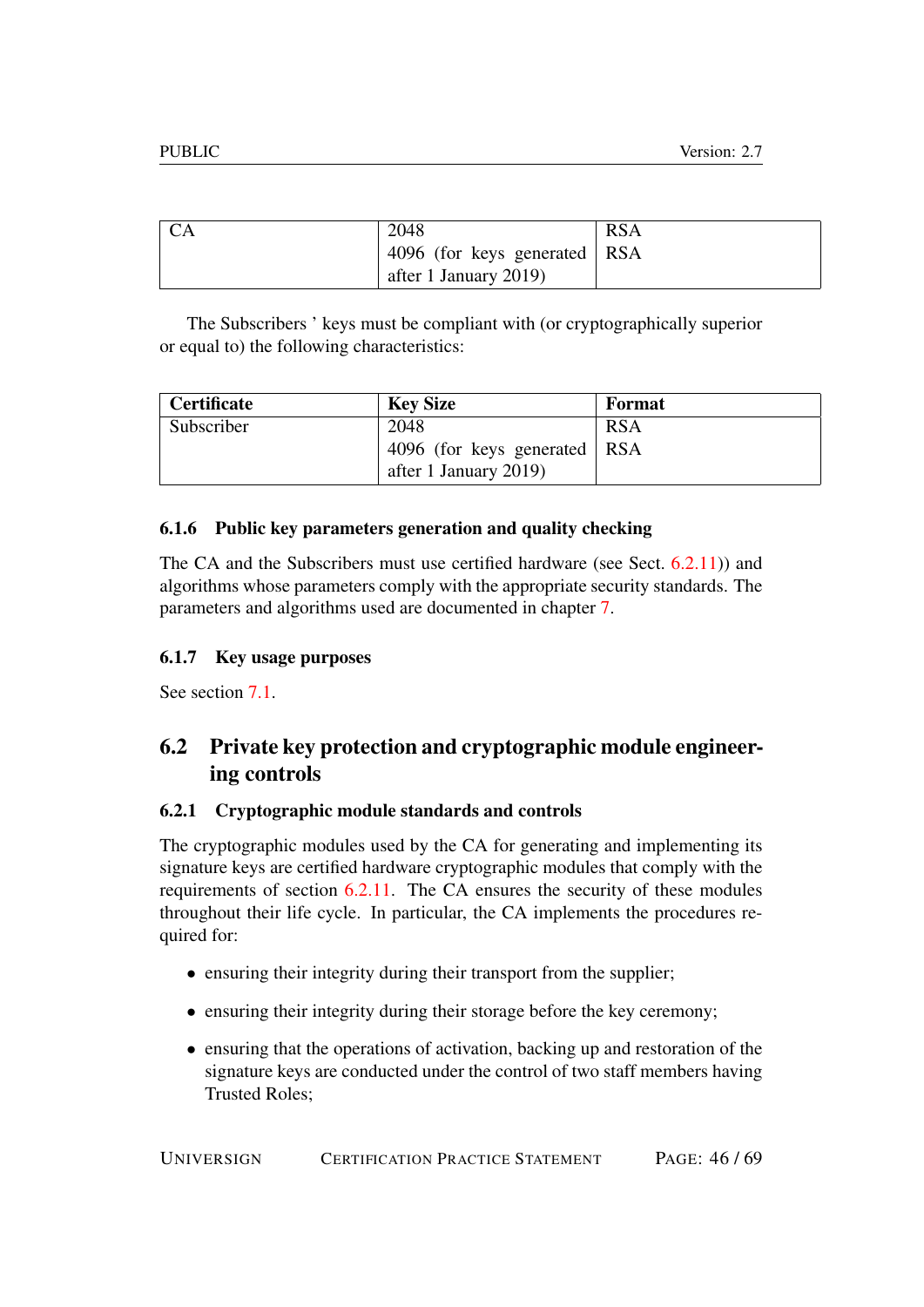- ensuring that they are in a proper functional state;
- ensuring that the keys that they contain are destroyed after being decommissioned.

### <span id="page-46-0"></span>6.2.2 Private key (n out of m) multi-person control

The private key of the CA is controlled by the activation data stored on the smart cards handed over to the secret keepers during the key ceremony. A sharing of the HSM's secret is implemented by the CA.

#### <span id="page-46-1"></span>6.2.3 Private key escrow

The private keys are not escrowed.

#### <span id="page-46-2"></span>6.2.4 Private key backup

The private keys of the CA are backed up via copies:

- either outside an cryptographic module but in an encrypted form and with an integrity control mechanism. The corresponding cryptographic offers a security level equivalent to storage in a cryptographic module and is based on an algorithm, a key length and a standard operating procedure capable of resisting cryptanalysis attacks for at least the service life of the thus protected key. These backup copies of the CA 's private keys are stored in a secure safe that can be accessed only by persons with Trusted Roles.
- or in an equivalent cryptographic module operated under similar or superior security conditions.

The backups are made under the control of two persons having Trusted Roles.

### <span id="page-46-3"></span>6.2.5 Private key archival

The private keys of the CA are not archived.

### <span id="page-46-4"></span>6.2.6 Private key transfer into or from a cryptographic module

Apart from the backup copies, the private keys of the CA are generated in its cryptographic module and hence are not transferred. During the generation of a backup copy, the transfer implements an encryption mechanism that enables guaranteeing that no sensitive information transits in an unsecure manner.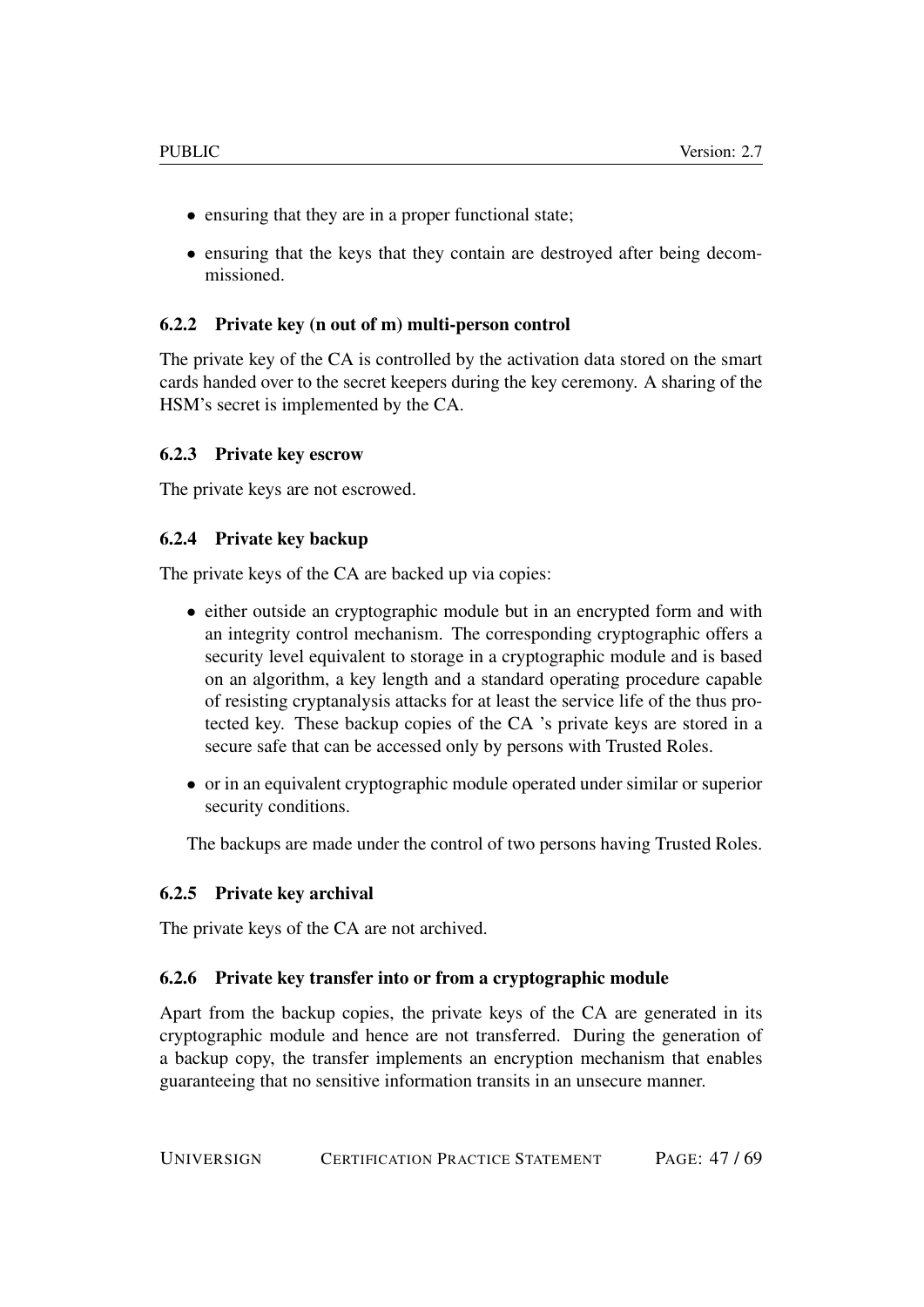## <span id="page-47-0"></span>6.2.7 Private key storage on cryptographic module

The private keys of the CA are stored in a cryptographic module. For the purposes of backup copies, they are stored in a cryptographic module in compliance with the measures defined in section [6.2.4.](#page-46-2)

## <span id="page-47-1"></span>6.2.8 Method to activate the private key

The activation of private keys is controlled by specific data referred to as activation data. It is carried out in a cryptographic module that complies with the requirements of section [6.2.11,](#page-47-4) under the control of two persons with Trusted Roles.

## <span id="page-47-2"></span>6.2.9 Method to deactivate the private key

The private key is deactivated when the cryptographic module is shut down.

## <span id="page-47-3"></span>6.2.10 Method to destroy the private key

The private key of the CA is destroyed from its cryptographic module. The CA ensures that all corresponding backup copies are also destroyed.

## <span id="page-47-4"></span>6.2.11 Cryptographic Module Rating

Cryptographic module of the CA: The cryptographic module used by the CA complies with the following certification requirements:

- EAL 4+ as regards the Common Criteria of ISO/CEI 15408 (compliant with the Protection Profile CWA 14167-2 or CWA 14167-3); or
- FIPS  $140-2$  level 3
- or equivalent.

Cryptographic module of Subscribers: The CA does not hand over a signature creation device to the Subscribers. The signature creation devices of Subscribers must at least comply with the following certifications:

- EAL 4+ as regards the Common Criteria of ISO/CEI 15408 (compliant with Protection Profile CWA 14169 or certified as compliant with the Protection Profile of a Secure Signature Creation Device (SSCD) by a European governmental entity);
- FIPS  $140-2$  level 3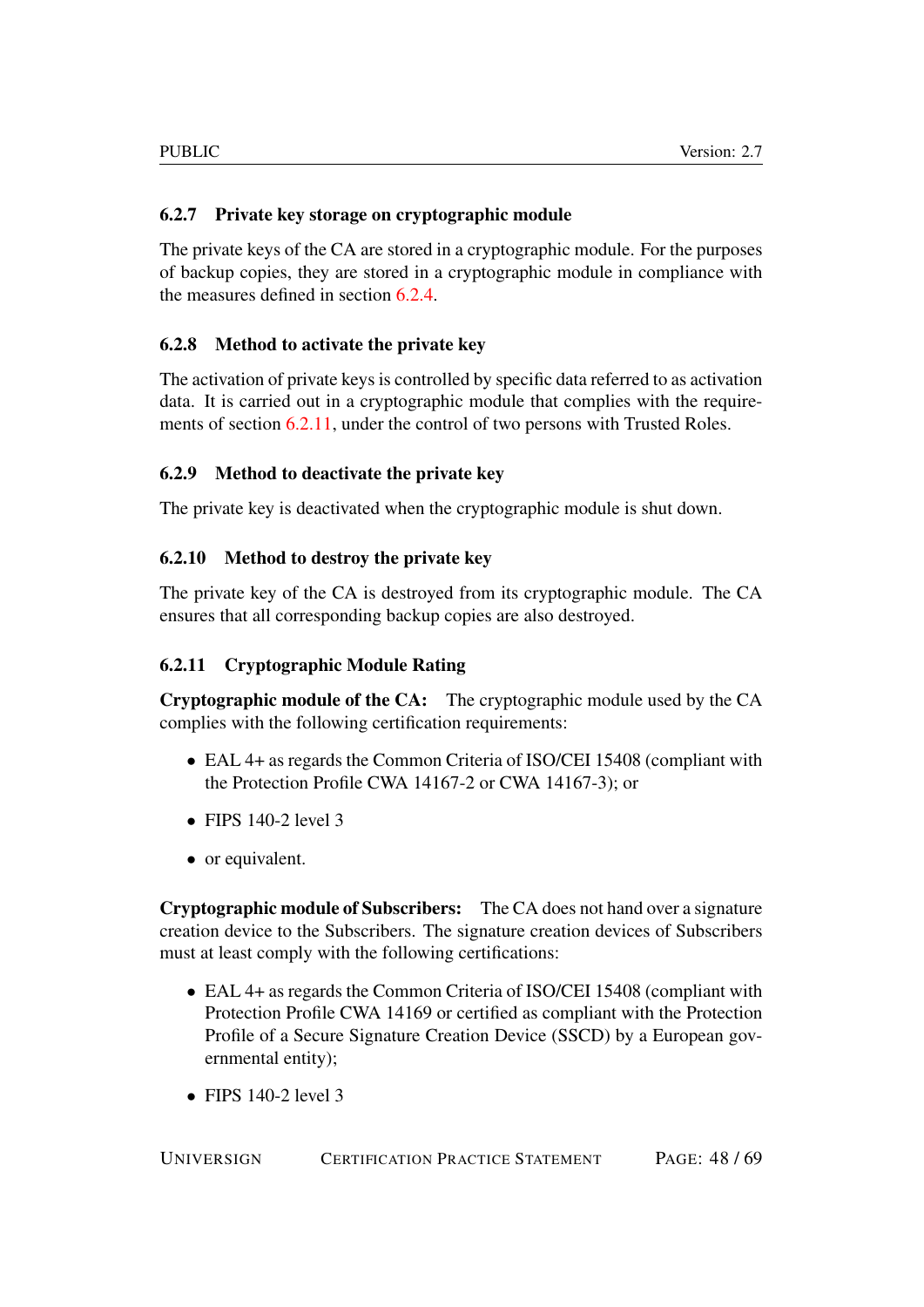- QSCD or QSealCD within the meaning of regulation eIDAS (EU) No 910/2014.
- or equivalent.

For Certificates issued in accordance with OID 1.3.6.1.4.1.15819.5.1.3.6, the device must be a QSCD.

For Certificates issued in accordance with OID 1.3.6.1.4.1.15819.5.1.3.7, the device must be a QSealCD.

## <span id="page-48-0"></span>6.3 Other aspects of key pair management

#### <span id="page-48-1"></span>6.3.1 Public key archival

The CA archives its public keys as per the requirements of section [5.5.](#page-40-2)

#### <span id="page-48-2"></span>6.3.2 Certificate operational periods and key pair usage periods

The maximum service life of the Certificates is:

- 30 years for the Primary CA Certificates;
- 20 years for the Timestamping CA Certificates;
- 15 years for the Intermediate CA Certificates;
- 5 years for natural person Certificates and legal person Certificates;
- 11 years for legal person Certificates intended for timestamping.

## <span id="page-48-3"></span>6.4 Activation data

#### <span id="page-48-4"></span>6.4.1 Activation data generation and installation

The activation data of the CA 's key is generated during the key ceremony. This activation data is stored on smart cards and handed over to the secret keepers.

Every secret keeper takes the necessary measures to protect themself against the loss, theft, unauthorised use or unauthorised destruction of their smart card and the activation data that it contains.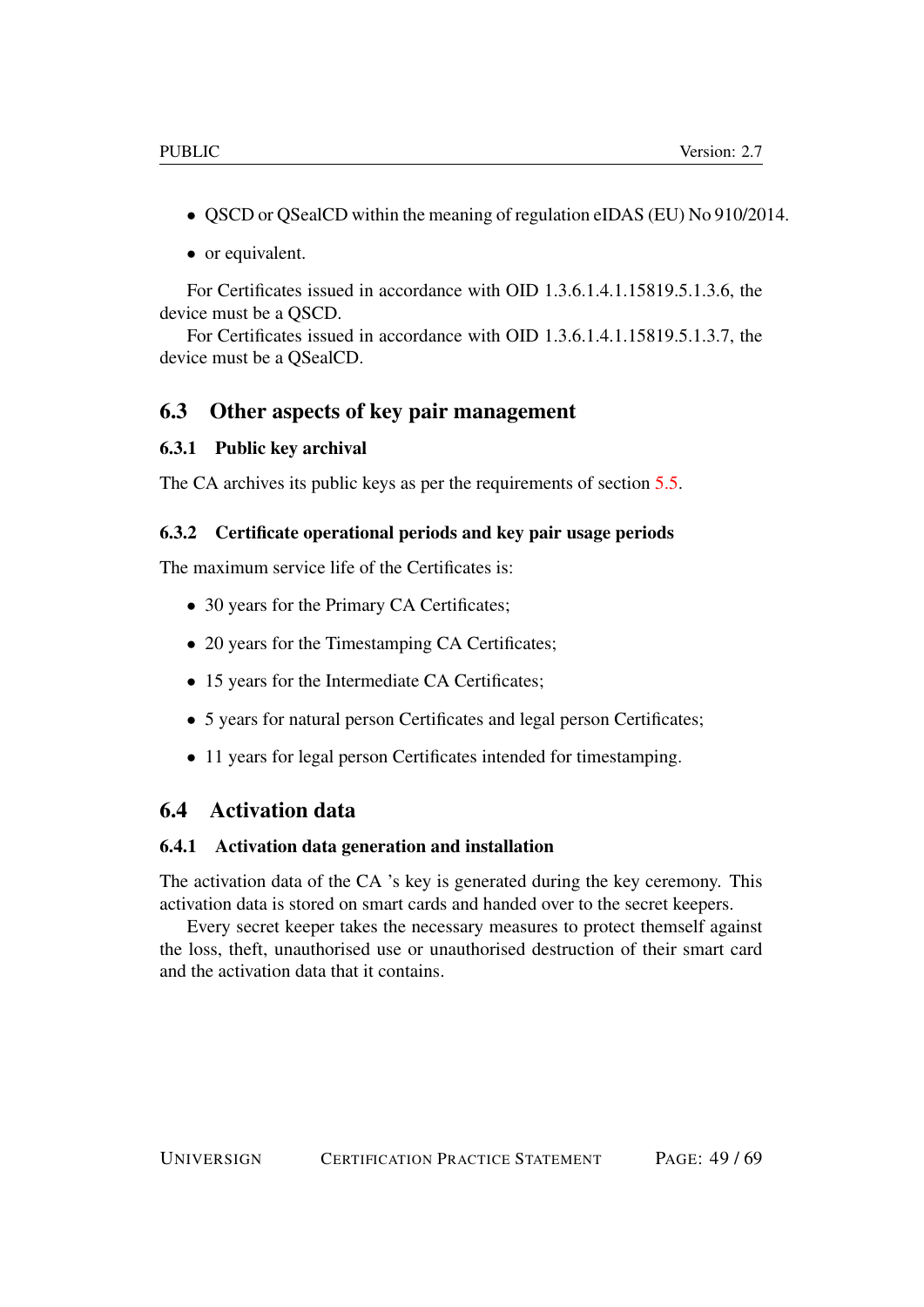## <span id="page-49-0"></span>6.4.2 Activation data protection

The activation data is stored on a nominative and personal smart card. The responsibility for this smart card falls on the person to whom the card is submitted. The card is protected by a personal password of the secret keeper. The smart cards are then stored in a personal secure safe. Every secret keeper is responsible for their part of the activation secret. They give their consent by signing a form defining their responsibilities.

## <span id="page-49-1"></span>6.4.3 Other aspects of activation data

Transmission of activation data: The transmission of smart cards containing activation data from one secret keeper to a new secret keeper must be carried out in such a way as to protect the activation data from loss, theft, modification, unauthorised disclosure or unauthorised use of this data.

Destruction of activation data: The activation data is decommissioned in order to prevent the theft, loss, modification, unauthorised disclosure or unauthorised use of this data.

## <span id="page-49-2"></span>6.5 Computer security controls

### <span id="page-49-3"></span>6.5.1 Specific computer security technical requirements

Depending on the system to be protected, the CA implements control mechanisms that are appropriate as regards the platform to be secured (in order to protect against the execution of an unauthorised or potentially dangerous code on its system).

The CA implements access control and authentication mechanisms for all roles authorised to generate new certificates. It maintains these security systems continuously. These mechanisms are described in the CPS.

### Identification and authentication

The systems, applications and databases identify and authenticate users uniquely. All interactions between the system and a user are only possible after a successful identification and authentication. For every interaction, the system may check the identity of the interacting user. The authentication information is stored such that it is only accessible to authorised users.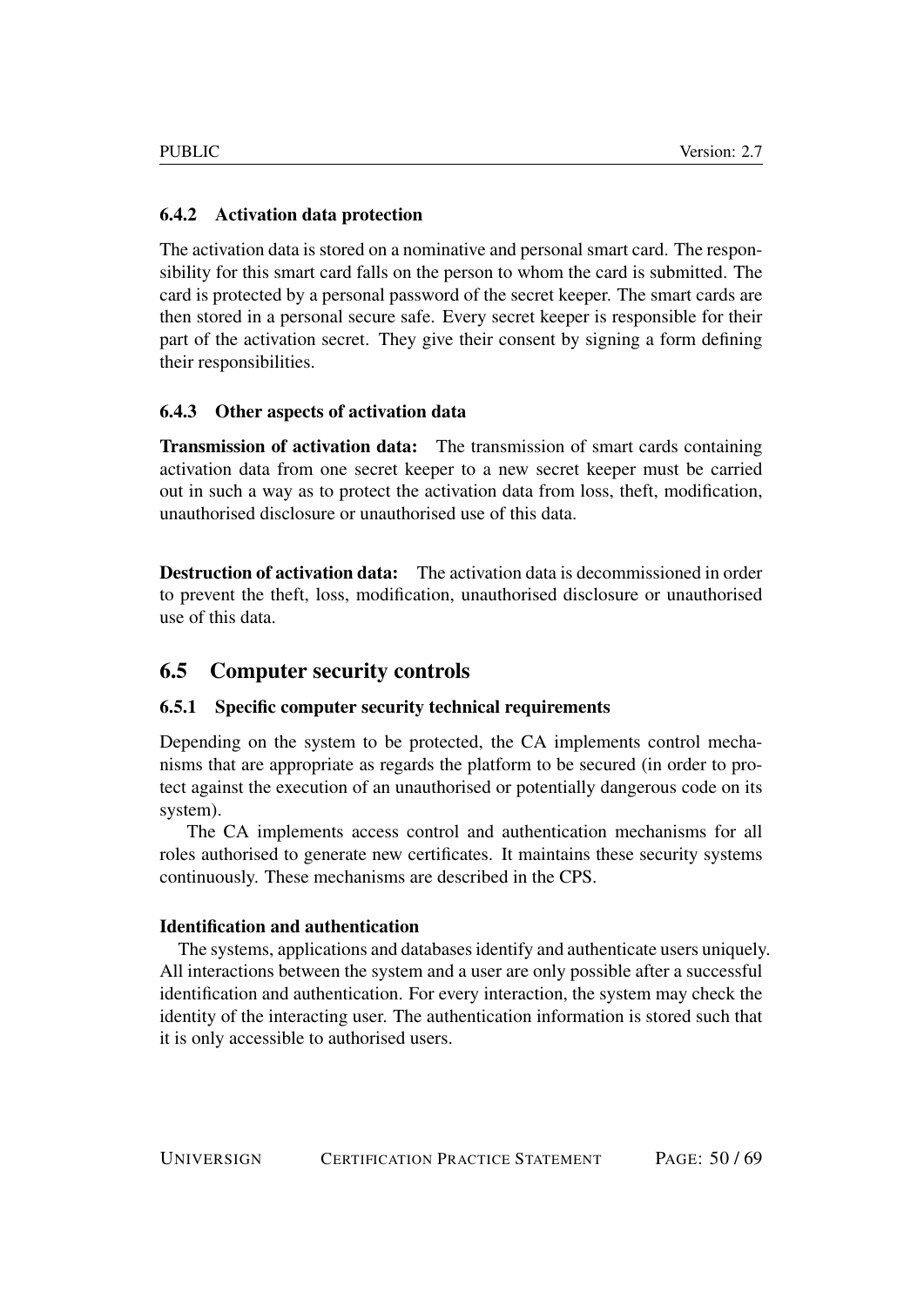#### Access control

The access rights and profiles to the equipment of the CA are defined and documented They also include the procedures for registering and deregistering users. The systems, applications and databases are defined in such a way as to differentiate between and administer the access rights of every user, at the user level, at the level of a membership in a user group or at both levels. It is thus possible to:

- complete refuse access to an object for users or user groups;
- limit the access of a user to an object to only operations that do not modify this object;
- grant access rights to an object by descending till the granularity level of the individual user.

No unauthorised user may grant or withdraw access rights to an object. Similarly, only authorised users may create new users, or delete or suspend existing users.

#### Administration and operation

The user of utility programs is restricted and controlled on infrastructure of the CA. The standard operating procedures for administration and operation of the CA are documented, monitored and updated regularly. The commissioning conditions (initial security configuration of the servers) are documented. The end of life conditions (destruction and scrapping) of the equipment are documented in order to guarantee the non-disclosure of sensitive information that said equipment might contain.

The sensitive hardware of the CA are covered by a maintenance procedure in order to guarantee the availability of the functions and information. The associated procedures are documented.

The staff concerned by these procedures are appointed by the management of the CA. Control measures for the maintenance actions have been applied.

#### Integrity of the components

The components of the local network are maintained in a physically secure environment. Periodic verifications of compliance of their configuration are carried out. Vulnerability patches are applied, after qualification, within a reasonable period after they are published.

#### Security of flows

Security measures are implemented in order to guarantee the source authentica-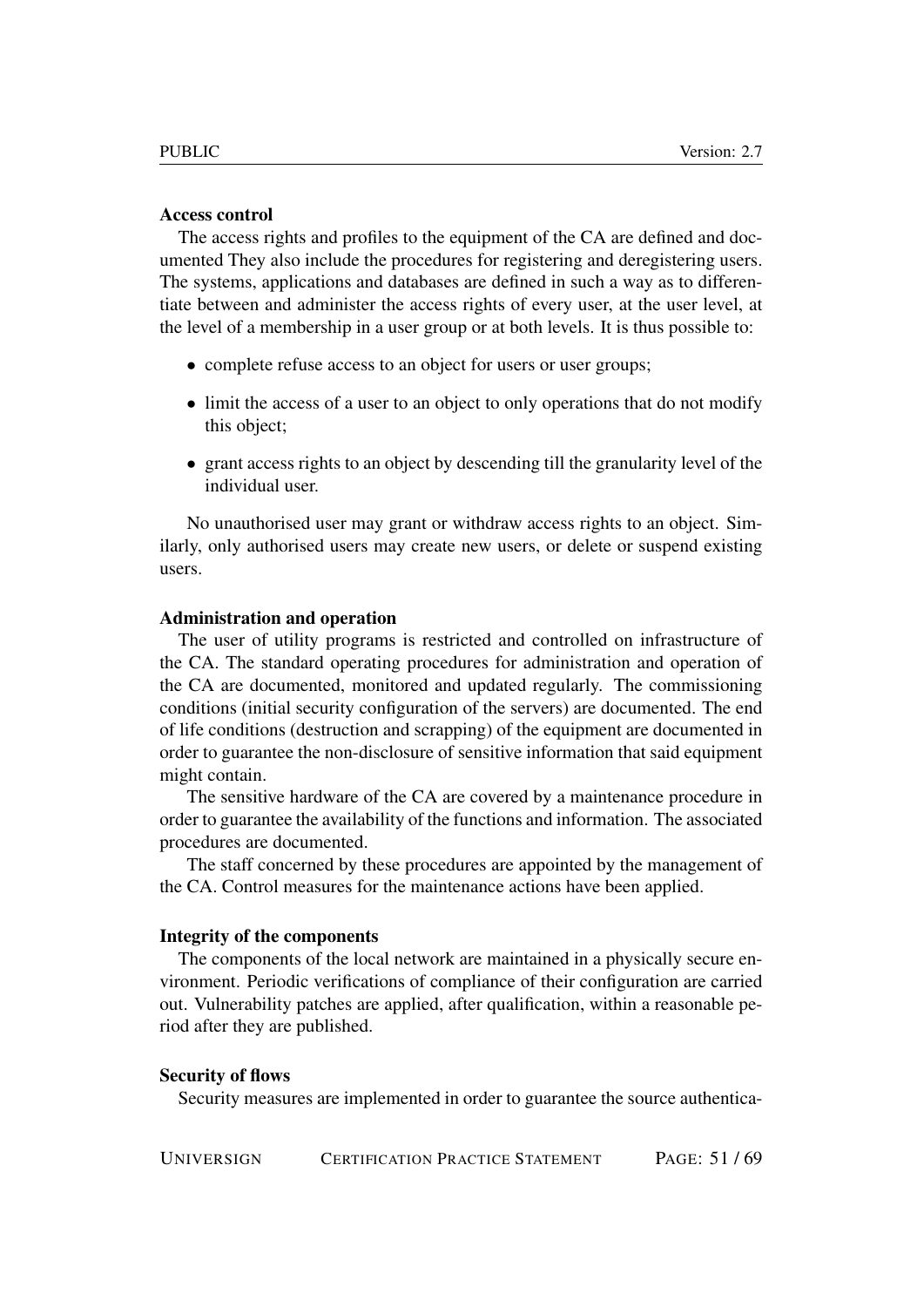tion, integrity, confidentiality and, if applicable, the data exchanged between the different components.

### Logging and audit

The activity can be monitored via the event logs. It particularly helps in informing the persons concerned when a security incident is detected.

### Supervision and control

Continuous surveillance is implemented and alarm systems are installed to detect, record and enable rapid reaction against any unauthorised and/or irregular attempt to access the (physical and/or software) resources.

#### Awareness raising

The CA implements appropriate awareness raising procedures for the staff.

### <span id="page-51-0"></span>6.5.2 Computer security rating

Not applicable.

## <span id="page-51-1"></span>6.6 Life cycle technical controls

### <span id="page-51-2"></span>6.6.1 System development controls

All software components of the CA are developed under conditions and according to development processes that guarantee their security. The CA implements quality processes during the design and development of its software.

When beginning production of a software component, the CA checks its source and its integrity and ensures a traceability of all modifications made to its information system.

The development and testing infrastructure are separate from the production infrastructure of the CA.

### <span id="page-51-3"></span>6.6.2 Security management controls

The CA ensures that the software programs are updated in such a way as to ensure system security. The CA ensures that the service applies a policy to revise technical composant at fixed intervals. The updates are carried out by persons having a Trusted Role in the CA.

### <span id="page-51-4"></span>6.6.3 Life cycle security controls

Not applicable.

UNIVERSIGN CERTIFICATION PRACTICE STATEMENT PAGE: 52 / 69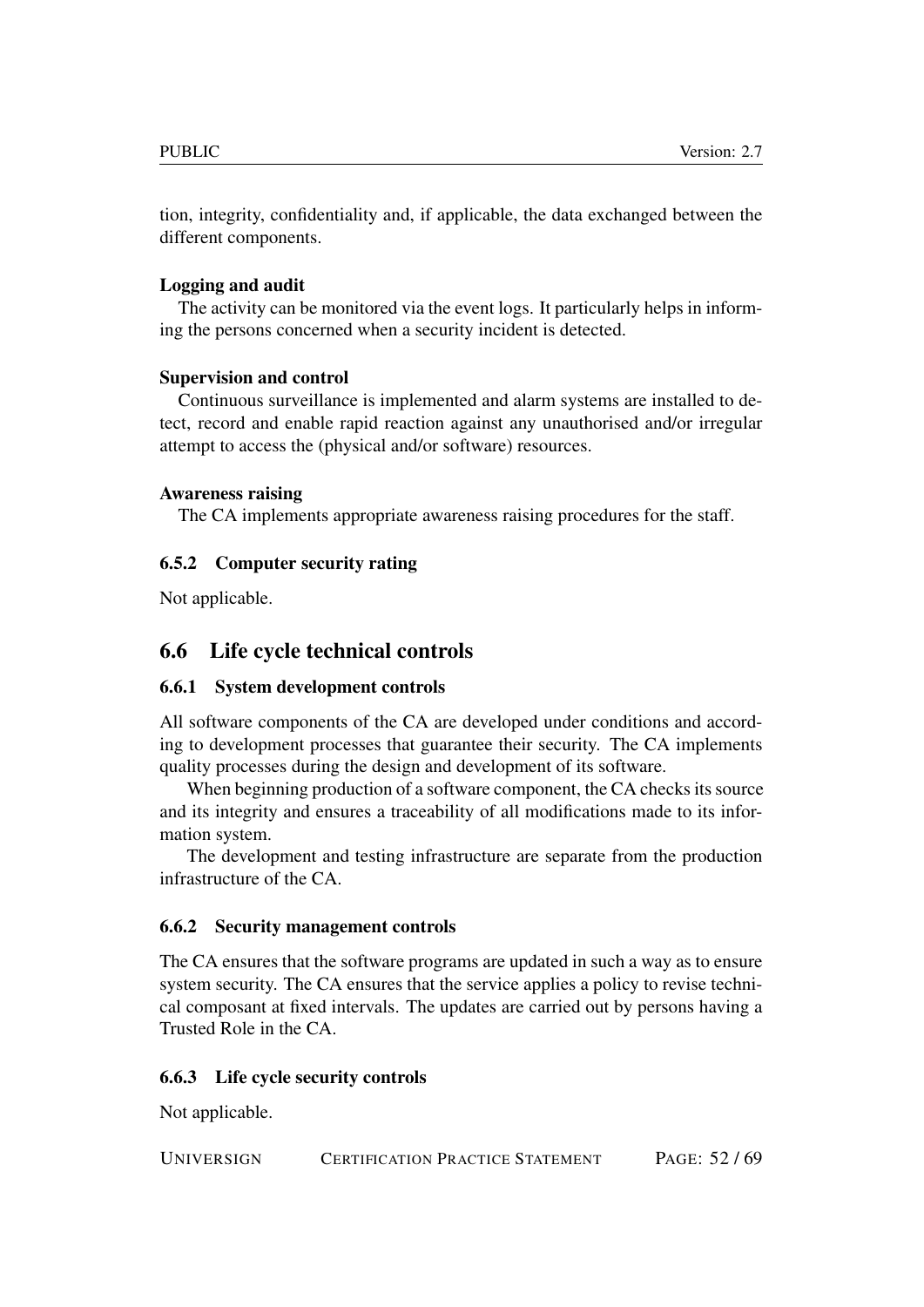## <span id="page-52-0"></span>6.7 Network security controls

The services of the CA are installed on a network that is protected by firewall-type gateways that protect the networks based on their sensitivity. These gateways are configured to exclusively accept flows that are strictly necessary. Network flows are made redundant to ensure the availability of services. Moreover, the critical components are placed in zones with the highest security.

Network communications containing confidential information are subjected to protective measures against eavesdropping. The rules governing these controls are verified regularly.

Security measures are implemented in order to protect the local components of the information system from unauthorised access, especially for sensitive data.

The CA implements platform administration access management procedures in order to maintain a high level of security. These measures include the authentication of administrators, the production of logs for audits, the use of secure VPN-type channels as well as the possibility of modifying access rights at any time. The CA also implements an administration network that is disconnected from the nominal network.

The CA implements access control procedures to separate the administration functions and the operational functions. The use of applications (publishing, certificate generation, revocation) requires an authentication of the users or entities. An access control policy is implemented to limit access to these applications to authorised persons only.

## <span id="page-52-1"></span>6.8 Time-stamping

All servers of the CA are synchronised with the same time source (UTC). The synchronisation of the servers is regularly checked.

## <span id="page-52-2"></span>7 Certificate, CRL and OCSP profiles

#### <span id="page-52-3"></span>7.1 Certificate profiles

All Certificates issued by the CA are compliant with standards X.509, [[ETSI 319 412-2](#page-68-0)], [[ETSI 319 412-3](#page-68-1)] et [[ETSI 319 412-5](#page-68-2)].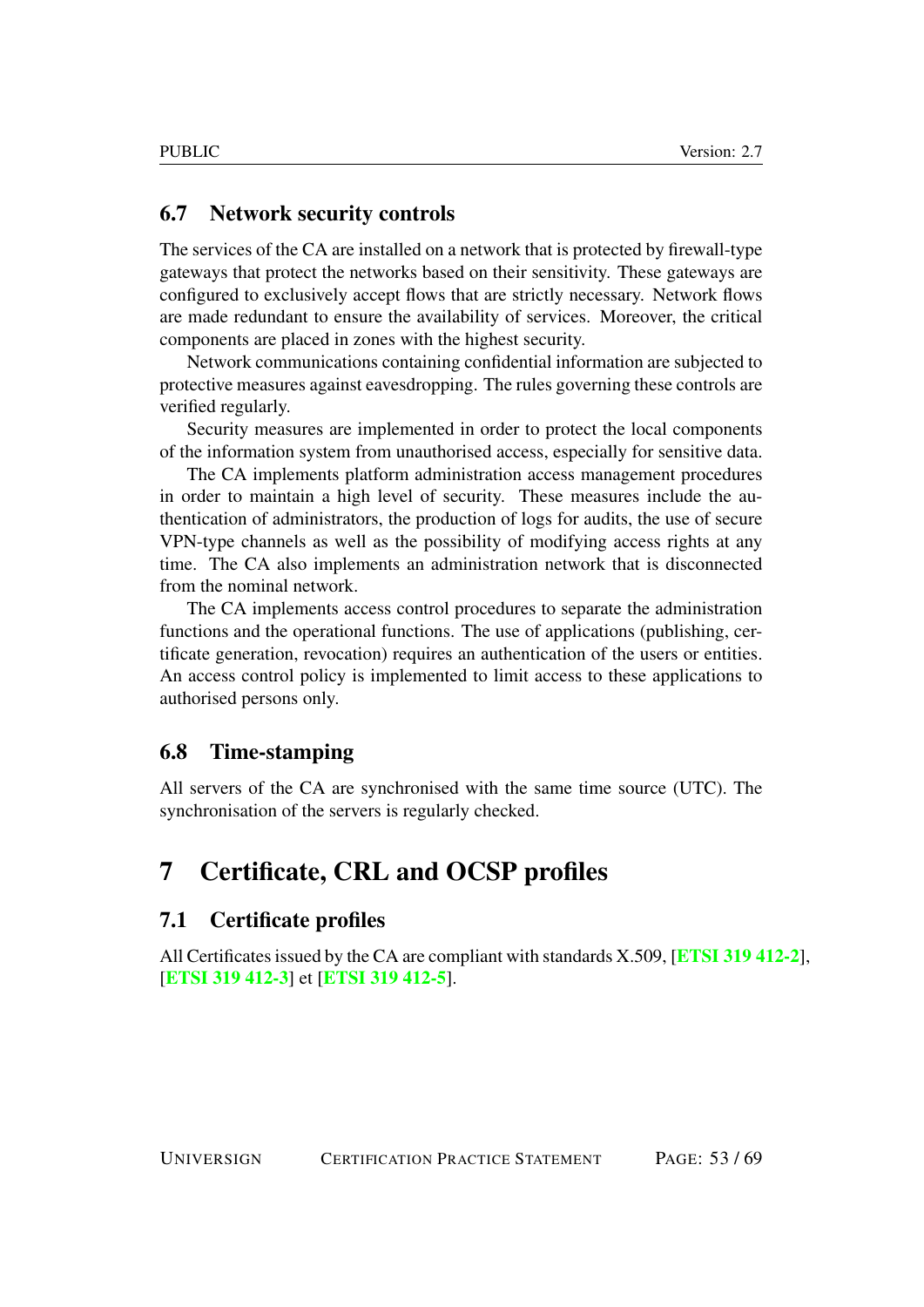## <span id="page-53-0"></span>7.1.1 CA Certificates

## Base fields

| Field            | Value                             |
|------------------|-----------------------------------|
| Version          | v <sub>3</sub>                    |
| Serial number    | defined by the tool               |
| Signature        | RSA/SHA-256                       |
| <b>Issuer DN</b> | $C = FR$ ,                        |
|                  | O=Cryptolog International,        |
|                  | OU=0002 43912916400026,           |
|                  | CN=Universign Primary CA Hardware |
| Validity         | 10 years                          |
| Subject DN       | $C = FR$ .                        |
|                  | O=Cryptolog International,        |
|                  | OU=0002 43912916400026,           |
|                  | CN=Universign CA Hardware         |
| Public key       | RSA 2048 bits                     |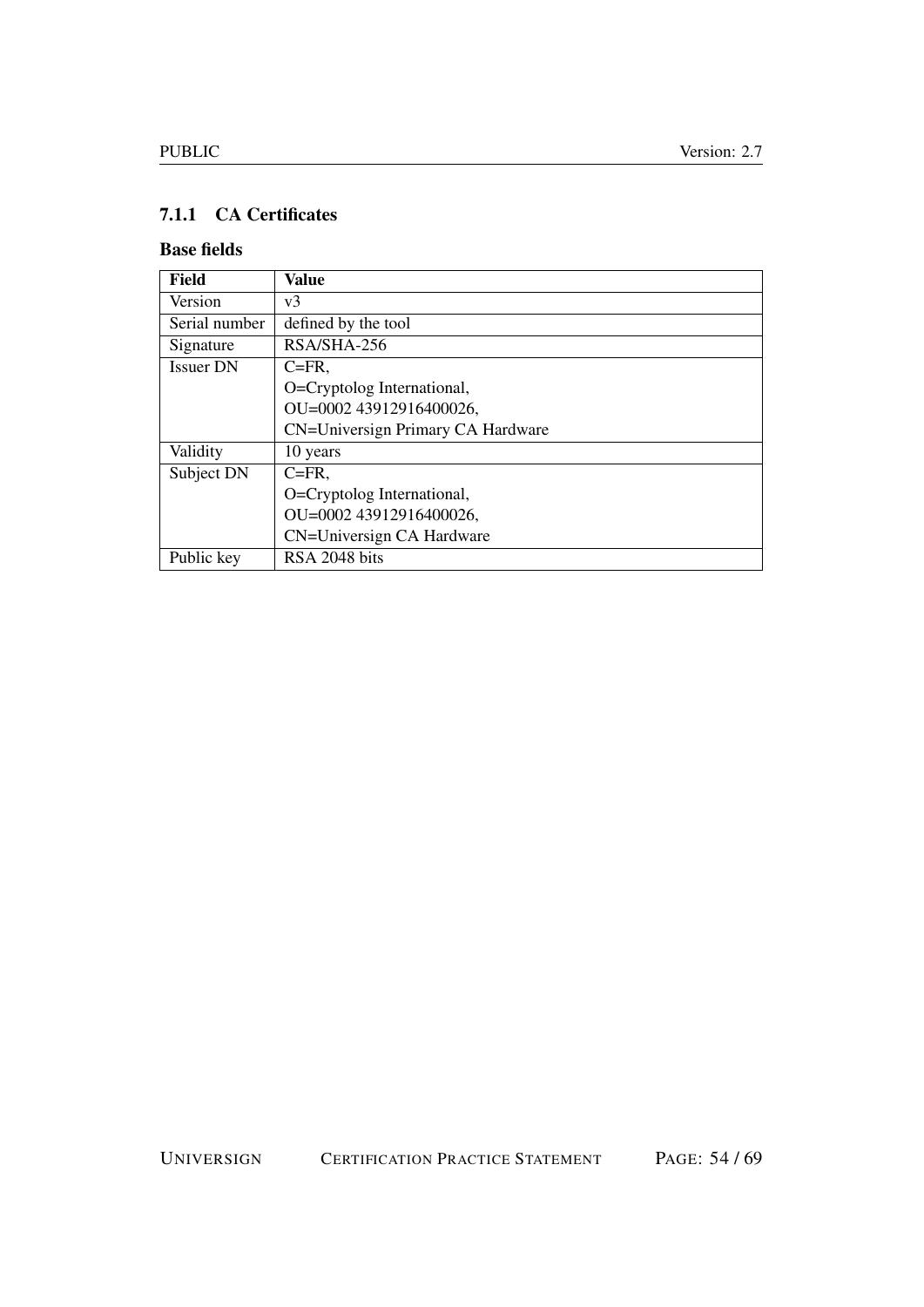## Certificate extensions

| <b>Field</b>                   | <b>OID</b> | Crit.          | <b>Value</b>              |
|--------------------------------|------------|----------------|---------------------------|
| Authority Key Identifier       | 2.5.29.35  | No             |                           |
| KeyIdentifier                  |            |                | RFC 5280 - Method 0       |
| Subject Key Identifier         | 2.5.29.14  | N <sub>o</sub> |                           |
| KeyIdentifier                  |            |                | RFC 5280 - Method 1       |
| Key Usage                      | 2.5.29.15  | Yes            |                           |
| digitalSignature               |            |                | False                     |
| nonRepudiation                 |            |                | False                     |
| keyEncipherment                |            |                | False                     |
| dataEncipherment               |            |                | False                     |
| keyAgreement                   |            |                | False                     |
| keyCertSign                    |            |                | True                      |
| cRLSign                        |            |                | True                      |
| encipherOnly                   |            |                | False                     |
| decipherOnly                   |            |                | False                     |
| <b>Basic Constraint</b>        | 2.5.29.19  | Yes            |                           |
| CA                             |            |                | True                      |
| Maximum Path Length            |            |                | $\overline{0}$            |
| <b>CRL Distribution Points</b> | 2.5.29.31  | N <sub>o</sub> |                           |
| fullName                       |            |                | http://crl.universign.    |
|                                |            |                | eu/universign_primary_ca_ |
|                                |            |                | hardware.crl <sup>3</sup> |
| reasons                        |            |                | Absent                    |
| cRLIssuer                      |            |                | Absent                    |
| <b>Certificate Policies</b>    | 2.5.29.32  | N <sub>o</sub> |                           |
| policyIdentifier               |            |                | 2.5.29.32.0               |
| policyQualifierId              |            |                | 1.3.6.1.5.5.7.2.1         |
| qualifier                      |            |                | http://docs.universign.eu |

<sup>3</sup>This URL is given for information purposes only and may change. Only the URL given in the certificate is valid.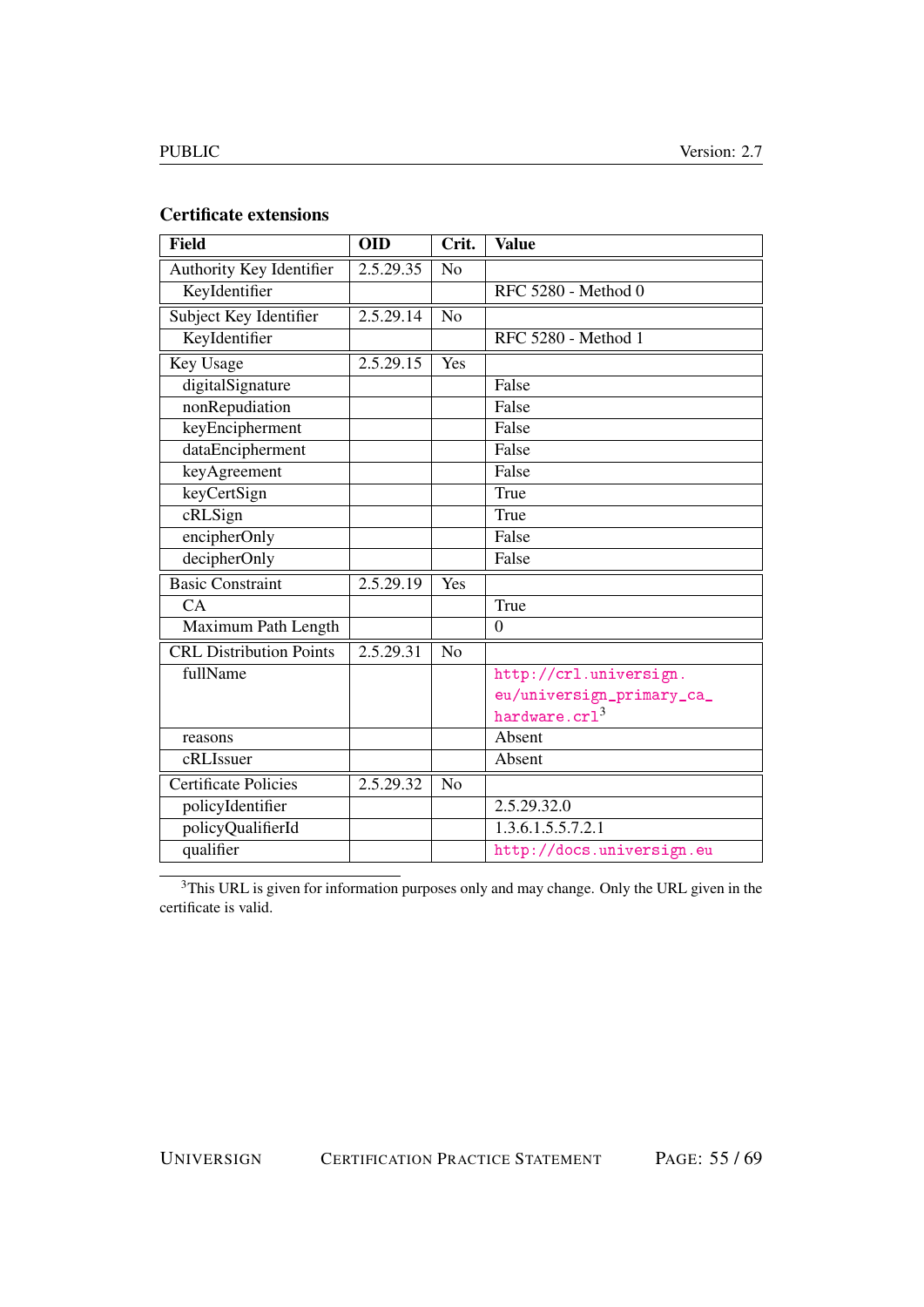## <span id="page-55-0"></span>7.1.2 Subscriber Certificate

## Base fields

| <b>Field</b>     | <b>Value</b>                                        |
|------------------|-----------------------------------------------------|
| Version          | v <sub>3</sub>                                      |
| Serial number    | defined by the tool                                 |
| Signature        | RSA/SHA-256                                         |
| <b>Issuer DN</b> | $C = FR$ .                                          |
|                  | O=Cryptolog International,                          |
|                  | OU=0002 43912916400026,                             |
|                  | CN=Universign CA Hardware                           |
| Validité         | 5 years                                             |
| Subject DN       | Name of the Subscriber, as defined in section 3.1.1 |
| Public key       | RSA 2048 bits                                       |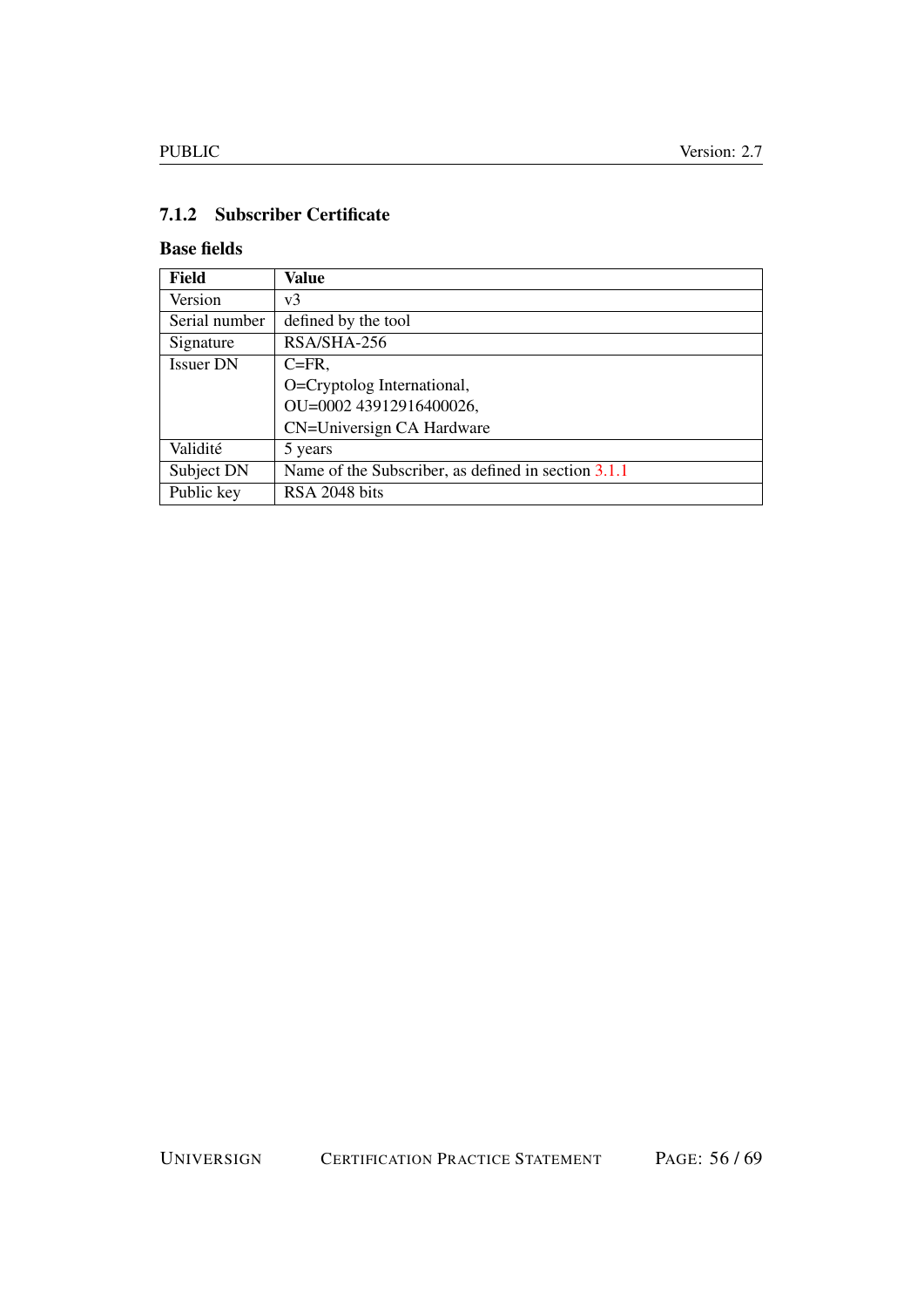## Certificate extensions

| <b>Field</b>                            | <b>OID</b>         | Crit.          | <b>Value</b>                              |
|-----------------------------------------|--------------------|----------------|-------------------------------------------|
| Authority Key Identifier                | 2.5.29.35          | N <sub>o</sub> |                                           |
| KeyIdentifier                           |                    |                | RFC 5280 - Method 0                       |
| Subject Key Identifier                  | 2.5.29.14          | N <sub>o</sub> |                                           |
| KeyIdentifier                           |                    |                | RFC 5280 - Method 1                       |
| Key Usage                               | 2.5.29.15          | Yes            |                                           |
| digitalSignature                        |                    |                | False                                     |
| nonRepudiation                          |                    |                | True                                      |
| keyEncipherment                         |                    |                | False                                     |
| dataEncipherment                        |                    |                | False                                     |
| keyAgreement                            |                    |                | False                                     |
| keyCertSign                             |                    |                | False                                     |
| cRLSign                                 |                    |                | False                                     |
| encipherOnly                            |                    |                | False                                     |
| decipherOnly                            |                    |                | False                                     |
| <b>Basic Constraint</b>                 | 2.5.29.19          | N <sub>o</sub> |                                           |
| CA                                      |                    |                | False                                     |
| <b>CRL Distribution Points</b>          | 2.5.29.31          | $\overline{N}$ |                                           |
| fullName                                |                    |                | http://crl.universign.                    |
|                                         |                    |                | eu/universign_ca_                         |
|                                         |                    |                | hardware.crl <sup>4</sup>                 |
| reasons                                 |                    |                | Absent                                    |
| cRLIssuer                               |                    |                | Absent                                    |
| <b>Authority Info Access</b>            | 1.3.6.1.5.5.7.1.1  | N <sub>o</sub> |                                           |
| id-ad-ocsp                              | 1.3.6.1.5.5.7.48.1 |                | http://scah.ocsp.                         |
|                                         |                    |                | universign.eu/5                           |
| id-ad-calssuers                         | 1.3.6.1.5.5.7.48.2 |                | http://www.universign.                    |
|                                         |                    |                | eu/cacert/universign_                     |
|                                         |                    |                | ca.ce $\rm r^6$                           |
| <b>Certificate Policies</b>             | 2.5.29.32          | No             |                                           |
| policyIdentifier                        |                    |                | $1.3.6.1.4.1.15819.5.1.3. (1/3/4/5/6/7)7$ |
| policyQualifierId                       |                    |                | 1.3.6.1.5.5.7.2.1                         |
| qualifier                               |                    |                | http://docs.universign.                   |
|                                         |                    |                | eu                                        |
| $\overline{OC}$ Statements <sup>8</sup> | 1.3.6.1.5.5.7.1.3  | N <sub>o</sub> |                                           |
| <b>Qualified Certificate</b>            | 0.4.0.1862.1.1     |                |                                           |
| QSCD <sup>9</sup>                       | 0.4.0.1862.1.4     |                |                                           |
| Certificate's type                      | 0.4.0.1862.1.6     |                | $0.4.0.1862.1.6.(1/2)^{10}$               |

<sup>4</sup>This URL is given for information purposes only and may change. Only the URL given in the certificate is valid.

UNIVERSIGN CERTIFICATION PRACTICE STATEMENT PAGE: 57 / 69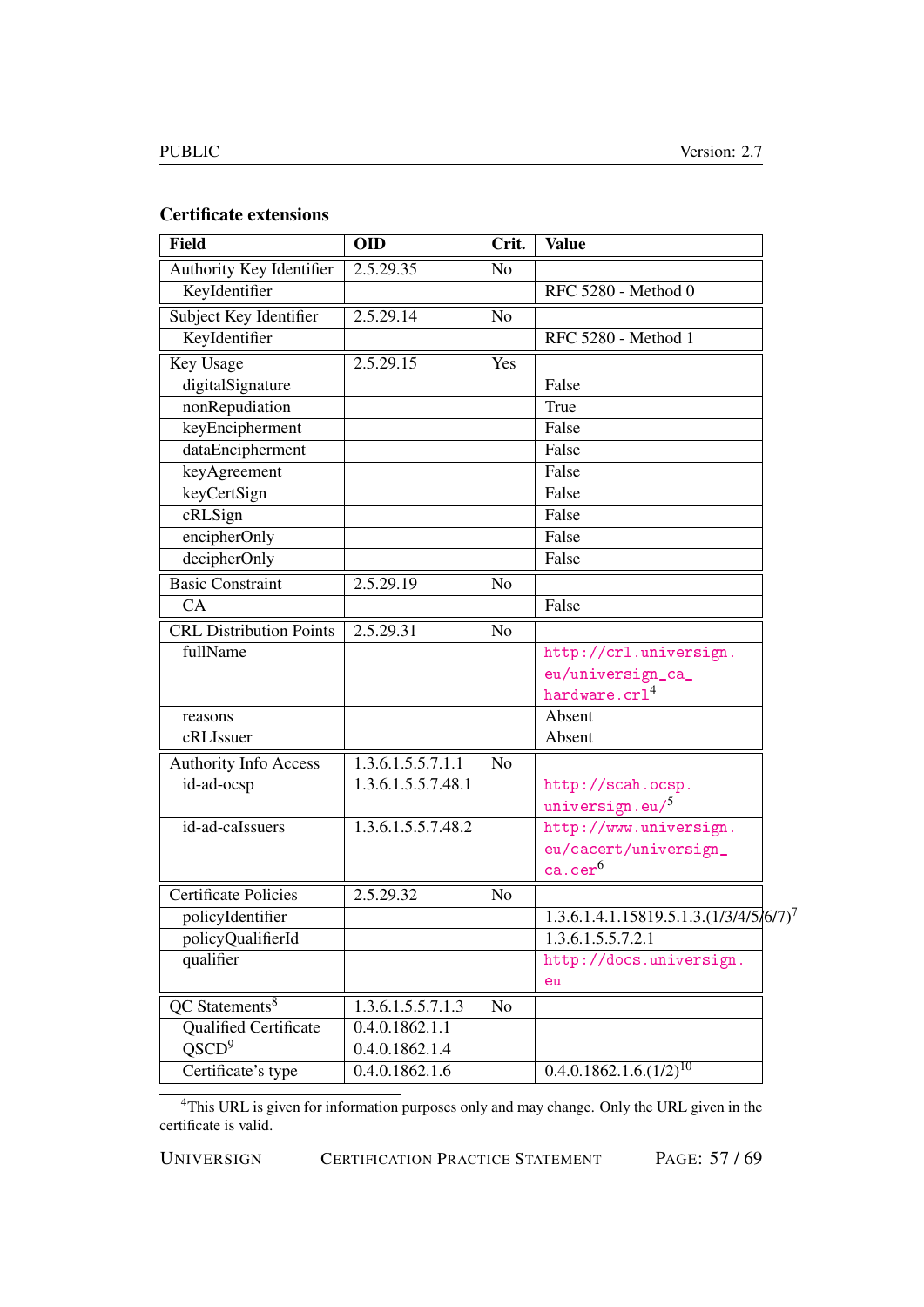## <span id="page-57-0"></span>7.2 CRL Profile

## Base fields

| Field            | Value                      |
|------------------|----------------------------|
| Version          |                            |
| Signature        | RSA/SHA-256                |
| <b>Issuer DN</b> | $C = FR$ ,                 |
|                  | O=Cryptolog International, |
|                  | OU=0002 43912916400026,    |
|                  | CN=Universign CA Hardware  |
| Validity         | 7 days                     |
| Next Update      | This Update $+ 7$ days     |

#### CRL extensions

| Field                    | <b>OID</b>  | Crit.          | Value               |
|--------------------------|-------------|----------------|---------------------|
| Authority Key Identifier | $2.5.29.35$ | N <sub>0</sub> |                     |
| KeyIdentifier            |             |                | RFC 5280 - Method 0 |
| <b>CRL</b> Number        | 2.5.29.20   | $\rm No$       |                     |
| <b>CRLNumber</b>         |             |                | defined by the tool |

## <span id="page-57-1"></span>7.3 OCSP Profile

The CA offers to verify the status of Certificates issued by the OCSP (Online Certificate Status Protocol) responders. An OCSP responder helps to respond to requests for the status of a particular Certificate without needing to download the CRL. The OCSP of the CA complies with standard RFC 6960.

**OCSP extensions** The OCSP responses contain validity dates that allow the Relying Parties to determine whether the OCSP response is recent enough for the desired use. The CA responder does not use a nonce in these responses. Hence, the Relying Parties should not expect to receive a nonce in these responses if their request contained one.

 $<sup>5</sup>$ This URL is given for information purposes only and may change. Only the URL given in the</sup> certificate is valid.

<sup>&</sup>lt;sup>6</sup>This URL is given for information purposes only and may change. Only the URL given in the certificate is valid.

<sup>7</sup>One of the value depend on the family of the Certificate.

<sup>8</sup>Present only for qualified Certificates.

<sup>&</sup>lt;sup>9</sup>Present only if the private key corresponding to the Certificate if in a QSCD.

 $100.4.0.1862.1.6.1$  for natural person Certificates,  $0.4.0.1862.1.6.2$  for legal person Certificates.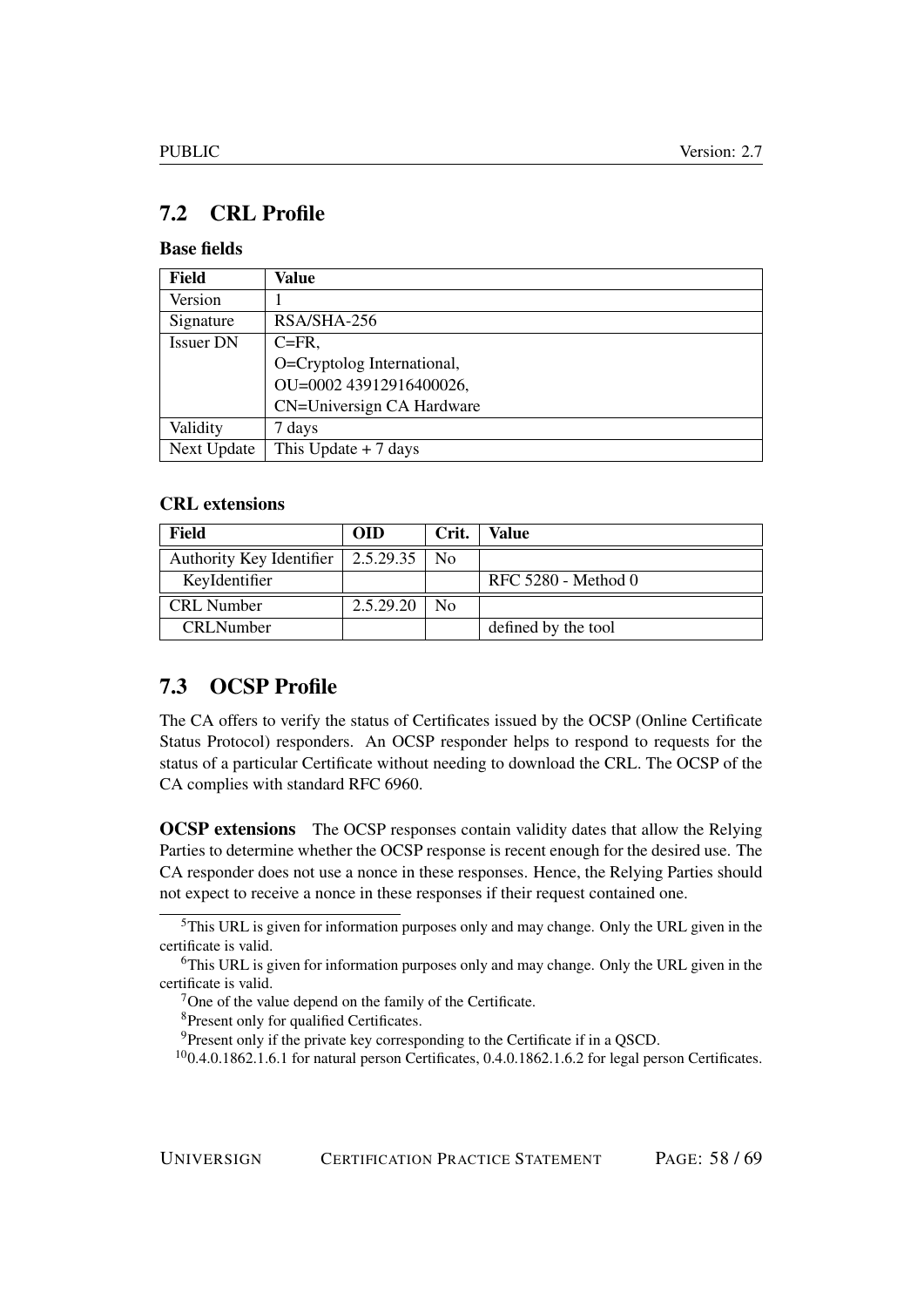# <span id="page-58-0"></span>8 Compliance audit and other assessments

## <span id="page-58-1"></span>8.1 Frequency or circumstances of assessment

Audits are conducted by the CA:

- an internal audit conducted
- either by external service providers specialising in the domain;
- or by an internal lead auditor of the CA.
- a certification audit for standards [ETSI 319 411-1] and [ETSI 319 411-2], conducted every 2 years by an accredited body.

A control of compliance with the CPS in force is conducted:

- during the operational implementation of the system;
- at least once per calendar year (internal audit);
- during the surveillance or renewal of certifications, in accordance with the regulatory procedures in force;
- when a significant change is carried out.

## <span id="page-58-2"></span>8.2 Identity/qualifications of assessor

The evaluators must ensure that the policies, statements and services are correctly implemented by the CA and detect cases of non-compliance that could compromise the security of the offered service. The CA pledges to appoint evaluators whose skills are proven in matters of information system security and who are specialised in the domain of activity of the controlled component.

## <span id="page-58-3"></span>8.3 Assessor's relationship to assessed entity

Unless specifically agreed between the CA and the UTN, the CA appoints the evaluator authorised to conduct the audit. The CA guarantees the independence and impartiality of the evaluator.

## <span id="page-58-4"></span>8.4 Topics covered by assessment

The evaluator checks the compliance of the audited component, on all or part of the implementation of:

- the CP;
- the CPS;

UNIVERSIGN CERTIFICATION PRACTICE STATEMENT PAGE: 59 / 69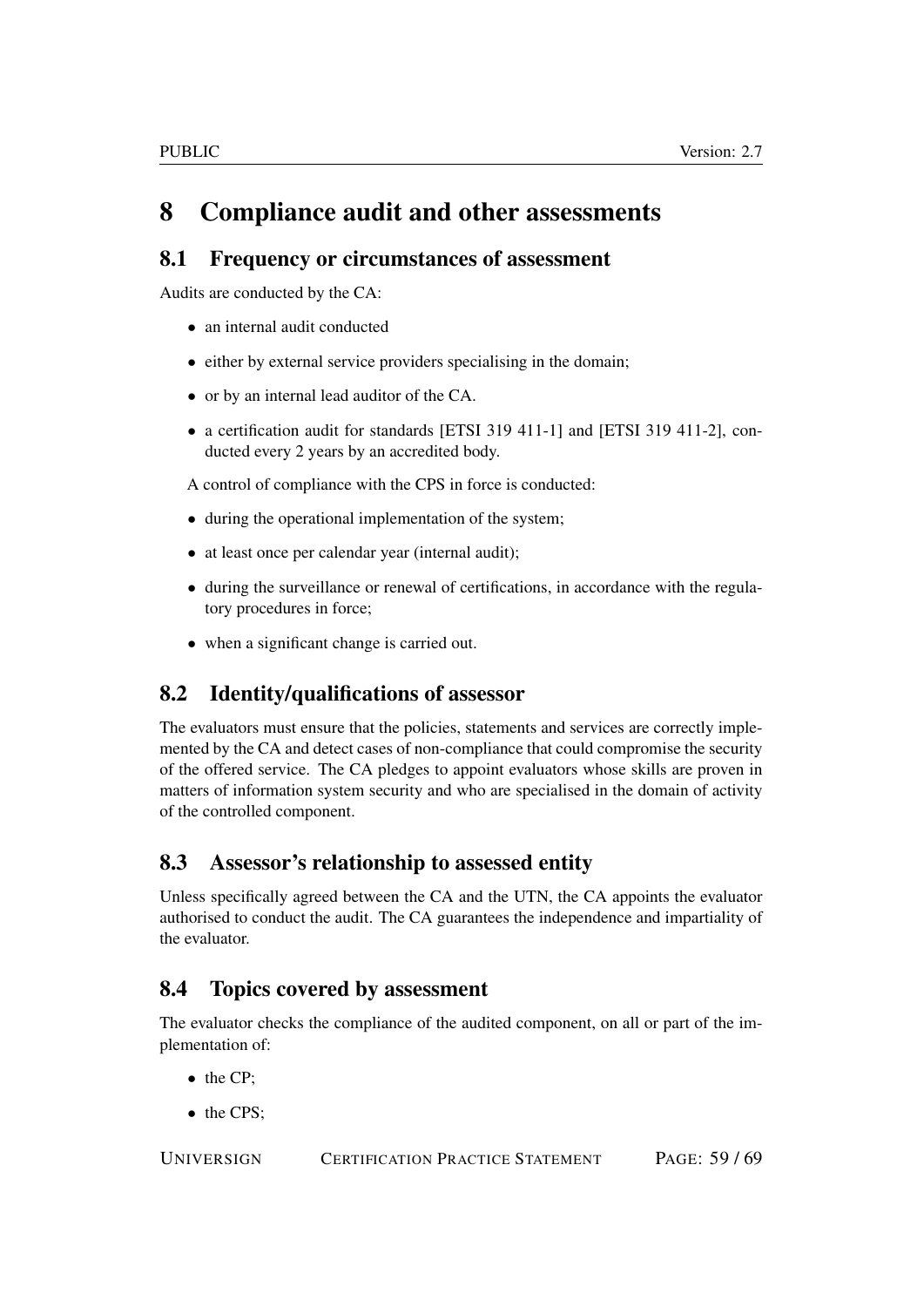• the components of the CA.

Before every audit, the evaluators suggest a list of components and procedures that they wish to verify to the Approvals Committee of the CA. They use this to develop the detailed audit plan.

## <span id="page-59-0"></span>8.5 Actions taken as a result of deficiency

After a compliance check, the evaluator and his team submit a verdict to the Approvals Committee of the CA, which can be: "successful", "failed", "to be confirmed".

"Failed" verdict: The audit team issues recommendations to the CA. The CA can choose the measures to be applied.

"To be confirmed" verdict: the audit team identifies the non-compliances and ranks them. The CA should then suggest a schedule for resolving the non-compliances. A verification will be used to ensure that the identified non-compliances have been resolved.

"Successful" verdict: the CA confirms that the controlled component is compliant with the commitments of the CP and its announced practices.

## <span id="page-59-1"></span>8.6 Communication of results

The results of the compliance audits are sent to the Approval Board, to the UTN and are made available to the authorities in charge of qualifying and certifying the service.

# <span id="page-59-2"></span>9 Other business and legal matters

## <span id="page-59-3"></span>9.1 Fees

The pricing conditions of the currently applicable services are published on the website www.universign.com or are determined with the user of the service in a commercial contract.

### <span id="page-59-4"></span>9.1.1 Certificate access fees

Not applicable.

#### <span id="page-59-5"></span>9.1.2 Revocation or status information access fees

Access to the CRL publishing service, OCSP responders and the revocation service is free of charge.

#### <span id="page-59-6"></span>9.1.3 Fees for other services

No specific commitment.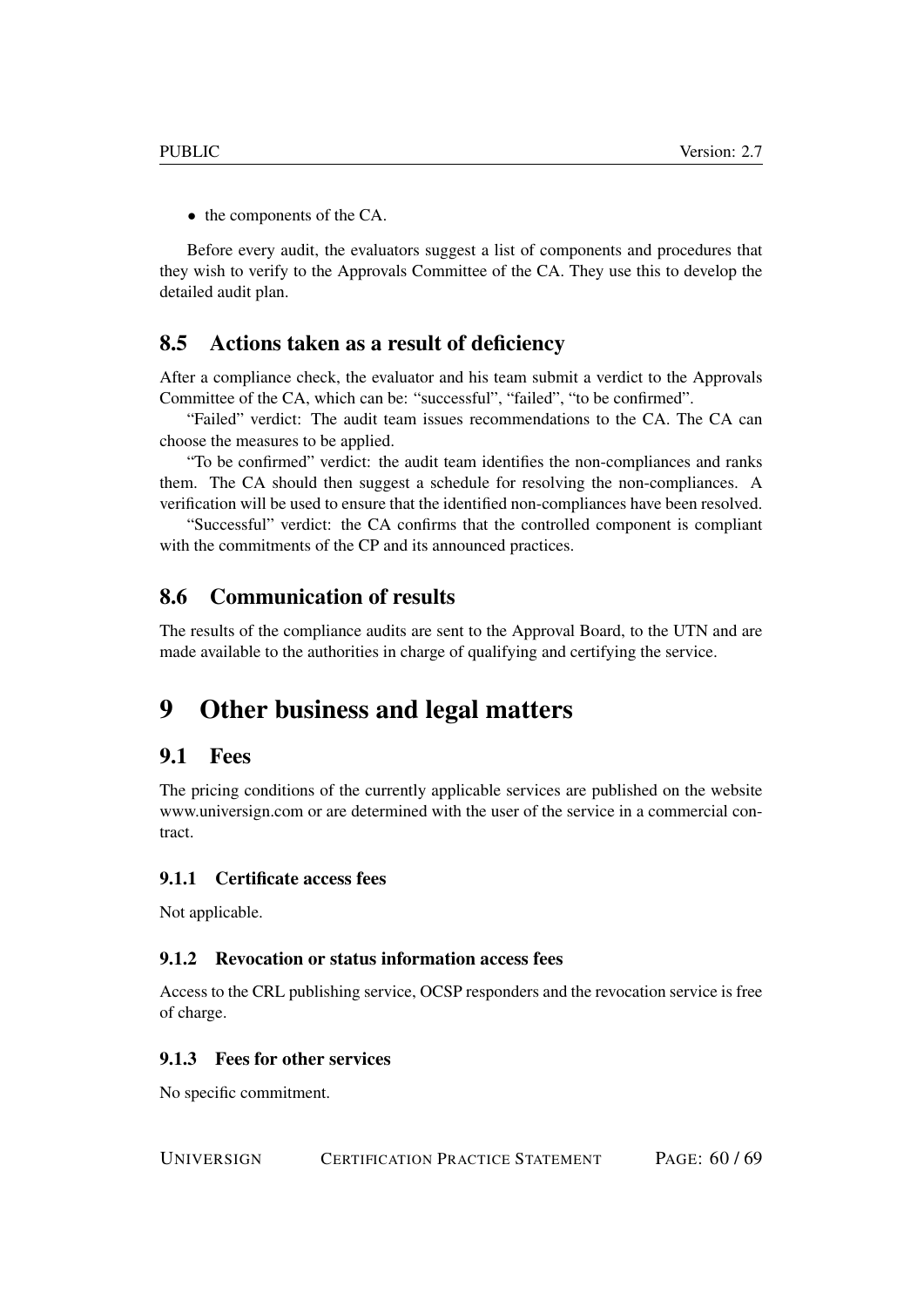## <span id="page-60-0"></span>9.1.4 Refund policy

The CA services are not subject to any reimbursement.

## <span id="page-60-1"></span>9.2 Financial responsibility

### <span id="page-60-2"></span>9.2.1 Insurance coverage

The members of the UTN subscribe to an appropriate liability insurance that covers the financial risks related to the use of the service that it provides, in accordance with the regulations applicable to its business.

It is the duty of the CA to evaluate the financial risk that is to be covered.

## <span id="page-60-3"></span>9.2.2 Other assets

The CA implements an administrative and financial policy that aims to maintain, throughout the duration of its business, the financial resources required for fulfilling the obligations defined by the CP.

## <span id="page-60-4"></span>9.2.3 Insurance or warranty coverage for end-entities

If damage is suffered by a Subscriber or a Relying Party of the service due to a breach of obligations by the CA, the CA may be required to compensate for the damages within the limits defined by its contractual commitments.

## <span id="page-60-5"></span>9.3 Confidentiality of business information

### <span id="page-60-6"></span>9.3.1 Scope of confidential information

The following information is considered to be confidential:

- the private keys of the CA,
- the activation data associated with the private keys of the CA,
- the event logs,
- the supporting documents of the registration files,
- the audit reports,
- the causes of revocation of Certificates,
- the business continuity, recovery and stoppage plans.

Other information may be considered as confidential by the CA.

The CA guarantees that only the staff members who need to know the confidential information have access to and may use said information. These staff members are bound by a confidentiality obligation.

UNIVERSIGN CERTIFICATION PRACTICE STATEMENT PAGE: 61 / 69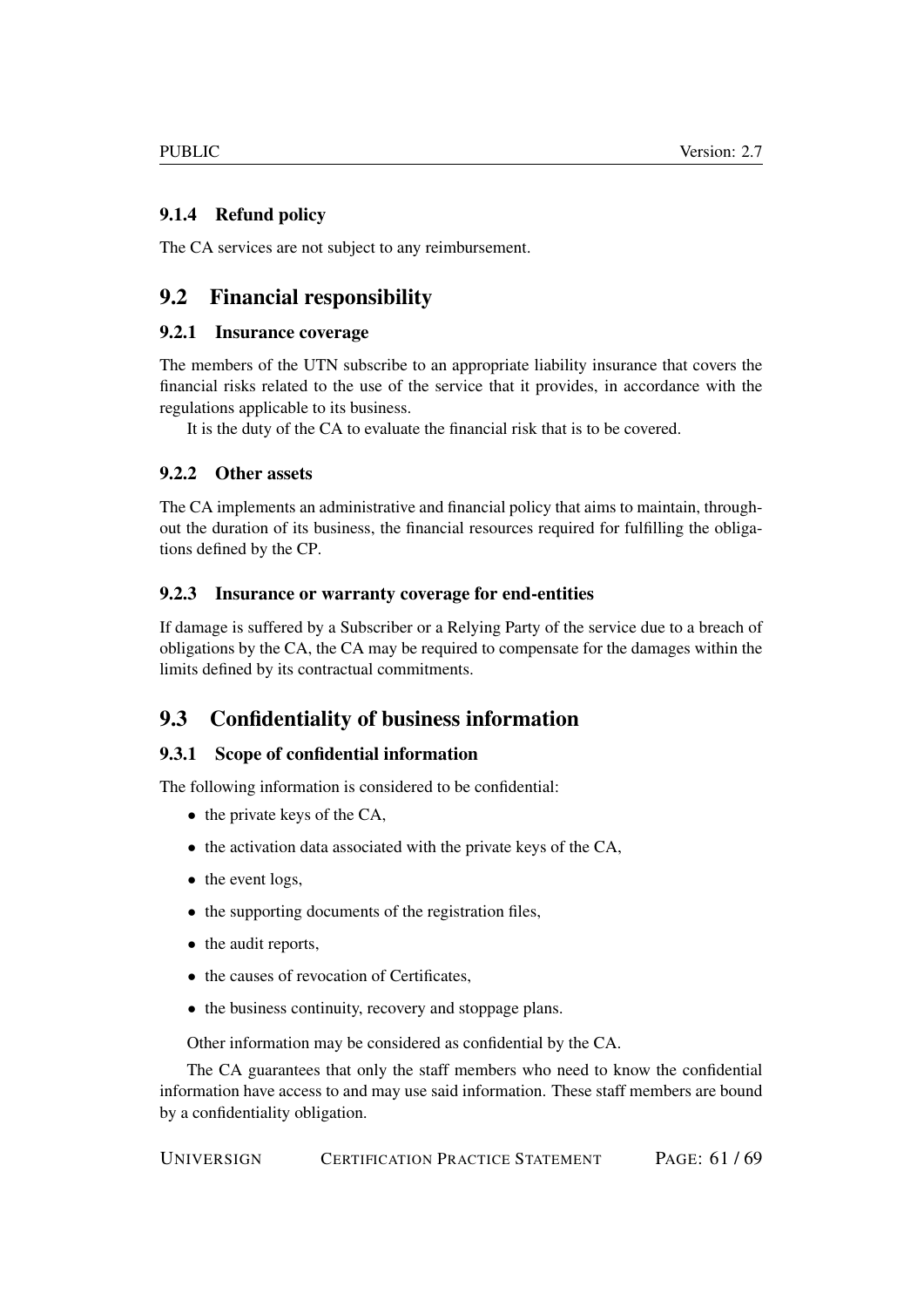#### <span id="page-61-0"></span>9.3.2 Information not within the scope of confidential information

The publishing website of the CA and its contents are deemed as public.

#### <span id="page-61-1"></span>9.3.3 Responsibility to protect confidential information

The CA pledges to process confidential information in accordance with the obligations applicable to it.

The CA implements security procedures to guarantee the confidentiality of confidential information within the meaning of article [9.3.1.](#page-60-6) The CA complies with the laws and regulations in force in the territory of France as regards the provision of information to third parties in the context of legal or administrative proceedings.

## <span id="page-61-2"></span>9.4 Privacy of personal information

#### <span id="page-61-3"></span>9.4.1 Privacy policy

The CA collects and processes personal data in accordance with the regulations related to personal data protection that are applicable to it.

The CA particularly pledges to comply with the regulations in force in the territory of France.

In particular, the CA informs the data subjects about their rights to access and correct erroneous data related to them, and in the cases and within the limits defined by the regulation, to oppose or delete some of their data, to limit its use or to request for its portability for the purpose of transmitting said data to a third party.

#### <span id="page-61-4"></span>9.4.2 Personal information

Personal data contained in the registration files and not published in the Certificates or CRLs is considered to be confidential.

The processing of personal data is governed by the Personal Data Protection Policy.

#### <span id="page-61-5"></span>9.4.3 Non-personal information

Agreements between the CA and the users of its services may comprise a special processing of non-personal and non-confidential information, within the meaning of article [9.3.1.](#page-60-6)

#### <span id="page-61-6"></span>9.4.4 Responsibility to protect personal

The CA is responsible for processing the personal data of the users of its service.

#### <span id="page-61-7"></span>9.4.5 Notice and consent to use personal information

The CA informs the persons, about whom it collects personal data, about the processing of this data and the purposes of this processing.

UNIVERSIGN CERTIFICATION PRACTICE STATEMENT PAGE: 62 / 69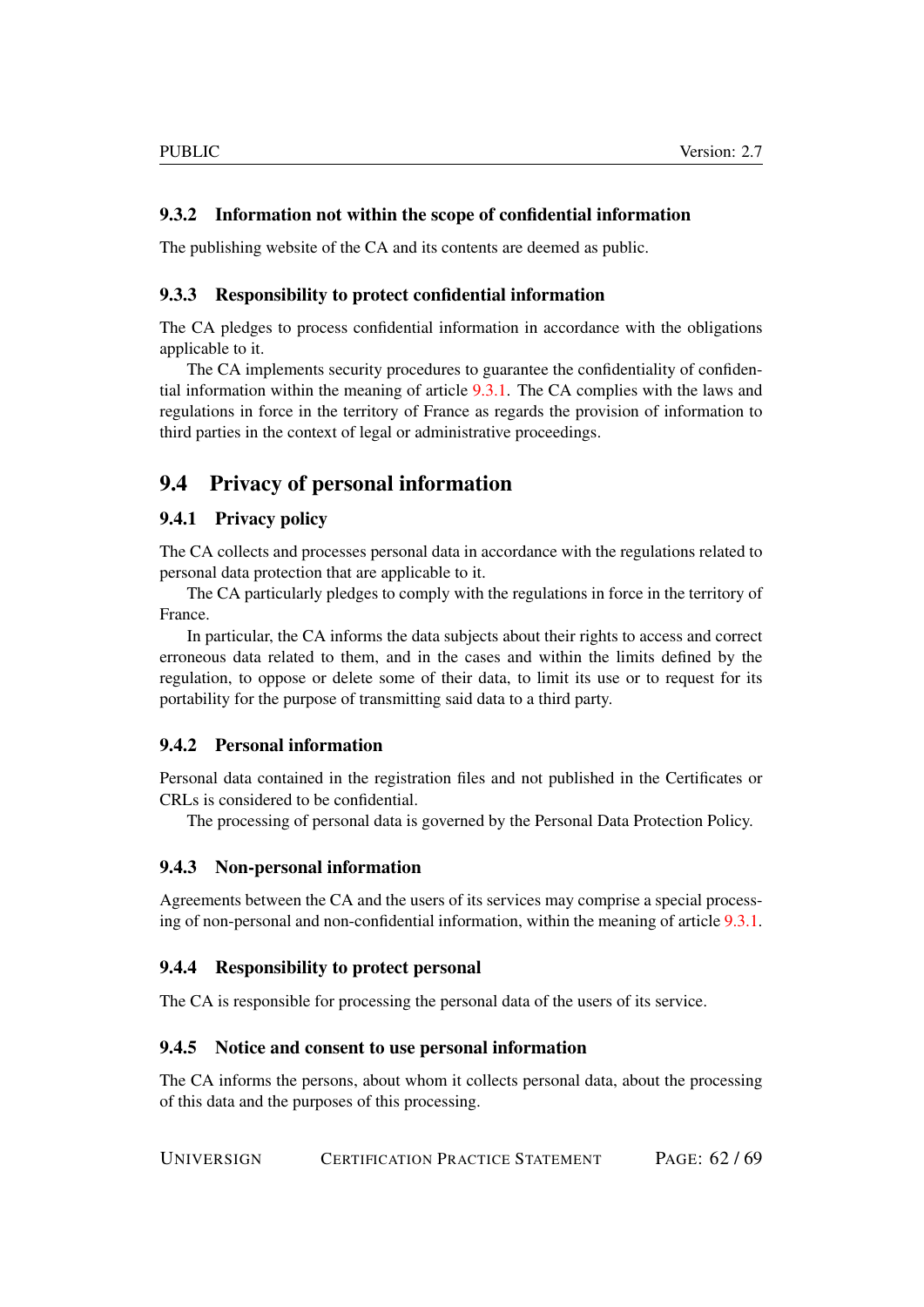The CA informs them about the rights that they are entitled to and the ways in which to avail of them through a Personal Data Protection Policy, which they expressly consent to.

#### <span id="page-62-0"></span>9.4.6 Disclosure pursuant to judicial or administrative process

Personal information may be provided to legal or administrative authorities under the conditions defined by the regulations.

#### <span id="page-62-1"></span>9.4.7 Other information disclosure circumstances

Agreements between the CA and the users of its services may provide for the disclosure of personal information within the limits defined by French regulations.

## <span id="page-62-2"></span>9.5 Intellectual property rights

As part of its business activity, the CA may be required to issue or permit the use of elements protected by intellectual or industrial property rights.

These elements and the associated copyrights shall remain the property of the owner of these rights. The Relying Parties and the Subscribers may reproduce these elements for their internal use. Prior authorisation of the copyright holder is required for the provision to third parties, extraction or reuse in whole or in part of these elements or of their derivative works or copies, aside from the requirements of the CA 's service.

Any use or reproduction, in whole or in part, of these elements and/or the information that they contain, not authorised by the other party and used for any purpose other than the operation of the service, is strictly forbidden and constitutes infringement, which may be penalised through legal proceedings.

The use of the information contained in the Certificates or related to their status is authorised in strict compliance with the Relying Party Agreement.

#### <span id="page-62-3"></span>9.6 Representations and warranties

The common obligations of the CA of UTN are as follows:

- to protect and guarantee the integrity and confidentiality of their private cryptographic keys;
- to use their private cryptographic keys only pursuant to the conditions of and with the tools specified in the CP;
- to apply and comply with the requirements of the CP and the CPS applicable to them;
- to submit to the compliance audits conducted by the audit team mandated by UTN;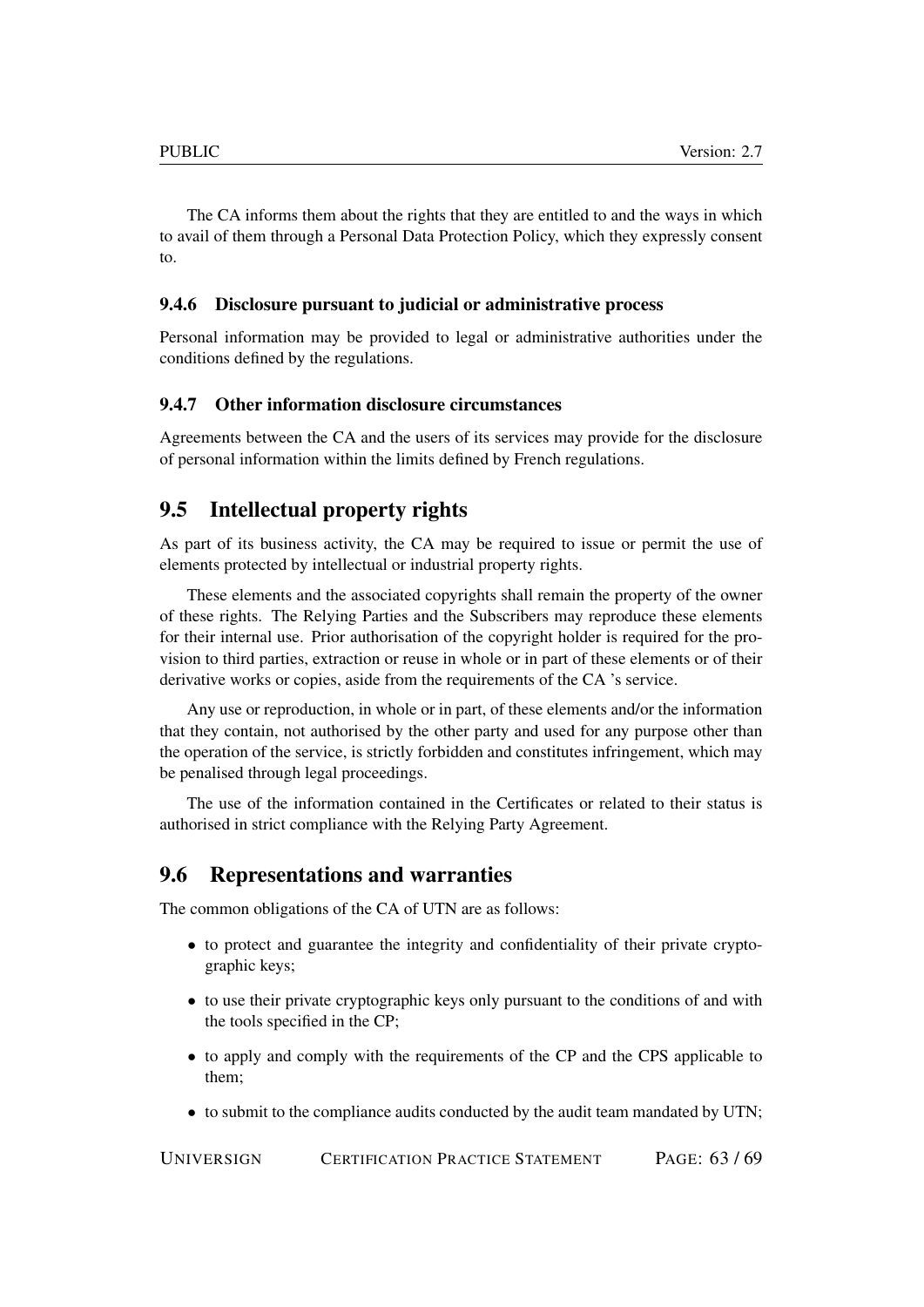- to accept the consequences of these audits and in particular, to remedy any noncompliances that may be reported;
- to document their internal operating processes;
- to implement the (technical and human) resources needed for executing the operations that they are in charge of, while guaranteeing the quality and security of these operations.

#### <span id="page-63-0"></span>9.6.1 Certification Authority

The CA is responsible for:

- the compliance of the CPS vis-à-vis the CP;
- the compliance of the Certificates with the CP;
- the compliance of all different components of the CA and the related controls with the principles of security.

The CA is responsible for damage caused to the Relying Parties if:

- the information contained in the Certificate does not correspond to the information contained in the registration file;
- the CA has not revoked a Certificate and/or has not published this information pursuant to the conditions defined in the CP.

### <span id="page-63-1"></span>9.6.2 RA service

See above.

#### <span id="page-63-2"></span>9.6.3 Subscriber

The Subscriber:

- communicates accurate and up-to-date information when filing an application for a Certificate;
- is responsible for access to its private key and, if applicable, the activation means of its key;
- complies with the conditions for use of its private key;
- informs the CA of any change in the information contained in its Certificate;
- immediately sends a Certificate revocation application if there is any suspicion of the corresponding private key or the activation means of this key becoming compromised.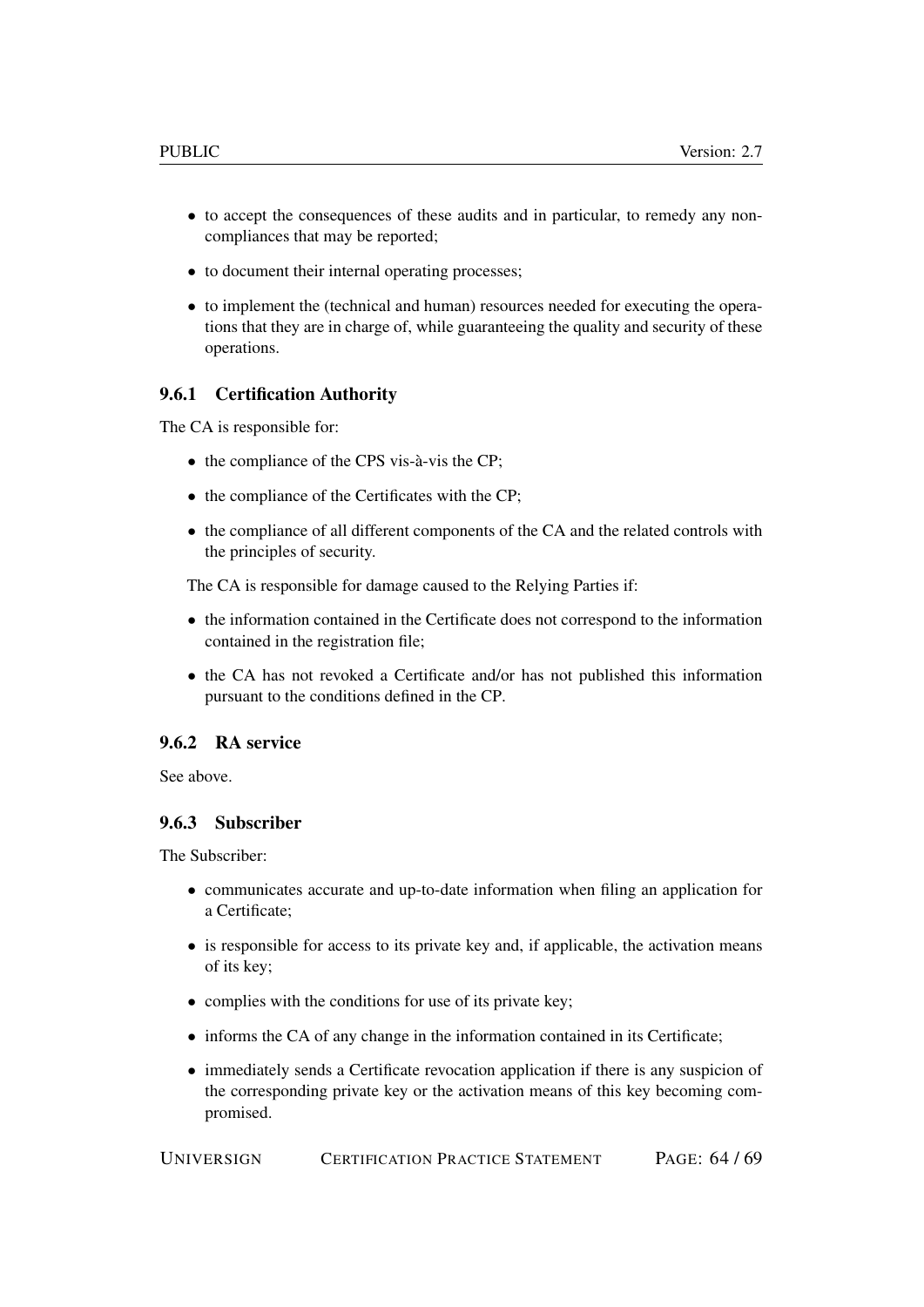#### <span id="page-64-0"></span>9.6.4 Relying Parties

The Relying Parties pledge to comply with the obligations defined in the Relying Party Agreement and to familiarise themselves with the terms and conditions of the CP applicable to the service that they use, particularly the limits of use and guarantees associated with the service

#### <span id="page-64-1"></span>9.6.5 Other participants

No specific commitment.

## <span id="page-64-2"></span>9.7 Disclaimers of warranties

The limits of guarantee of the CA are defined in Subscriber Agreement and the Relying Party Agreement.

The CA does not have any power to represent or commit the UTN, or behave in any manner that is likely to create legal obligations, both expressly and tacitly in the name of the UTN.

### <span id="page-64-3"></span>9.8 Limitations of liability

The CA cannot be held liable in case of any use of the Certificates that is unauthorised or does not comply with the CP, the Subscriber Agreement or the Relying Party Agreement.

The CA cannot be held liable for indirect damages resulting from the use of a Certificate.

The CA is not responsible for the use of the private keys associated with the Certificates or the activation data of these keys.

The CA is not responsible for any use that is unauthorised or non-compliant with the documentation of their equipment and/or software provided to the users of the certification service.

The CA cannot be held liable for any damages resulting from errors or inaccuracies in the information contained in the Certificates, when these errors or inaccuracies result directly from the erroneous nature of the information communicated by the Subscriber.

The liability of the CA is limited in accordance with the terms and conditions of the Subscriber Agreement and Relying Party Agreement or any other particular agreement signed between the CA and the user of the service.

## <span id="page-64-4"></span>9.9 Indemnities

The conditions for compensation of damages caused to Subscribers and to Relying Parties are defined contractually.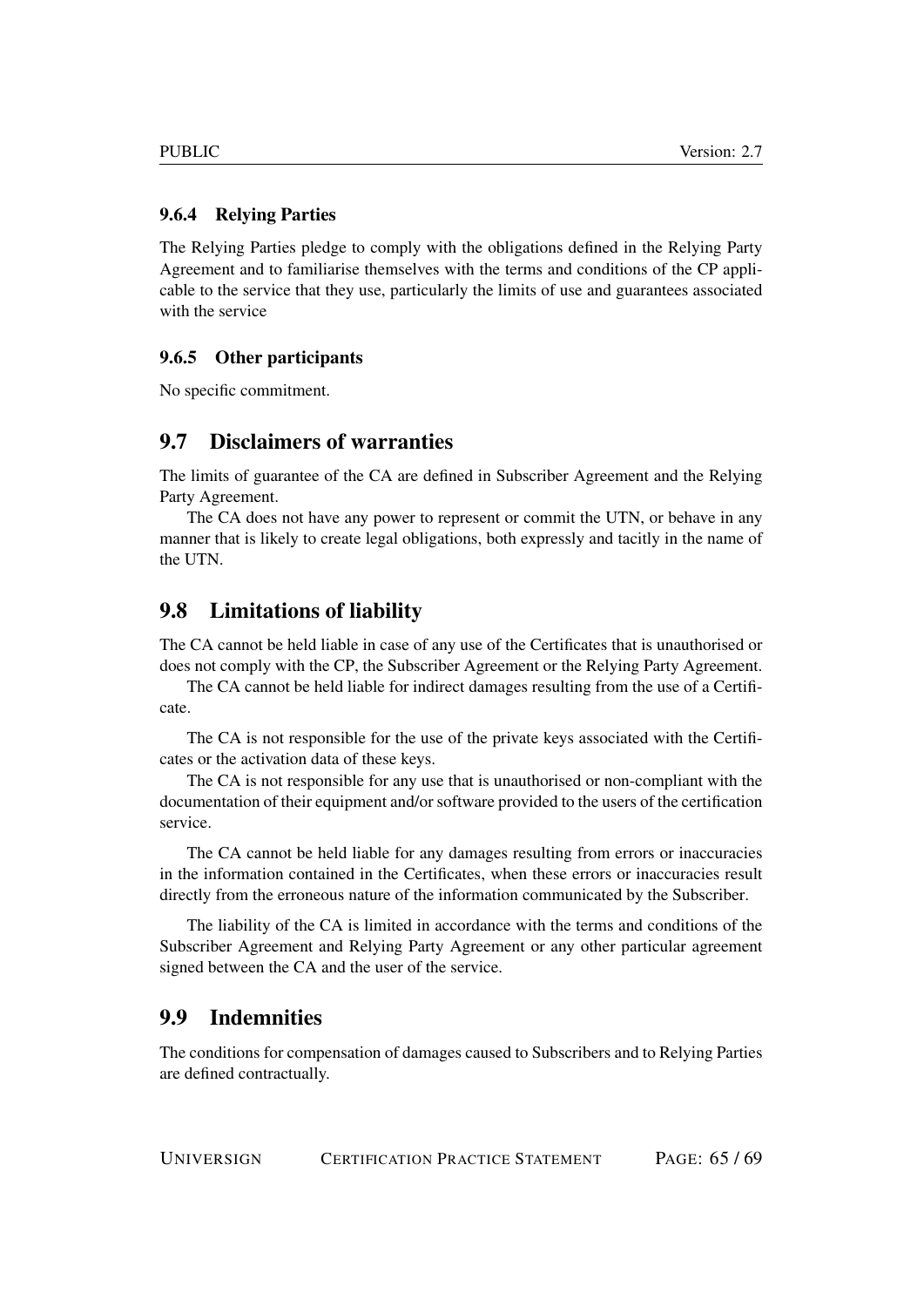## <span id="page-65-0"></span>9.10 Term and termination

## <span id="page-65-1"></span>9.10.1 Term

The CPS comes into force once it is published on the publishing website of UTN.

## <span id="page-65-2"></span>9.10.2 Termination

The CPS remains valid until it is replaced by a new version.

## <span id="page-65-3"></span>9.10.3 Effect of termination and survival

Unless specified otherwise in this CPS or in the CPS that will replace it, the end of validity of the CPS results in the nullity of all obligations of the CA applicable to the Certificates issued in accordance hereof.

## <span id="page-65-4"></span>9.11 Individual notices and communications with participants

Unless agreed otherwise by the parties concerned, all individual notifications and communications mentioned in the CP must be sent by means that guarantee their origin and their receipt.

## <span id="page-65-5"></span>9.12 Amendments

## <span id="page-65-6"></span>9.12.1 Procedure for amendment

The CA may amend the CPS. These amendments take the form of new versions of the CPS. They are published on the publishing website of the CA or the UTN.

## <span id="page-65-7"></span>9.12.2 Notification mechanism and period

The CA informs the UTN about its intent to modify the CPS, by specifying the suggested modifications and the commenting period. If the CA administers its own publishing website, it must publish the change proposals on it. These change proposals are also published on the website of the UTN.

Commenting period: Unless specified otherwise, the commenting period is one (1) month from the publishing of the proposal for non-minor changes on the publishing website of the CA. All entities intervening in the UTN may submit comments during this period.

**Processing of comments:** Once the commenting period ends, the CA may decide to publish the new CPS or once again initiate a new amendment process with a modified version or withdraw the proposed version.

UNIVERSIGN CERTIFICATION PRACTICE STATEMENT PAGE: 66 / 69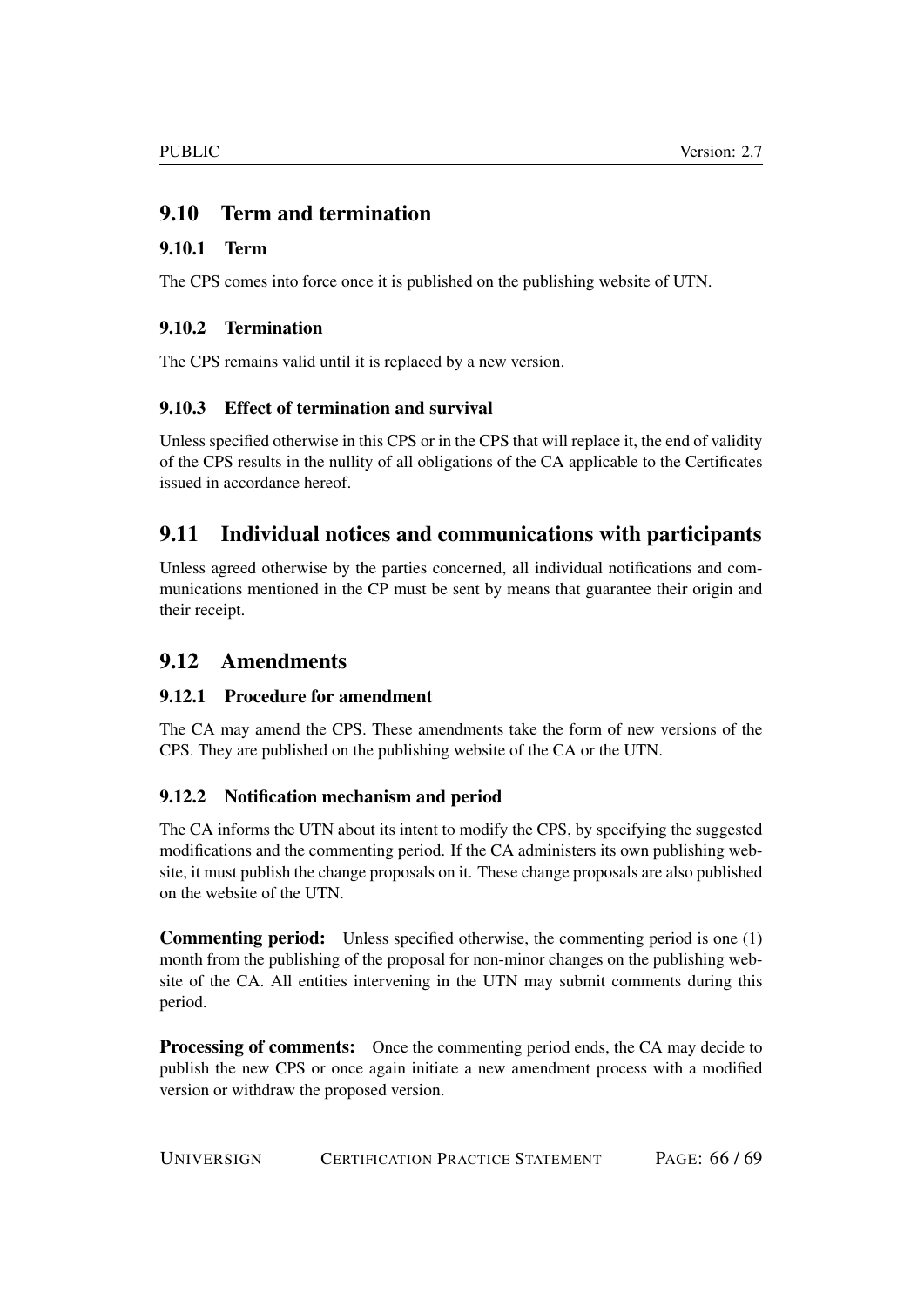## <span id="page-66-0"></span>9.12.3 Circumstances under which OID must be changed

If there is a substantial change in the CPS, the Approval Board of the CA may decide that a change in OID is necessary.

## <span id="page-66-1"></span>9.13 Dispute resolution provisions

The CA implements an adequate procedure for amicably settling disputes between it and the users of its services.

The maximum duration of the dispute settlement procedure is 3 months.

Alternative methods of amicable settlement of disputes are brought to the knowledge of users of the service via the Relying Parties or the Subscriber Agreement or any other contractual document.

## <span id="page-66-2"></span>9.14 Governing law

In the case of a dispute between the CA and a user of the service arising from the interpretation, application and/or execution of the contract and if no amicable settlement can be reached by the parties as described above, exclusive jurisdiction is granted to the courts under the Court of Appeal of Paris.

## <span id="page-66-3"></span>9.15 Compliance with applicable law

The provisions of the CPS are compliant with French law.

## <span id="page-66-4"></span>9.16 Miscellaneous provisions

#### <span id="page-66-5"></span>9.16.1 Entire agreement

No specific commitment.

### <span id="page-66-6"></span>9.16.2 Assignment

No specific commitment.

### <span id="page-66-7"></span>9.16.3 Severability

If a clause of the CPS becomes null or is deemed unwritten by the verdict of a court having jurisdiction, the validity, legality and enforceable nature of the other clauses shall not be affected or reduced in any manner whatsoever.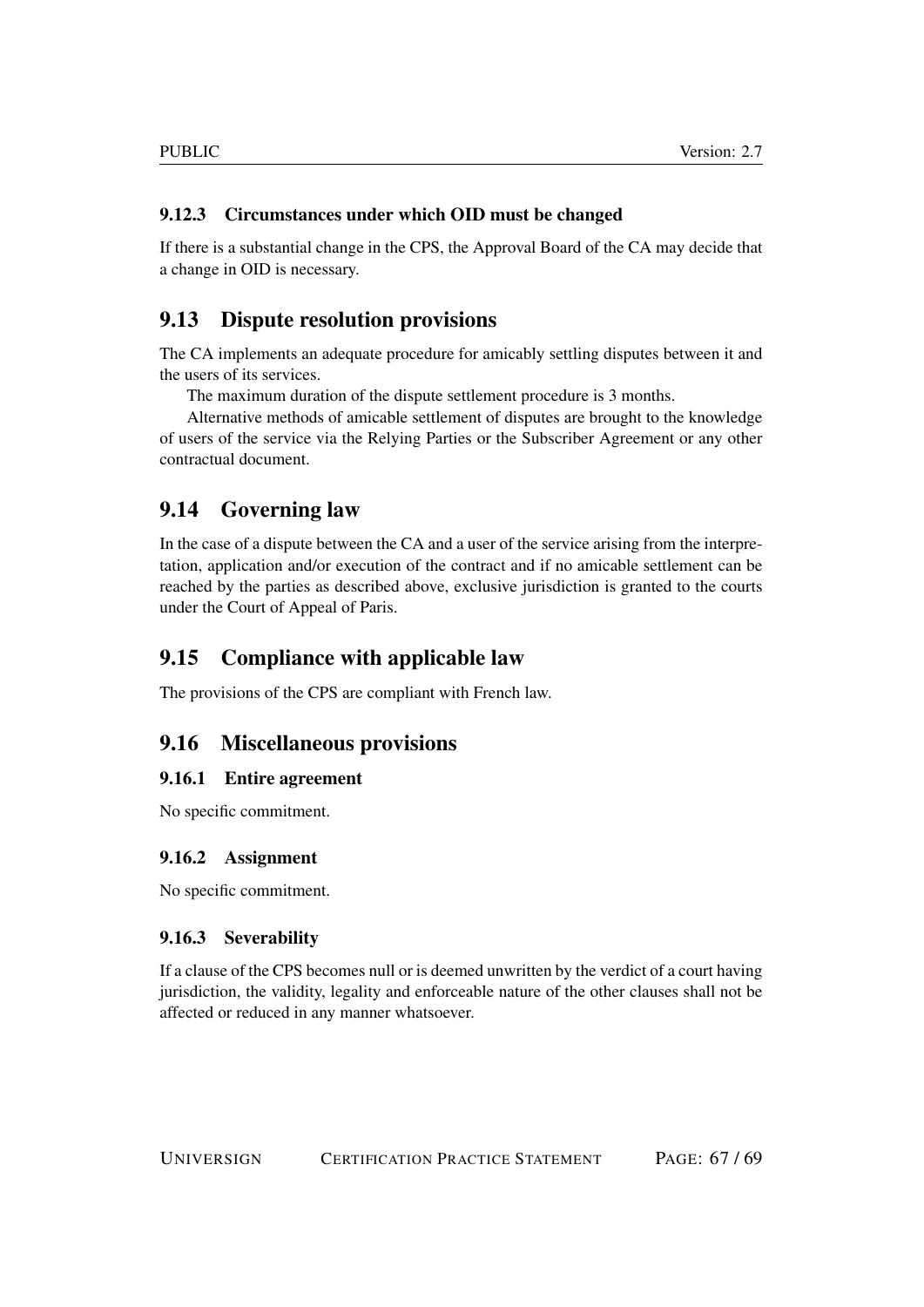### <span id="page-67-0"></span>9.16.4 Enforcement (attorneys' fees and waiver of rights)

The requirements defined in the CPS must be applied in accordance with the provisions of the associated CP and no exemption of rights, with the intent to modify any prescribed right or obligation, shall be possible.

#### <span id="page-67-1"></span>9.16.5 Force majeure

The CA shall not be held liable for indirect damages and the interruption of its services resulting from force majeure, which caused direct damage to their users.

Force majeure covers the events that are normally qualified as such by French law and case-law.

## <span id="page-67-2"></span>9.17 Other provisions

#### <span id="page-67-3"></span>9.17.1 Organization reliability

To guarantee the impartiality of its services, the CA ensures that the persons occupying Trusted Roles do not suffer from any conflicts of interest that would harm the impartiality of their tasks, especially when the said task consists of generating and revoking Certificates.

The CA pledges to carry out the tasks assigned to it by this CPS in complete independence and impartiality. It guarantees that the persons in charge of issuing and revoking Certificates shall act exclusively on their own instruction, free from any conflict of interest and in accordance with the CP.

It verifies the regularity of the Certificate issue and revocation applications with respect to the commitments defined in the CP.

The CA particularly pledges process issue and revocation requests only after ensuring that the procedures defined in the CP have been followed and that they can be executed smoothly.

The CA implements all legal means in its possession to ensure the honesty of persons occupying a Trusted Role. This verification is based on the inspection of the person's history, in which it is verified that this person has not been legally sentenced to a punishment that contradicts his duties. These verifications are carried out before assigning a person to a Trusted Role and are reviewed regularly (at least once every 3 years).

#### <span id="page-67-4"></span>9.17.2 Accessibility

Insofar as possible, the CA allows disabled persons to access the services that it provides.